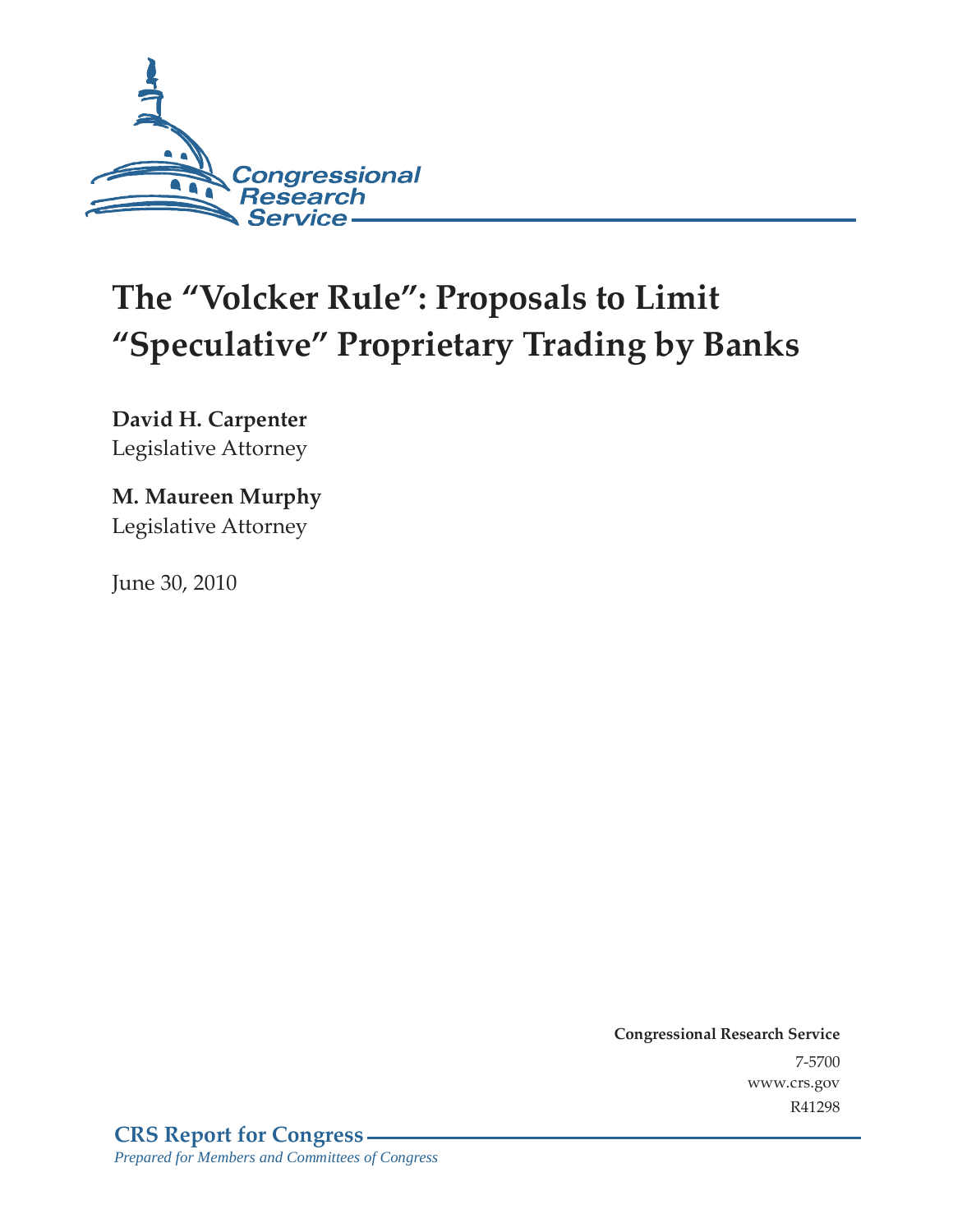## **Summary**

In 1933, during the first 100 days of President Franklin D. Roosevelt's New Deal, the Securities Act of 1933 and the Glass-Steagall Act (GSA) were enacted, setting up a pervasive regulatory scheme for the public offering of securities and generally prohibiting commercial banks from underwriting and dealing in those securities. Banks are subject to heavy, expensive prudential regulation, while the regulation of securities firms is predominately built around registration, disclosure of risk, and the prevention and prosecution of insider trading and other forms of fraud.

While there are two distinct regulatory systems, the distinguishing lines between the traditional activities engaged in by commercial and investment banks became increasingly difficult to discern as a result of competition, financial innovation, and technological advances in combination with permissive agency and judicial interpretation.

One of the benefits of being a bank, and thus being subject to more extensive regulation, is access to what is referred to as the "federal safety net," which includes the Federal Deposit Insurance Corporation's (FDIC's) deposit insurance, the Federal Reserve's discount window lending facility, and the Federal Reserve's payment system.

In the wake of the Great Recession of 2008, there have been calls to reexamine the activities that should be permissible for commercial banks in light of the fact that they receive governmental benefits through access to the federal safety net. Some have called for the reenactment of the provisions of the GSA that imposed affiliation restrictions between banks and securities firms, which were repealed by the Gramm-Leach-Bliley Act (GLBA) in 1999.

While neither the House- nor the Senate-passed version of H.R. 4173, the comprehensive financial regulatory reform proposals of the  $111<sup>th</sup>$  Congress, includes provisions that would reenact the GSA, both bills do propose curbs on "proprietary trading" by banking institutions. H.R. 4173, newly titled the Dodd-Frank Wall Street Reform and Consumer Protection Act, which is modeled on the Senate version, would limit the ability of commercial banking institutions and their affiliated companies and subsidiaries to engage in trading unrelated to customer needs and investing in and sponsoring hedge funds or private equity funds. Such an approach has been referred to as the "Volcker Rule," having been urged upon Congress by Paul Volcker, former Chairman of the Board of Governors for the Federal Reserve System and current Chairman of the President's Economic Recovery Advisory Board.

This report briefly discusses the permissible proprietary trading activities of commercial banks and their subsidiaries under current law. It then analyzes the Volcker Rule proposals under the House- and Senate-passed financial reform bills and under the Conference Report. **Appendix A**, **Appendix B**, and **Appendix C** of the report provide the full legislative language in each.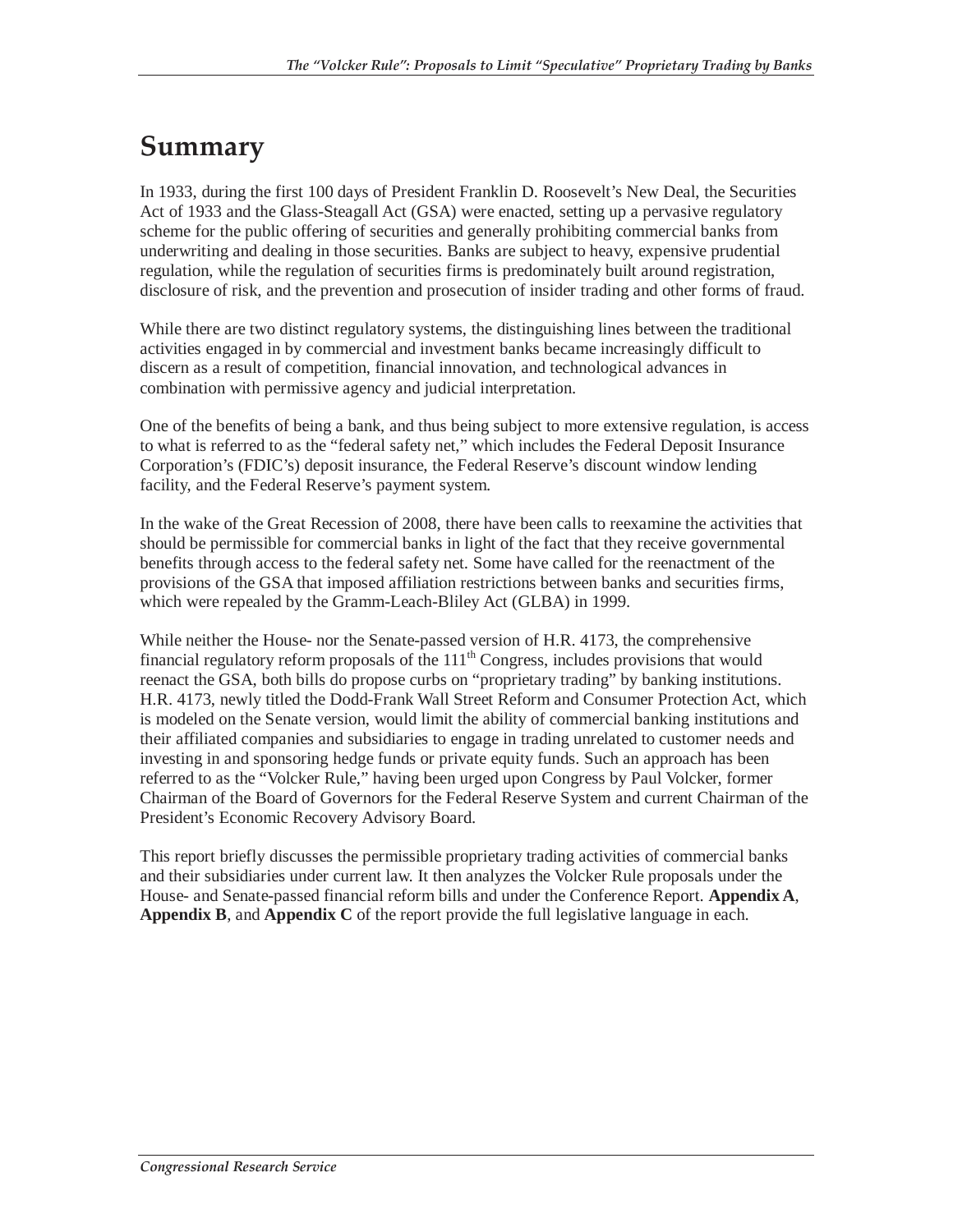## **Contents**

| Financial Regulatory Reform: How House and Senate Versions of H.R. 4173 Treat the |  |
|-----------------------------------------------------------------------------------|--|
|                                                                                   |  |
|                                                                                   |  |
|                                                                                   |  |
|                                                                                   |  |
|                                                                                   |  |
|                                                                                   |  |

### **Appendixes**

| Appendix B. Text of H.R. 4173 § 619, as Passed by the Senate, and Which Is Included as |  |
|----------------------------------------------------------------------------------------|--|
|                                                                                        |  |
|                                                                                        |  |

### **Contacts**

|--|--|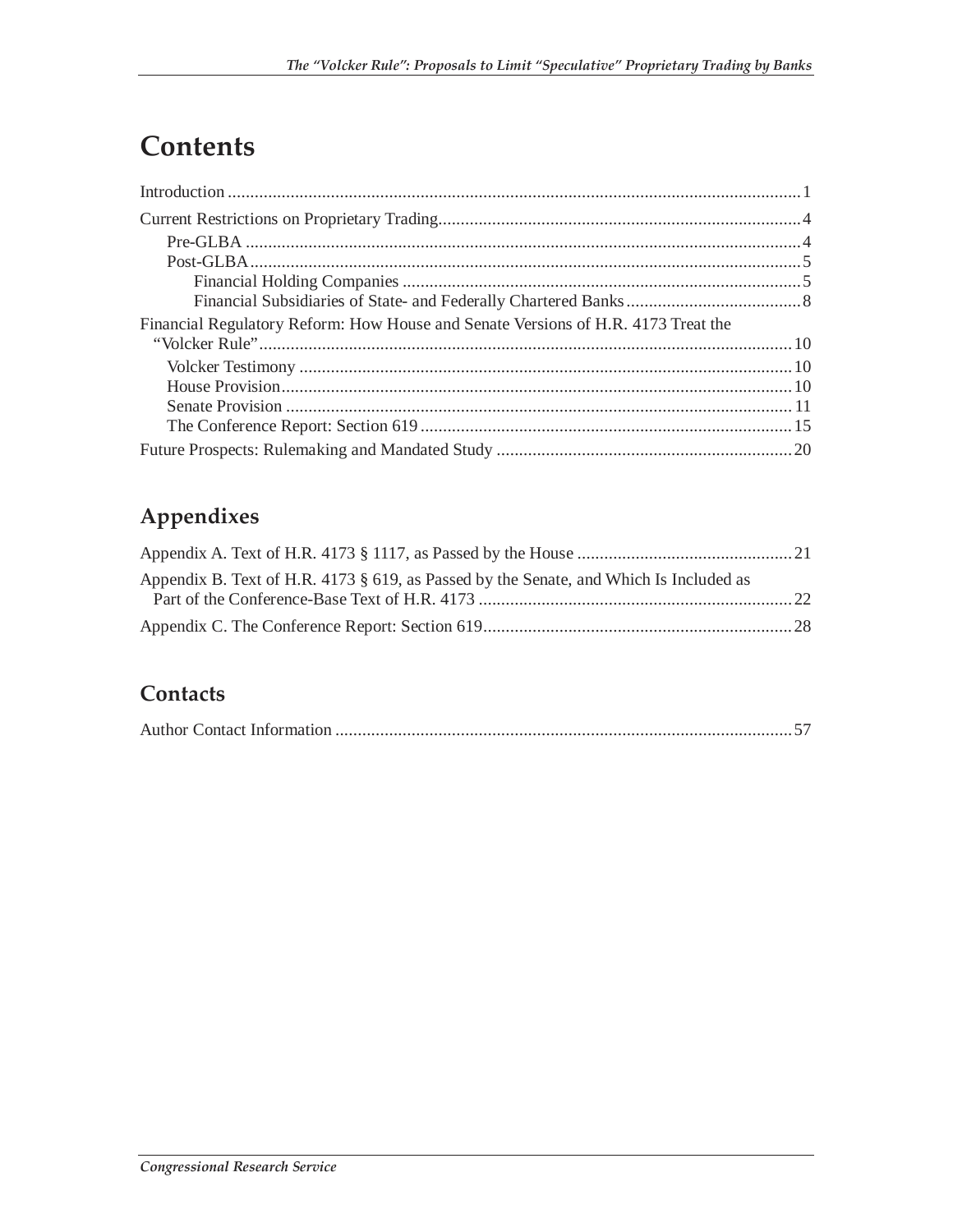### **Introduction**

In 1933, during the first 100 days of President Franklin D. Roosevelt's New Deal, the Securities Act of 1933<sup>1</sup> and the Glass-Steagall Act  $(GSA)^2$  were enacted, setting up a pervasive regulatory scheme for the public offering of securities and generally prohibiting commercial banks from underwriting and dealing in those securities.<sup>3</sup> GSA prohibited affiliations between banks (which, for the purposes of this report, means bank-chartered depository institutions, that is, financial institutions that hold federally insured consumer deposits) and securities firms (which are commonly referred to as "investment banks" even though they are not technically banks and do not hold federally insured consumer deposits);<sup>4</sup> further restrictions on bank affiliations with nonbanking firms were enacted in Bank Holding Company Act of 1956 (BHCA)<sup>5</sup> and its subsequent amendments, eliminating the possibility that companies owning banks would be permitted to take ownership or controlling interest in insurance companies, manufacturing companies, real estate companies, securities firms, or any other non-banking company. As a result, distinct regulatory systems developed in the United States for regulating banks, on the one hand, and securities firms on the other.

Banks are institutions of limited power; they may only engage in the activities permissible pursuant to their charter, which generally limits them to the "business of banking" and all powers incidental to the business of banking.<sup>6</sup> Included in these activities restrictions are certain

<sup>3</sup> Another important bar to banks' dealing in securities is the BHCA, administered by the Board of Governors of the Federal Reserve System (FRB). Prior to enactment of the GLBA, the BHCA prohibited companies owning or controlling banks (i.e., bank holding companies (BHCs)), from acquiring "ownership or control ... of any company which is not a bank or ... any company the activities of which had been determined by the ... [FRB] to be so closely related to banking as to be a proper incident thereto." 12 U.S.C. § 1843.

5 70 Stat. 133; 12 U.S.C. §§ 1841-1850.

 1 48 Stat. 74, codified at 15 U.S.C. §§ 77a *et seq*.

 $2^2$  Technically, the GSA is the same as the Banking Act of 1933; however, the GSA has come to refer to only four sections (§§ 16, 20, 21, and 32) of that piece of legislation, 48 Stat. 162. GSA §§ 20 and 32, which pertained to affiliation restrictions between banks and securities firms, were repealed by the GLBA. Section 16, which delineates the express powers of banks, and § 21, which makes it illegal for any securities company to engage in deposit taking and preserves the authority of commercial banks to engage in the limited securities activities authorized under the GSA § 16, were not repealed by the GLBA and are still good law. For more detailed information on the GSA, see CRS Report R41181, *Permissible Securities Activities of Commercial Banks Under the Glass-Steagall Act (GSA) and the Gramm-Leach-Bliley Act (GLBA)*, by David H. Carpenter and M. Maureen Murphy.

<sup>&</sup>lt;sup>4</sup> The use of the term "bank" to describe both commercial banks and investment banks can be confusing. The term "investment bank" generally is used to describe financial institutions that are primarily involved in the securities business that are not depository institutions because they do not hold federally insured consumer deposits, and therefore are not technically banks. Bear Stearns, before its acquisition by JP Morgan Chase, and Lehman Brothers, before its failure, were examples of investment banks. The term "commercial bank," on the other hand, usually refers depository institutions, generally, or specifically to a depository institution with a bank charter. There are three primary types of federal depository charters: bank, thrift (a.k.a., savings and loan association), and credit union. Thrifts, like banks, offer federally insured consumer deposits, but thrifts, unlike banks, historically have been mission-oriented through a required focus on residential mortgages and related assets. In order to maintain this concentration, thrifts have been subject to limitations on the types of assets in which they can invest. Credit unions engage in activities similar to those of banks and thrifts, but usually on a more limited basis. Credit unions, unlike most banks and thrifts, are owned by their depositors and are tax-exempt. *The Department of the Treasury Blueprint for a Modernized Financial Regulatory Structure*, Dept. of Treasury, pp. 38-39, Mar. 2008, available at http://ustreas.gov/press/releases/reports/Blueprint.pdf. This report focuses on banks, not other forms of depository institutions.

<sup>6</sup> 12 U.S.C. § 24(Seventh) (stating, in part: "To exercise ... all such incidental powers as shall be necessary to carry on the business of banking; by discounting and negotiating promissory notes, drafts, bills of exchange, and other evidences of debt; by receiving deposits; by buying and selling exchange, coin, and bullion; by loaning money on personal (continued...)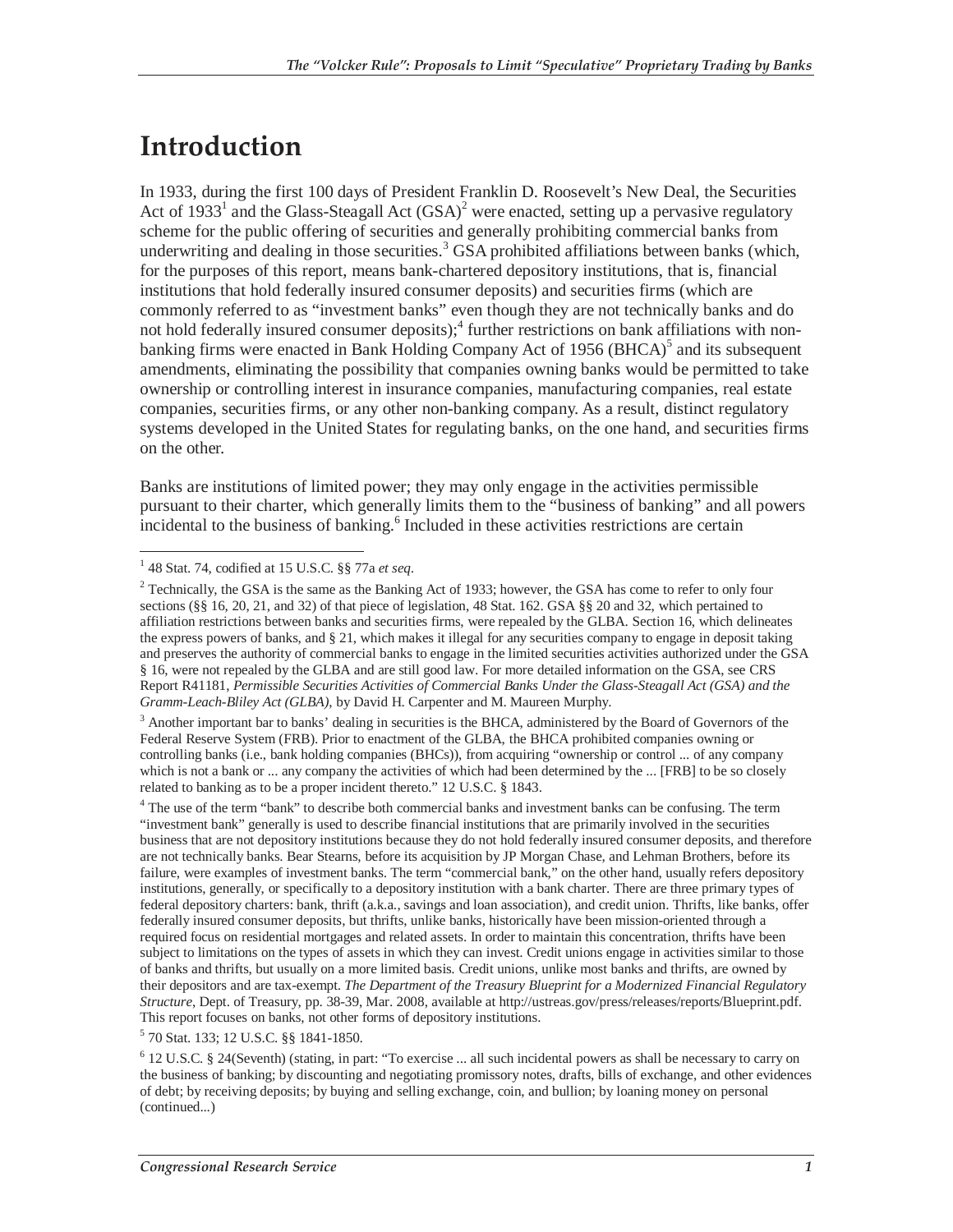limitations on their ability to engage in proprietary trading, that is, investing as principal, rather than at the behest or for the benefit of customers, for the bank's own account. In addition to activity restrictions, banks are subject to capital standards, affiliation restrictions, management interlocking restrictions, and many other standards;<sup>7</sup> they are subject to regular examinations to ensure they are being well-managed, conducting business in a safe and sound fashion, and complying with numerous consumer protection and other laws;<sup>8</sup> and federal banking regulators have a full range of strong and flexible enforcement tools, such as prompt corrective action powers, to rectify problems that are found during examinations.<sup>9</sup>

One of the benefits of being a bank, and thus being subjected to heavy, expensive regulation, is access to what is referred to as the "federal safety net," which includes the Federal Deposit Insurance Corporation's (FDIC's) deposit insurance, the Federal Reserve's discount window lending facility, $10$  and the Federal Reserve's payment system.

The regulation and oversight of securities firms are very different from that of banks. Securities firms may be primarily regulated by the Securities and Exchange Commission (SEC) at the federal level, or they may not be regulated directly at the federal level at all, which often is the case for hedge funds, private equity firms, and special purpose vehicles  $(SPVs)$ .<sup>11</sup> Rather than regulating for safety and soundness, the SEC's regulatory regime is predominately built around registration, disclosure of risk, and the prevention and prosecution of insider trading and other forms of fraud. SEC-regulated firms generally are not subject to capital and liquidity standards or to regular safety and soundness examinations.<sup>12</sup> And aside from a general prohibition on accepting federally insured consumer deposits, securities firms generally are not subject to activity restrictions, as are banks.<sup>13</sup> As a result, these institutions generally do not have access to the federal safety net. $^{14}$ 

-

<sup>12</sup> CRS Report RS22581, *Overview of Major Federal Securities Laws*, by Michael V. Seitzinger.

13 See, David M. Eaton, *The Commercial Banking-Related Activities of Investment Banks and Other Nonbanks*, 44 Emory L. J. 1187 (1995).

<sup>14</sup> However, in emergency situations, there are two possible ways investment banks may secure credit from the Federal Reserve banks. If they are able to offer U.S. government issued or guaranteed obligations as collateral for their own promissory notes and the Federal Reserve bank, in consultation with the FRB, judges that credit is unavailable elsewhere and that failure to secure credit would have an adverse effect on the U.S. economy, advances may be granted to such individuals, partnerships, or corporations. If they lack adequate eligible security for advances, Section 13(3) of the Federal Reserve Act (FRA) provides a mechanism by which a discount may be secured upon the vote of five or more Members of the FRB. 12 U.S.C. § 343. The applicable Board Regulation, 12 C.F.R. § 201.4(d) reads:

*Emergency credit for others.* In unusual and exigent circumstances and after consultation with the (continued...)

<sup>(...</sup>continued)

security; and by obtaining, issuing, and circulating notes according to the provisions of title 62 of the Revised Statutes.").

<sup>7</sup> See, e.g., 12 U.S.C. § 1828.

<sup>8</sup> See, e.g., 12 U.S.C. § 1820(d).

<sup>9</sup> 12 U.S.C. § 1831o; 12 U.S.C. § 1818.

<sup>&</sup>lt;sup>10</sup> The discount window is the Federal Reserve's authority to lend directly to depository institutions and U.S branches of foreign banks, generally where the depository is unable to acquire funding in the private market. Loans made through the discount window must be sufficiently collateralized and are subject to a interest rate above the federal funds rate. 12 U.S.C. § 343. For more information on the discount window, see *Federal Reserve Discount Window*, Federal Reserve System, available at http://www.frbdiscountwindow.org/discountwindowbook.cfm?hdrID=14&dtlID= 43.

<sup>&</sup>lt;sup>11</sup> See, generally, CRS Report R40783, *Hedge Funds: Legal Status and Proposals for Regulation*, by Kathleen Ann Ruane and Michael V. Seitzinger.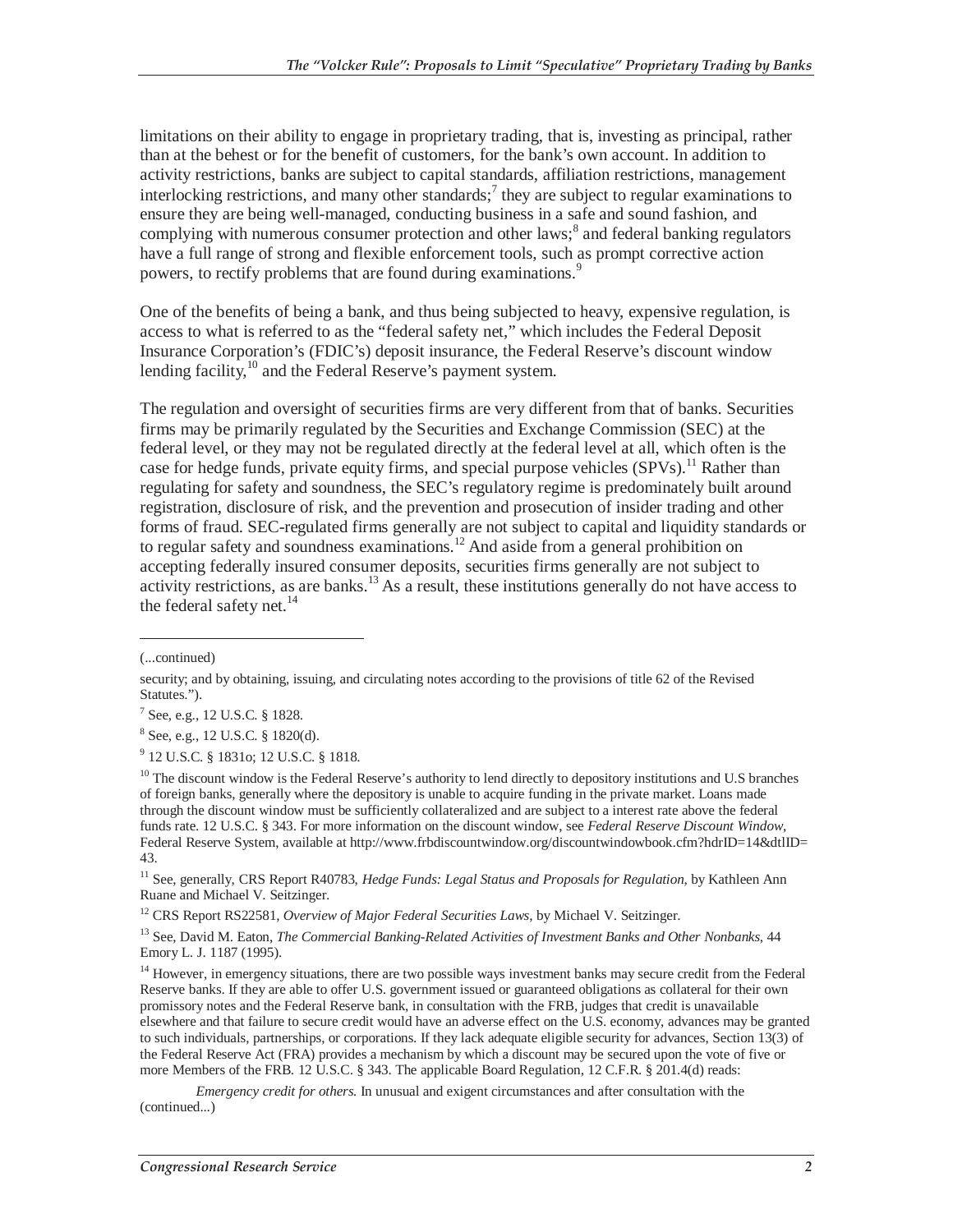While there are two distinct regulatory systems, the distinguishing lines between the traditional activities engaged in by commercial and investment banks became increasingly difficult to discern as a result of competition, financial innovation, and technological advances in combination with permissive agency and judicial interpretation. Beginning in the late 1970s, the Board of Governors of the Federal Reserve System (FRB), as the primary regulator for bank holding companies  $(BHCs)$ , <sup>15</sup> and the Office of the Comptroller of the Currency (OCC), as the primary regulator for national banks, issued a series of regulations and orders, liberally interpreting the limitations imposed on the activities of commercial banks through laws such as the GSA and the BHCA. The result was the incremental expansion of the types and levels of securities activities permissible for BHCs and financial subsidiaries of banks. The Gramm-Leach-Bliley Act of 1999 (GLBA)<sup>16</sup> continued this trend by repealing two of the four sections of the GSA and the BHCA and by establishing the financial holding company (FHC) structure, which permits commercial banks and full-service investment banks (as well as insurance companies) to coexist under common control.

In the wake of the Great Recession of 2008, there have been calls to reexamine the activities that should be permissible for commercial banks in light of the fact that they receive governmental benefits through access to the federal safety net. Some have called for the reenactment of the repealed provisions of the GSA, which is discussed in greater detail in another CRS report.<sup>17</sup>

While neither the House- nor the Senate-passed version of H.R. 4173, the comprehensive financial regulatory reform proposals of the  $111<sup>th</sup>$  Congress, includes provisions that would reenact the GSA, both bills do propose curbs on "proprietary trading" by banking institutions. The bills would limit the ability of commercial banking institutions and their affiliated companies and subsidiaries to engage in trading unrelated to customer needs and investing in and sponsoring hedge funds or private equity funds. Such an approach has been referred to as the "Volcker Rule," having been urged upon Congress by Paul Volcker, former Chairman of the FRB and current Chairman of the President's Economic Recovery Advisory Board.

This report briefly discusses the permissible proprietary trading activities of commercial banks and their subsidiaries under current law. It then analyzes the Volcker Rule proposals under both the House- and Senate-passed financial reform bills. **Appendix A**, **Appendix B**, and **Appendix C** of the report provide the full legislative language from both bills.

(...continued)

-

Board of Governors, a Federal Reserve Bank may extend credit to an individual, partnership, or corporation that is not a depository institution if, in the judgment of the Federal Reserve Bank, credit is not available from other sources and failure to obtain such credit would adversely affect the economy. If the collateral used to secure emergency credit consists of assets other than obligations of, or fully guaranteed as to principal and interest by, the United States or an agency thereof, credit must be in the form of a discount and five or more members of the Board of Governors must affirmatively vote to authorize the discount prior to the extension of credit. Emergency credit will be extended at a rate above the highest rate in effect for advances to

 $15$  BHCs are companies owning or controlling at least one bank.

 $16$  P.L.  $106-102$ .

<sup>17</sup> CRS Report R41181, *Permissible Securities Activities of Commercial Banks Under the Glass-Steagall Act (GSA) and the Gramm-Leach-Bliley Act (GLBA)*, by David H. Carpenter and M. Maureen Murphy.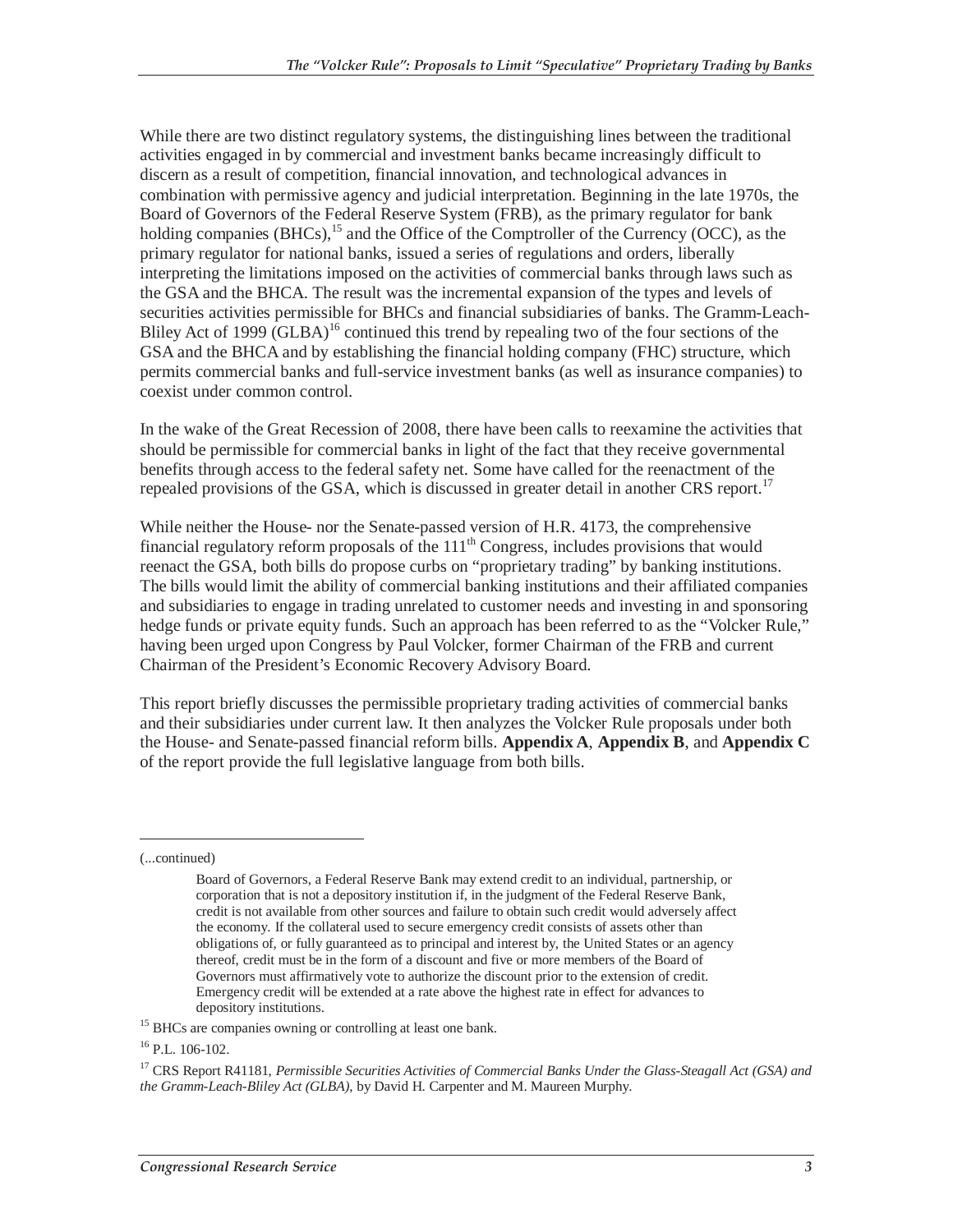### **Current Restrictions on Proprietary Trading**

### **Pre-GLBA**

The OCC and the FRB are empowered to implement, enforce, and, by extension, interpret (by regulation, guidance, or order) the subtleties and ambiguities of the GSA and the BHCA. For several decades after the enactment of the GSA, banks did not attempt to expand beyond traditional banking activities to a significant degree. This trend began to change in the 1970s. High inflation, coupled with a consumer movement to interest-bearing accounts and investment products, such as money market funds offered by securities firms, reduced the profitability of traditional bank products.<sup>18</sup> Corporate consumers also began moving to securities firms for shortterm lending (e.g., through the commercial paper market), which, for some, was less expensive than borrowing directly from banks. Facing lower profits and stiffer competition from securities firms, banks began seeking approval from regulators to engage in a greater universe of securities activities.<sup>19</sup> Additionally, regulators may have become less cautious as time passed after the Great Depression.<sup>20</sup>

Beginning in the 1970s and 1980s, requests for approval to engage in a greater universe of securities activities were largely granted by the OCC and the FRB, and, in most cases, have been approved by courts. By the time that the GLBA was enacted in 1999, the FRB had authorized certain BHCs and their subsidiaries to underwrite and deal in an array of bank-ineligible securities, including municipal bonds, commercial paper, mortgage-backed securities and other consumer-related securities, corporate debt securities, and corporate equity securities.<sup>21</sup> In addition to underwriting and dealing activities, the FRB also approved other securities activities such as the provision of investment advice,  $^{22}$  the brokering of securities,  $^{23}$  and others. The FRB promulgated the list of permissible nonbanking activities at 12 C.F.R.  $\S 225.28(b)$ .<sup>24</sup> With respect to securities-related activities, the regulation includes two distinct categories: (1) agency functions for customers and (2) transactions as principal (i.e., for the company's own account,

<sup>-</sup><sup>18</sup> Jerry W. Markham, *Banking Regulation: Its History and Future*, 4 N.C. Banking Inst. 221, 240-44 (2000).

<sup>19</sup> Alan E. Sorcher and Satish M. Kini, *Does the Term "Bank Broker-Dealer" Still Have Meaning?*, 6 N.C. Banking Inst. 227, 233-34 (2002). See, also, Charles K. Whitehead, *Reframing Financial Regulation*, 90 B.U. L. Rev. 1, 17-18 (2010).

 $^{20}$  Securities Industry Assoc. v. Comptroller of the Currency, 577 F.Supp. 252, 255 (D.C. Cir. 1985) (internal citations omitted) (quoting Letter from James E. Smith, Comptroller of the Currency, to G. Duane Vieth (June 10, 1974), reprinted in [1973-78] Fed. Banking L. Rep. (CCH ¶ 96,272)).

<sup>&</sup>lt;sup>21</sup> 61 Fed. Reg. 68,750-51 (Dec. 30, 1996), citing Citicorp, J.P. Morgan & Co., and Bankers Trust New York Corp., 73 Fed. Res. Bull. 473 (1987), aff'd, Securities Industry Ass'n v. Board of Governors, 839 F.2d 47, 66 (2d Cir.), cert. denied, 486 U.S. 1059 (1988); Chemical New York Corp., Chase Manhattan Corp., Bankers Trust New York Corp., Citicorp, Manufacturers Hanover Corp., and Security Pacific Corp., 73 Federal Reserve Bulletin 731 (1987); J.P. Morgan & Co., The Chase Manhattan Corp., Bankers Trust New York Corp., Citicorp, and Security Pacific Corp., 75 Federal Reserve Bulletin 192 (1989), aff'd, Securities Industries Ass'n v. Board of Governors, 900 F.2d 360 (D.C. Cir. 1990).

<sup>&</sup>lt;sup>22</sup> Bd. of Governors for the Federal Reserve System v. Investment Company Institute, 450 U.S. 46 (1981).

<sup>&</sup>lt;sup>23</sup> Securities Industry Assoc. v. Bd. of Governors for the Federal Reserve System, 468 U.S. 207 (1984).

 $^{24}$  It includes activities related to extending credit; real estate appraising; check-guaranty services; collection agency services; credit bureau services; asset management; real estate settlement services; operating industrial loan companies and savings associations; management consulting; employee benefits consulting; career counseling; courier services; various limited insurance services; community development activities; money orders; and data processing.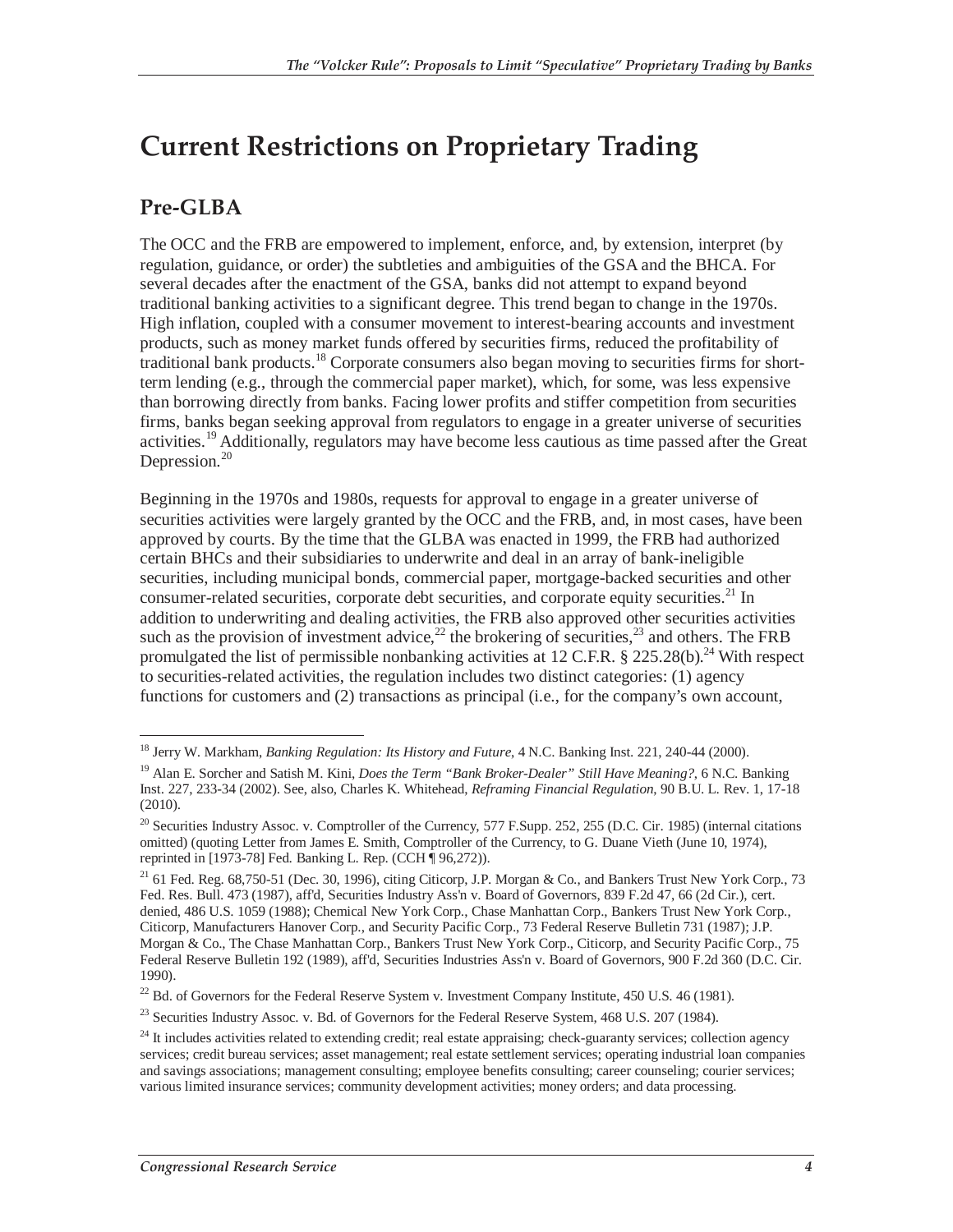often referred to as "proprietary trading"). In the latter category are the following: (1) "[u]nderwriting and dealing in government obligations and money market instruments"; (2) "[i]nvesting and trading activities" in certain swaps, futures, options, foreign exchange, and other derivative contracts; and (3) "buying and selling bullion and related activities." The FRB requires banks to adhere to a number of limitations and conditions, largely spelled out in regulation, in order to engage as principal in each of these three categories.

### **Post-GLBA**

After GLBA, commercial banks were provided the authority to make proprietary investments in a broader array of securities, but to do so, they generally must either be organized as an FHC or the bank itself must establish a financial subsidiary. The permissible proprietary activities vary for FHCs and financial subsidiaries, so they are addressed in turn.

#### **Financial Holding Companies**

The GLBA introduced the FHC, a separate form of BHC for companies wishing to expand beyond the business of banking and closely related activities to a broader array of financial services. The GLBA permits FHCs to engage in and own companies engaging in (1) activities that are "financial in nature or incidental to such financial activity" or (2) activities that are "complementary to a financial activity" and do "not pose a substantial risk to the safety and soundness of the depository."<sup>25</sup> The GLBA listed certain activities as "financial in nature,"<sup>26</sup> including all the nonbanking activities which had already been authorized for BHCs.<sup>27</sup> The GLBA empowered the FRB, in coordination with the Secretary of the Treasury, to issue orders or regulations supplementing that  $list.^{28}$ 

*Merchant Banking Investments.* Under the GLBA<sup>29</sup> and rules promulgated jointly by the Secretary of the Treasury and the FRB,<sup>30</sup> FHCs with a securities affiliate or an insurance affiliate with an investment adviser affiliate<sup>31</sup> may engage in what is referred to as merchant banking activities, under certain conditions. Merchant banking means to "directly or indirectly and as principal or on behalf of one or more persons, ... acquire or control any amount of shares, assets or ownership interests of a company or other entity that is engaged in any activity not otherwise authorized for the financial holding company." $32$  FHC merchant banking investments must be "part of a bona fide underwriting or merchant or investment banking activity."<sup>33</sup> Additionally, the

 $\overline{a}$  $25$  12 U.S.C. § 1843(k)(1).

 $26$  12 U.S.C. § 1843(k)(4).

<sup>27 12</sup> C.F.R. § 225.28.

<sup>&</sup>lt;sup>28</sup> 12 U.S.C. §§ 1843(k)(1) – (3). The GLBA established conditions which must be fulfilled before a BHC may become an FHC: all of the company's depository institution subsidiaries must be well managed and well capitalized, and the company must file a notice with the FRB of its intention to become an FHC, certifying that its depository institution subsidiaries meet those capital and management standards. 12 U.S.C. § 1843(l)(1). There is also an additional requirement applicable to any expansion of activities—that all insured depository affiliates have received a satisfactory rating under the most recent Community Reinvestment Act examination. 12 U.S.C. § 1843(l)(2).

<sup>29 12</sup> U.S.C. § 1843(k)(4)(H).

 $30$  12 C.F.R. §§ 225. 170 – 225.177, promulgated in 66 Fed. Reg. 8466, 8484 (January 31, 2001).

 $31$  12 C.F.R. § 225.170(f).

 $32$  12 C.F.R. § 225.170(a).

<sup>33 12</sup> C.F.R. § 225.170(b).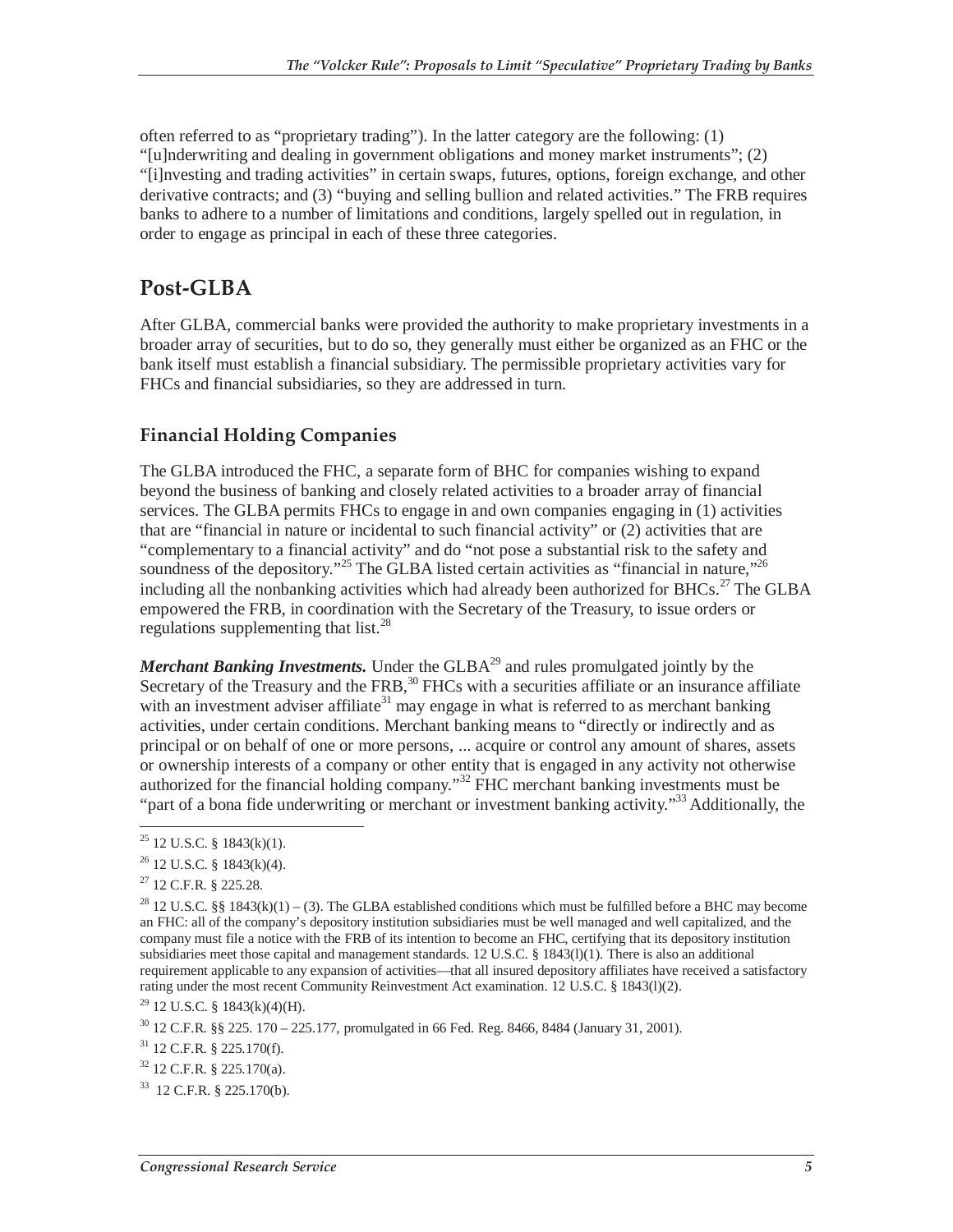interests must only be held on a temporary basis<sup>34</sup> and, in general, no longer than 10 years.<sup>35</sup> Under the regulation, the shares in such investments may be acquired by any subsidiary of the FHC other than a depository institution subsidiary.<sup>36</sup> If assets other than debt or equity securities are involved, they must be "held or promptly transferred to a portfolio company."<sup>37</sup> "Portfolio" company," in this context, is merely the term used for the company to which these assets must be transferred.<sup>38</sup> Depository institution subsidiaries of the FHC may not routinely manage the portfolio company.<sup>39</sup> There also are restrictions designed to prevent the FHC from routinely managing or operating the portfolio company.<sup>40</sup> For example, executive officers of the holding company and of certain subsidiaries of the holding company, including its securities broker and depository institution subsidiaries, may not serve as executive officers of the portfolio company.<sup>41</sup> Despite these restrictions, however, there is a provision which permits an FHC to routinely, but on a temporary basis,  $42$  manage a portfolio company; this may occur "only when intervention by the financial holding company is necessary or required to obtain a reasonable return on the financial holding company's investment in the portfolio company upon resale or other disposition of the investment, such as to avoid or address a significant operation loss or in connection with a loss of senior management at the portfolio company."<sup>43</sup> The FRB's prior approval is not generally required for an FHC to engage in merchant banking activities unless the proposed investment will result in the aggregate carrying value of all merchant banking investments to exceed a certain  $level.<sup>44</sup>$ 

*Merchant Banking Investments Through a Private Equity Fund***.** An FHC also may make merchant banking investments though a private equity fund that makes investments in nonfinancial companies, provided the private equity fund meets certain qualifications and the FHC's investments comply with requirements for merchant banking. "Private equity fund" is defined, for this purpose, as a company "formed for the purpose of and exclusively engaged in the business of investing in shares, assets, and ownership interests of financial and nonfinancial companies for resale or other disposition."<sup>45</sup> The private equity company must not be an operating company; no more than 25% of its equity may be held by the FHC or any of its officers, directors,

<sup>-</sup><sup>34</sup> The regulation states that "[a] financial holding company may own or control shares, assets and ownership interests pursuant to this subpart only for a period of time to enable the sale or disposition thereof on a reasonable basis consistent with the financial viability of the financial holding company's merchant banking investment." 12 C.F.R. § 225.172(a).

<sup>35 12</sup> C.F.R. § 225.172(b)(1).

<sup>36 12</sup> C.F.R.§ 225.170(d).

 $37$  12 C.F.R. § 225.170(e)(1). In addition, there are requirements applicable to the books and records and separate management of the portfolio company. 12 C.F.R. §§ 225.170(e)(2) and (3).

<sup>&</sup>lt;sup>38</sup> Federal Reserve System Bank Holding Company Supervision Manual § 3907.0.2.3.2, available at http://www.federalreserve.gov/boarddocs/supmanual/bhc/bhc.pdf (stating: "'portfolio company' means any company or entity that is directly or indirectly held, owned, or controlled by an FHC that is using the merchant banking authority, and the company or entity is engaged in an activity that is not authorized for the FHC under section 4 of the BHC Act.").

<sup>39 12</sup> C.F.R. § 225.171(b)(f).

<sup>40 12</sup> C.F.R. § 225.171.

<sup>41 12</sup> C.F.R. §§ 225.171(b)(i) and (ii).

 $42$  12 C.F.R. § 225.171(b)(e)(2).

 $43$  12 C.F.R. § 225.171(b)(e)(1).

<sup>44 12</sup> CC.F.R. 225.174(a) sets this level at the lesser of 30% of Tier 1 capital of the FHC or 20% of Tier 1 after investments in private equity funds are excluded.

 $45$  12 C.F.R. § 225.173(a).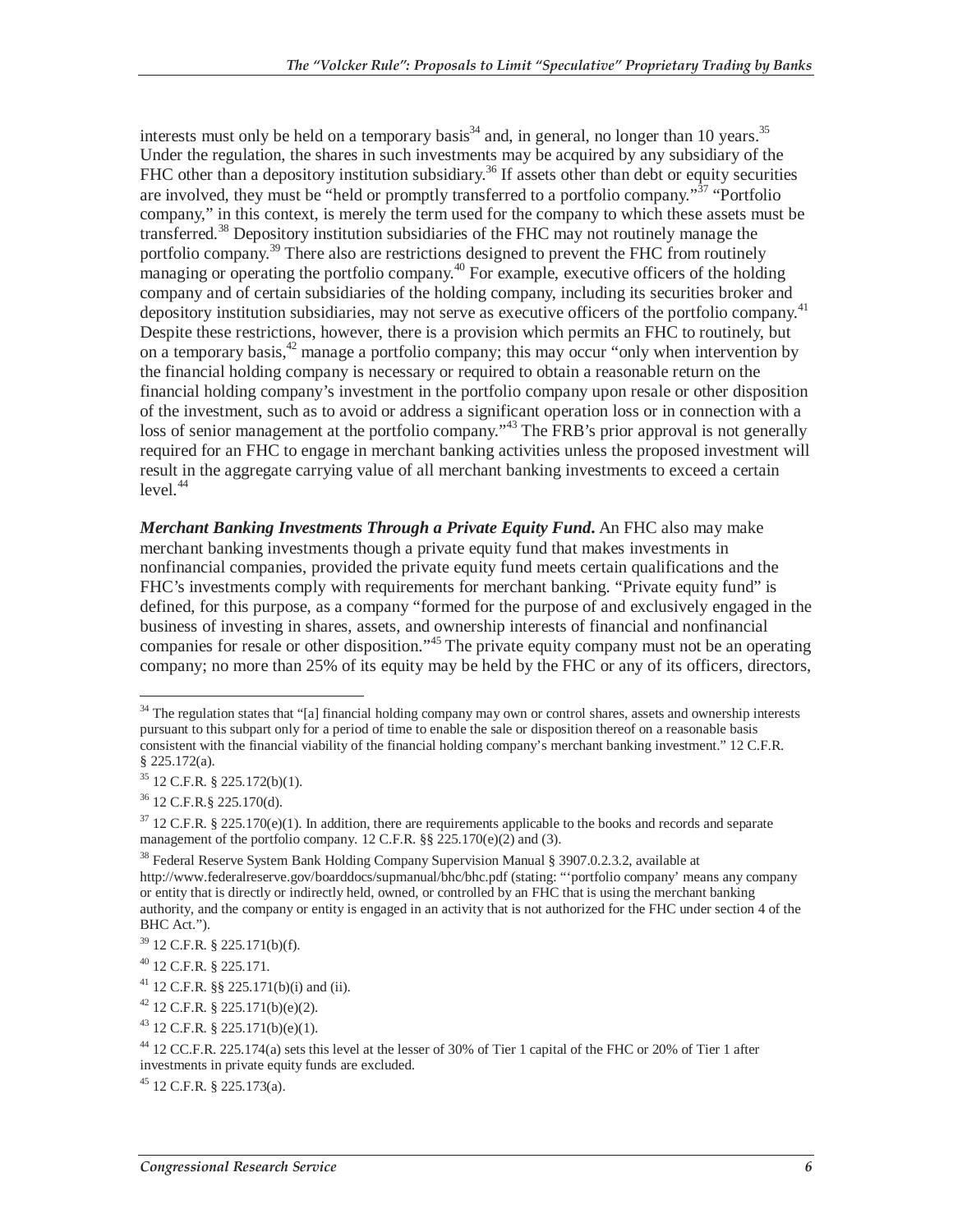employees or principal shareholders; its term must be no longer than 15 years; and it must not have been formed to evade the merchant banking restrictions on FHCs.<sup>46</sup> If an FHC makes investments through a private equity fund, the investments will generally be subject to a 15-year limitation rather than the 10-year limit that would apply if the FHC were to make direct investments.<sup>47</sup> If an FHC controls a private equity fund, the FHC may not routinely operate the private equity fund.48

Federal Reserve Act (FRA) §§ 23A, which imposes limitations on "covered transactions"<sup>49</sup> between a bank and its affiliates, and  $23B$ ,<sup>50</sup> which requires certain transactions to be on market terms, apply to transactions between an FHC and its subsidiaries and the private equity fund only if control exists. $51$ 

The regulations presume control for applicability of sections 23A and 23B if the FHC controls more than 15% of the private equity firm's total equity.<sup>52</sup> This presumption may be rebutted with contrary evidence presented to the FRB or by showing the existence of any one of the following presumptions against control: (1) none of the FHC's officers, directors, or employees serves as a director or trustee of the firm; (2) another person or entity holds more of the total equity of the firm than does the FHC and no more than one of the FHC's officers, directors, or employees serves as a director or trustee of the firm; (3) another person or entity controls more than 50% of the voting shares of the firm and the officers, directors, or employees of the FHC do not constitute a majority of the directors or trustees of the firm.<sup>53</sup>

<sup>48</sup> 12 C.F.R. § 225.173(d)(4). "Control" is determined based on such factors as serving in certain capacities in managing the fund; owning or controlling 25% of a class of voting shares of the fund; or selecting or controlling a majority of the directors of the private equity fund. 12 C.F.R. § 225.173(a)(4).

<sup>49</sup> The transactions covered by sections 23A and 23B include extending credit to an affiliate; purchasing or investing in the securities of an affiliate; accepting the affiliate's securities as collateral for any extension of credit; and guaranteeing obligations of the affiliate. 12 U.S.C.§ 371c(b)(7); 12 C.F.R. § 223.3(h).

50 12 U.S.C. § 371c-1. The statute requires that such transactions must be "on terms and under circumstances, including credit standards, that ... are at least as favorable to such bank ... as those prevailing at the time for comparable with or involving other nonaffiliated companies, or ... in the absence of comparable transactions, on terms and under circumstances, including credit standards, that in good faith would be offered to, or would apply, to nonaffiliated companies."  $12 \text{ U.S.C.}$  §  $371c-1(a)$  (1). It applies to all insured banks.  $12 \text{ U.S.C.}$  §  $371c(e)$ .

51 Sections 23A and 23B cover certain transactions involving a bank and its "affiliates" and define "affiliates" to include both holding company nonbank affiliates and financial subsidiaries of banks. 12 U.S.C. §§ 371c(b) and 371c-1(d)(1). It places an overall limit of 20% of a bank's capital and surplus on the amount of credit a bank may extend to affiliates<sup>51</sup> and a 10% limit on credit to any single affiliate, with exceptions to these percentages for financial subsidiaries of banks. 12 U.S.C. § 371c(e)(3). Under 12 U.S.C. § 24 $a(a)(1)$  there is no limit on the interest that a national bank may hold in a financial subsidiary. This applies to state-chartered banks, as well. 12 U.S.C. § 1828(j)(1) (state-chartered, FDIC-insured banks); 12 U.S.C. § 1468(a) (insured savings banks). Section 23A also prohibits banks from purchasing "low quality assets" from an affiliate. 12 U.S.C. § 371c(a)(3). Section 23B also imposes an arms length requirement on securities sales by a bank to an affiliate, including securities sales that are subject to repurchase agreements, and on other types of transactions including payment of money or services to an affiliate; transactions for which the affiliate is paid for its services to the bank; and, any transactions between the bank and a third party in which the affiliate participates or has a financial interest. 12 U.S.C. § 371c-1(a)(2). The statute provides the FRB with broad authority to "exempt transactions or relationships from the requirements of ... [§ 23A] if it finds such exemptions to be in the public interest ...." 12 U.S.C. §§  $371c(f)(2)$ ,  $371c-1(2)(B)$ . Under § 23B, the FRB also has authority to exclude a BHC subsidiary from the definition of "affiliate," and, therefore, from coverage under the section.

 $52$  12 C.F.R. § 225.176(b).

53 12 C.F.R. § 225.176(b)(3).

 $\overline{a}$  $^{46}$  12 C.F.R. §§ 225.173(a)(2) – (5).

 $47$  12 C.F.R. § 225.173(c).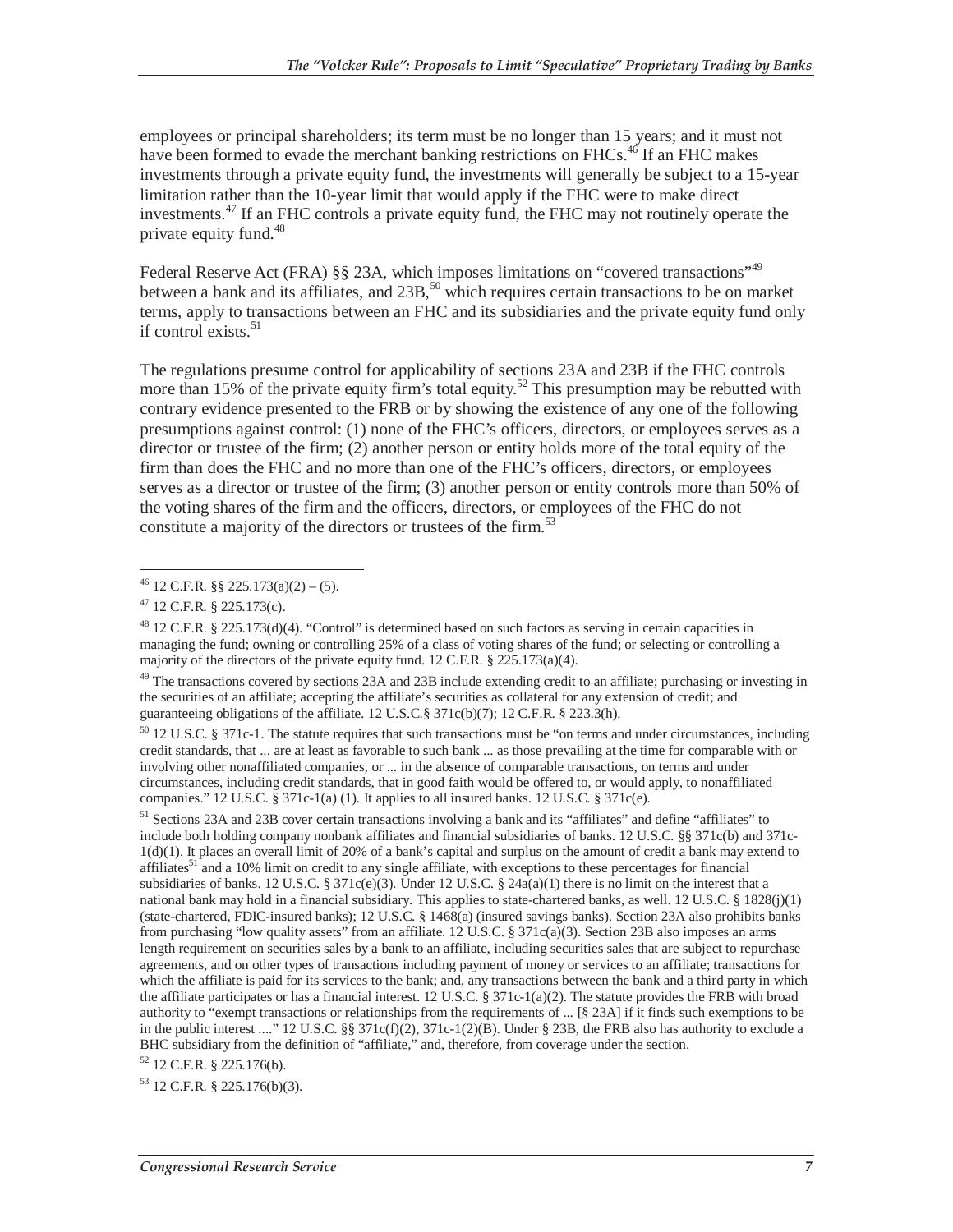On June 22, 2000, the FRB issued guidance on FHCs' equity investments and merchant banking activities.<sup>54</sup> This guidance focuses on sound policies and practices, including board of directors oversight; limits on and controls with respect to types and amounts of investments; periodic reviews of investments and of the component elements of the investment process; assessment of possible investment performance under various circumstances; internal controls adopted to types of investments; exit strategies; and capital allocation based on risk. There are also guidelines on transactions involving the portfolio company which are not subject to the FRA §§ 23A and 23B.<sup>55</sup> FHCs are urged to

have systems and policies in place to monitor transactions between the holding company, or a non-depository institution subsidiary of the holding company, and a portfolio company ... [to] assure that the risks of these transactions, including exposures of the holding company on a consolidated basis to a single portfolio company, are reasonably limited and that all transactions are on reasonable terms, with special attention paid to transactions that are not on market terms.<sup>56</sup>

#### **Financial Subsidiaries of State- and Federally Chartered Banks**

Since the GLBA, not only may banks affiliate with securities firms within the FHC structure, national banks and state-chartered banks also may, subject to certain conditions, own or control financial subsidiaries that may engage in many of the same securities activities permissible for FHCs. Specifically, the GLBA authorized national banks to control or hold an interest in financial subsidiaries which could engage in "activities that are financial in nature or incidental to financial activity," as well as "activities that are permitted for national banks to engage in directly (subject to the same terms and conditions that govern the conduct of the activities by a national bank)."<sup>57</sup> It also provided authorization for state-chartered banks to control or hold interests in subsidiaries engaging "in activities as principal that would only be permissible for a national bank to conduct through a financial subsidiary."<sup>58</sup>

In general, financial subsidiaries may conduct any other activities authorized for FHCs with exceptions<sup>59</sup> for  $(1)$  underwriting insurance or annuities, except for certain grandfathered

59 12 U.S.C. § 24a(a)(2)(B).

<sup>-</sup><sup>54</sup> Fed. Reserve Bd., Supervisory Guidance on Equity Investment and Merchant Banking Activities of Financial Holding Companies, and Other Banking Organizations Supervised by the Federal Reserve (June 22, 2000), available at http://www.federalreserve.gov/boarddocs/SRLetters/2000/sr0009a1.pdf.<br><sup>55</sup> *Id.* at 13. These are described as

risk management issues [which] may arise when a banking institution or an affiliate lends to or has other business relationships with: ... a portfolio company; ... the general partner or manager of a private equity fund that has also invested in a portfolio company; or ... a private equity-financed company in which the banking institution does not hold a direct or indirect ownership interest but is an investment or portfolio company of a general partner or fund manager with which the banking organization has other investments. 56 *Id.* at 13.

<sup>57 12</sup> U.S.C. § 24a (a)(2)(A).

<sup>58 12</sup> U.S.C. § 1831w. Essentially, the same conditions apply to state banks as are applicable to national banks with respect to controlling a financial subsidiary. State-chartered banks may conduct "activities that are financial in nature" only if the bank and each of its insured depository affiliates are well capitalized after making the capital deductions dictated for national banks under 12 U.S.C. § 24a(c); the bank complies with the financial and operating standards set for the national banks under 12 U.S.C. § 24a(d); and there is compliance with the restrictions on transactions with affiliates found in §§ 23A and 23B of the Federal Reserve Act, 12 U.S.C. §§ 371c and 371c-1.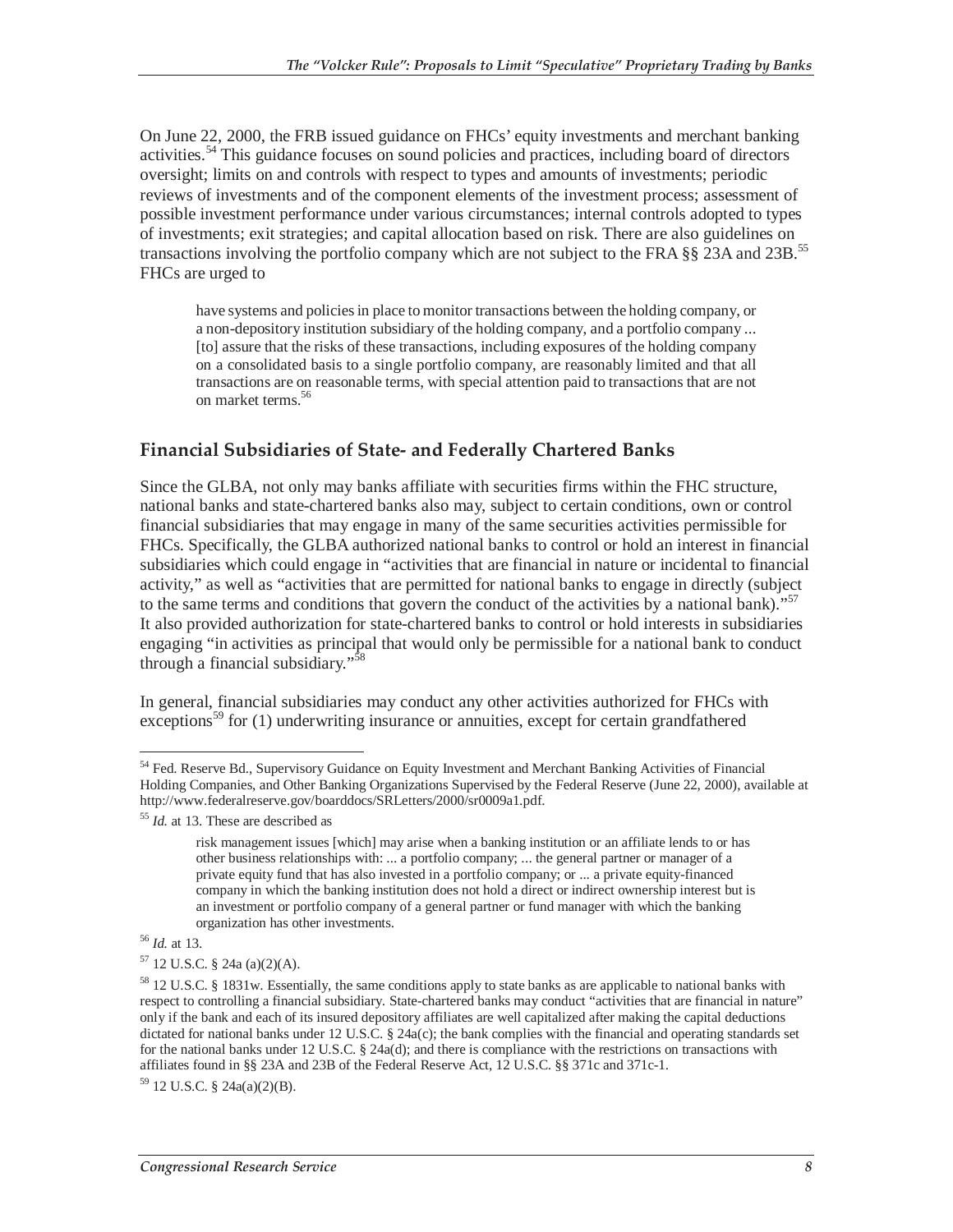activities primarily related to credit insurance; (2) developing or investing in real estate; and (3) merchant banking $60$  or insurance portfolio investing. There is also a provision permitting the Secretary of the Treasury to designate additional activities as financial in nature, in coordination with the FRB, based on the same standards as are applicable to the FRB when adding to the list of financial activities under the BHCA.<sup>61</sup>

For a national bank to hold a financial subsidiary that is engaging in proprietary financial activities as principal, rather than in an agency capacity, the bank and all of its depository institution affiliates must be well capitalized; there must be OCC approval; the bank must have a satisfactory rating under the Community Reinvestment  $Act;^{62}$  the assets of all financial subsidiaries of the bank must not exceed the lesser of \$50 billion or 45% of the assets of the bank; and the largest banks must adhere to additional requirements.<sup>63</sup> State-chartered, federally insured

62 12 U.S.C. §§ 2901 *et seq.* 

 $63$  12 U.S.C. §§ 24a(a)(2) and (3). The statute provides:

(2) Conditions and requirements. A national bank may control a financial subsidiary, or hold an interest in a financial subsidiary, only if—...

(B) the activities engaged in by the financial subsidiary as a principal do not include—

(i) insuring, guaranteeing, or indemnifying against loss, harm, damage, illness, disability, or death (except to the extent permitted under section 302 or 303(c) of the Gramm-Leach-Bliley Act [15 USCS § 6712 or § 6713(c)]) or providing or issuing annuities the income of which is subject to tax treatment under section 72 of the Internal Revenue Code of 1986 [26 USCS § 72];

(ii) real estate development or real estate investment activities, unless otherwise expressly authorized by law; or

(iii) any activity permitted in ... [12 USCS  $\S 1843(k)(4)$ ] [expanded activities available to FHCs], except activities described in section ... [12 USCS § 1843(k)(4)(H)] [merchant banking activities] that may be permitted in accordance with ...[12 USCS § 1843 note] ....

C) the national bank and each depository institution affiliate of the national bank are well capitalized and well managed;

(D) the aggregate consolidated total assets of all financial subsidiaries of the national bank do not exceed the lesser of—

(i) 45 percent of the consolidated total assets of the parent bank; or

(ii) \$ 50,000,000,000;

(E) except as provided in paragraph (4), the national bank meets any applicable rating or other requirement set forth in paragraph (3); and

(F) the national bank has received the approval of the Comptroller of the Currency for the financial subsidiary to engage in such activities, which approval shall be based solely upon the factors set forth in this section.

(3) Rating or comparable requirement.

(A) In general. A national bank meets the requirements of this paragraph if—

(i) the bank is 1 of the 50 largest insured banks and has not fewer than 1 issue of outstanding eligible debt that is currently rated within the 3 highest investment grade rating categories by a nationally recognized statistical rating organization; or

(ii) the bank is 1 of the second 50 largest insured banks and meets the criteria set forth in clause (i) or such other criteria as the Secretary of the Treasury and the Board of Governors of the Federal Reserve System may jointly establish by regulation and determine to be comparable to and consistent with the purposes of the rating required in clause (i).

(continued...)

 $\overline{a}$  $60$  The GLBA prohibition on merchant banking activities by financial subsidiaries of banks was absolute for the first five years after the GLBA's enactment; thereafter, the FRB and the Secretary of the Treasury have the power jointly to issue rules to permit merchant banking. 12 U.S.C. § 1843 note. To date, no such rules have been issued.

<sup>&</sup>lt;sup>61</sup> The factors include marketplace and technology changes, and competitive considerations. 12 U.S.C. §§ 1843(k)(3) and (3) and 24a(b), as added by P.L. 106-102, § 103 and 121, 113 Stat. 1338, 1343 and 1374.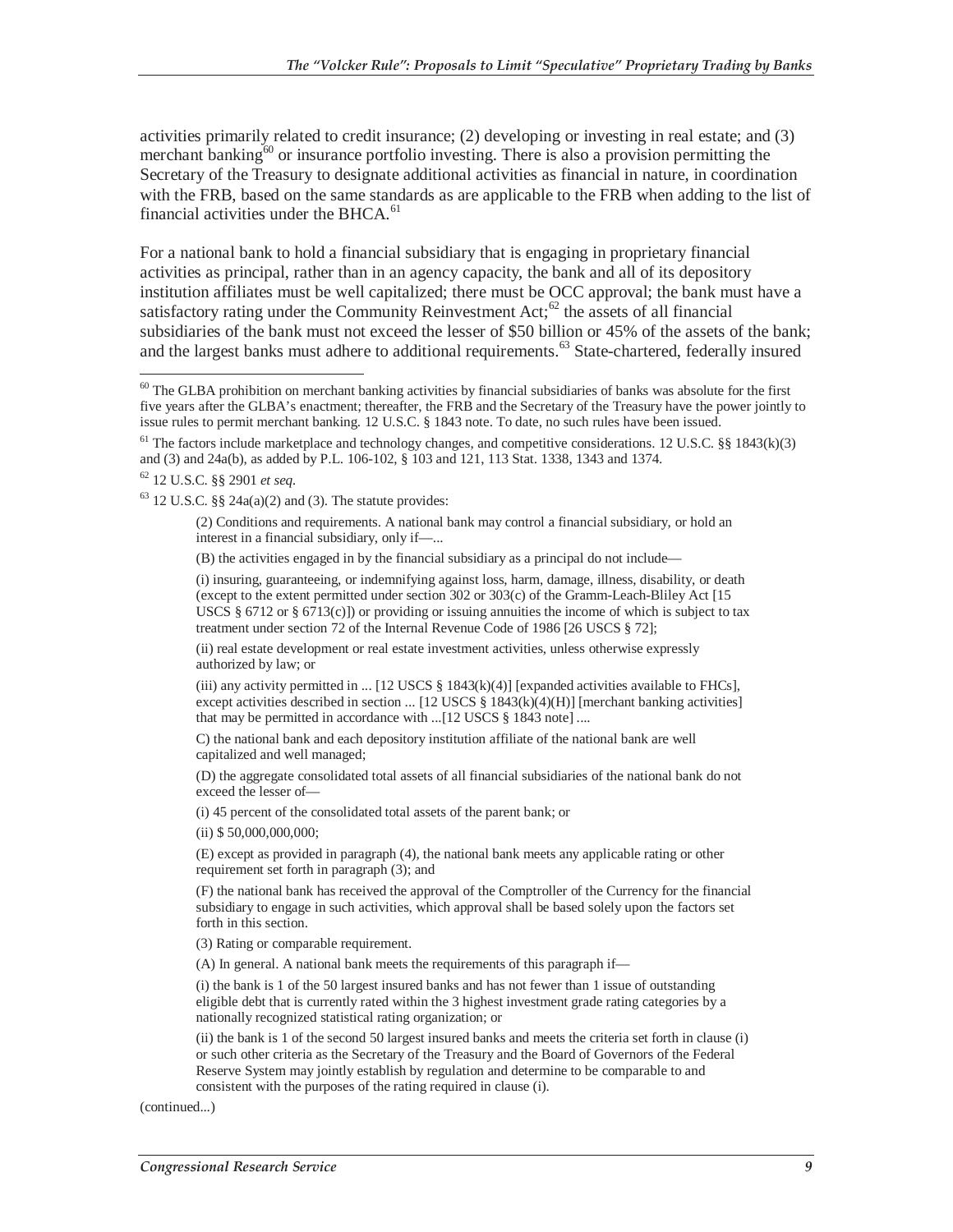banks have similar authority, provided that the bank and all of its insured depository institution affiliates are well capitalized and well managed.<sup>64</sup>

### **Financial Regulatory Reform: How House and Senate Versions of H.R. 4173 Treat the "Volcker Rule"**

#### **Volcker Testimony**

Testifying before the Senate Committee on Banking, Housing, and Urban Affairs on February 2, 2010, Chairman Paul Volcker urged the committee to prevent commercial banking institutions, beneficiaries of taxpayer-subsidized deposit insurance and emergency liquidity, from continuing to engage in sponsoring and investing in hedge funds and private equity funds and "trading unrelated to customer needs and continuing banking relationships." $\frac{55}{65}$  These activities he identified as "essentially proprietary and speculative activities."66 Although he provided no definitions in his testimony, he made it clear that he believed that any definitional problems could be overcome by providing regulators "broad" and "specific" authority to define "hedge fund" and "private equity fund" and that regulators could use it to prevent the emergence of "a new breed of bank-based funds that in all but name would function as hedge or equity funds." He was equally optimistic about the ability of Congress and the regulators to deal with the dangers of "proprietary trading." He indicated that he thought that there are means available by which regulators could identify, and eliminate, speculative proprietary trading by bank fund managers not only because of the potential risks for the institutions but also because of possible conflicts with the interests of their customers. He described "proprietary trading," at least in terms of any sizeable volume, as being conducted by only "a handful of large commercial banks"—"maybe four or five in the United States and perhaps a couple of dozen worldwide."<sup>67</sup>

#### **House Provision**

H.R. 4173, as passed by the House of Representatives, addresses proprietary trading only in the context of certain companies—financial holding companies that have been determined to be systemically significant by the Financial Services Oversight Council<sup>68</sup> and, therefore, subjected to

(...continued)

<u>.</u>

<sup>67</sup> *Id.* at 3.

<sup>(</sup>B) Consolidated total assets. For purposes of this paragraph, the size of an insured bank shall be determined on the basis of the consolidated total assets of the bank as of the end of each calendar

year.<br><sup>64</sup> 12 U.S.C. § 1832w.

<sup>&</sup>lt;sup>65</sup> Statement of Paul A. Volcker Before the Comm. On Banking, Housing, and urban Affairs of the U.S. Senate 1 (February 2. 2010). http://banking.senate.gov/public/index.cfm?FuseAction=Files.View&FileStore\_id=ec787c56-dbd2- 4498-bbbd-ddd23b58c1c4.

<sup>66</sup> *Id.* at 1.

 $68$  The underlying legislation would effectuate a comprehensive realignment of responsibilities of regulating banks and thrifts, bank and financial holding companies, and subsidiaries thereof. For further information, see CRS Report (continued...)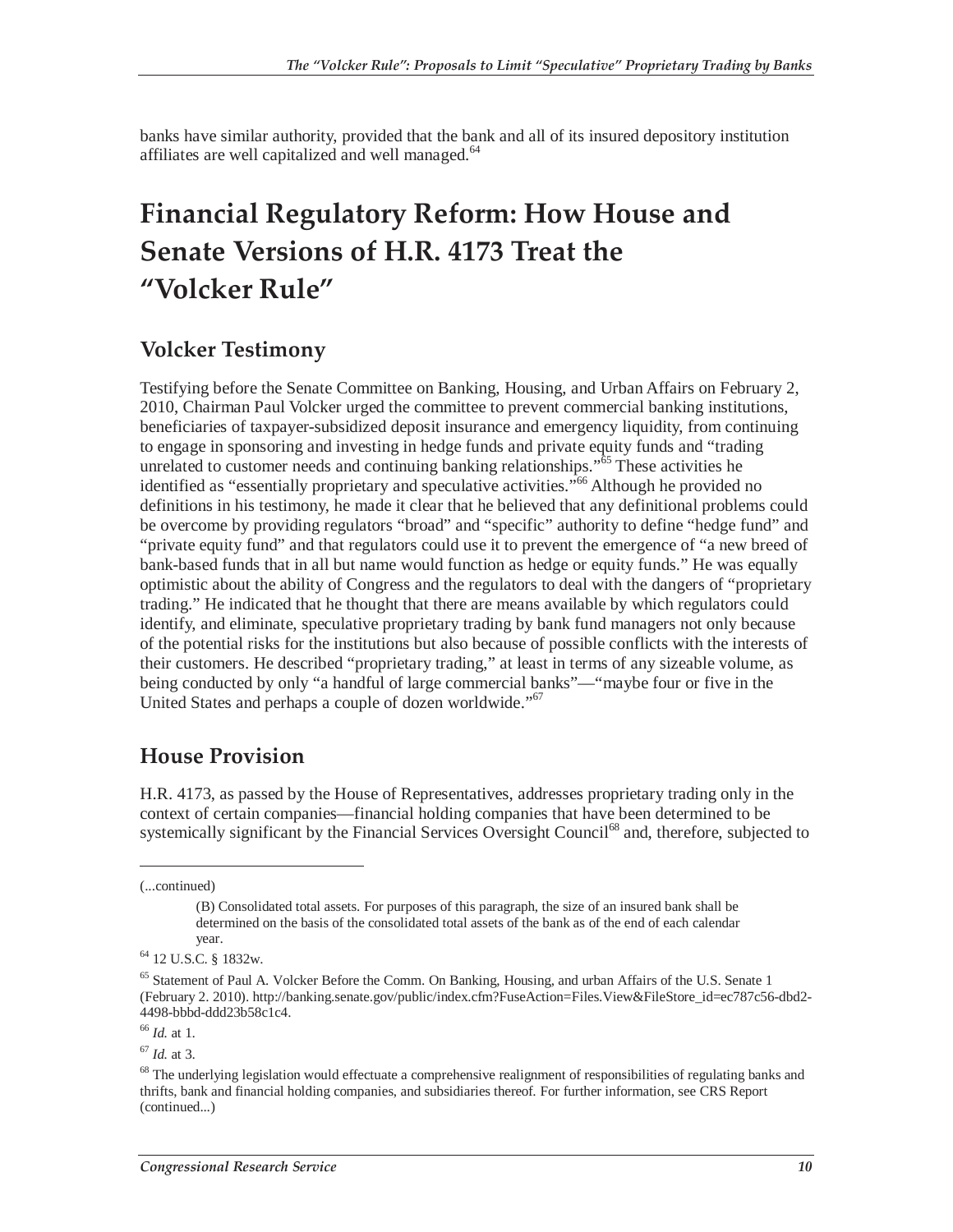stricter prudential standards. Section 1117(a) of the measure provides authority for the Board of Governors of the Federal Reserve System (FRB) to ban proprietary trading by financial holding companies that have been subjected to stricter standards upon determining that such trading "poses an existing or foreseeable threat to the safety and soundness of such company or to the financial stability of the United States." The bill defines "proprietary trading" as "the trading of stocks, bonds, options, commodities, derivatives, or other financial instruments with the company's own money and for the company's own account."<sup>69</sup> The bill allows the FRB broad power to make exemptions to the ban. Not only may the FRB exempt proprietary trading determined to be "ancillary to other operations," such as making a market in securities, hedging risk, and determining the market value of the company's assets, the FRB may, through regulation, exempt any other type of proprietary trading.

#### **Senate Provision**

Section 619 of the Senate-passed version of H.R. 4173, which is included in the Conference Base Text of H.R. 4173,<sup>70</sup> requires the federal banking agencies to engage in a joint rulemaking to prohibit "proprietary trading" and investing in hedge funds or private equity funds by covered entities, that is, federally insured depository institutions, bank holding companies, companies treated as bank holding companies, $\hat{I}$  and their subsidiaries. Before the banking agencies conduct the rulemaking to prohibit proprietary trading and investment in hedge funds, however, the Financial Stability Oversight Council, which is substantively similar to the House bill's Financial Services Oversight Council, must conduct a study. The Council consists of nine presidentially appointed voting members;  $^{72}$  it is chaired by the Secretary of the Treasury; and, pursuant to other sections of the legislation, it possesses substantive powers relating to systemic risk and regulation of financial companies. The study must be completed within six months of enactment of this legislation and is to be geared to assessing the potential implications and effect of the specifications of section 619 with respect to a list of factors, including taxpayer costs; household and business burdens; spread of the federal safety net to non-depository institutions; risk to the financial system; and safety and soundness of the institutions. On the basis of that study, the Council is required to "make recommendations" regarding the substantive prohibitions and

-

<sup>(...</sup>continued)

R40975, *Financial Regulatory Reform and the 111th Congress*, coordinated by Baird Webel.

 $69$  H.R. 4173, as passed by the House, § 1117(c).

 $70$  The Conference Base Text is available at the Senate Committee on Banking, Housing and Urban Affairs website, http://banking.senate.gov/public/\_files/ChairmansMarkofHR4173forConference.pdf.

 $71$  The reference to "companies treated as bank holding companies" may include (1) companies subjected to supervision by the Board of Governors of the Federal Reserve System (FRB) by a Council determination that material distress at the company could pose a threat to financial stability; (2) intermediate holding companies, which section 167(b) of the bill authorizes the FRB to require nonbank financial companies supervised by the FRB to form in order to segregate their financial activities from commercial or other activities not permissible under the Bank Holding Company Act (BHCA); and (3) supervised securities holding companies, supervised by the FRB and subjected to the requirements of the BHCA under section 618(e)(2) of the bill.

 $72$  The other members are the Chairman of the Board of Governors of the Federal Reserve System, the Comptroller of the Currency, the Chairman of the Securities and Exchange Commission, the Chairperson of the Federal Deposit Insurance Corporation, the Chairperson of the Commodities Futures Trading Corporation, the Director of the Federal Housing Finance Agency, the Director of the Bureau of Consumer Financial Protection (to be established under this legislation), and a presidentially appointed independent member with expertise in the insurance industry.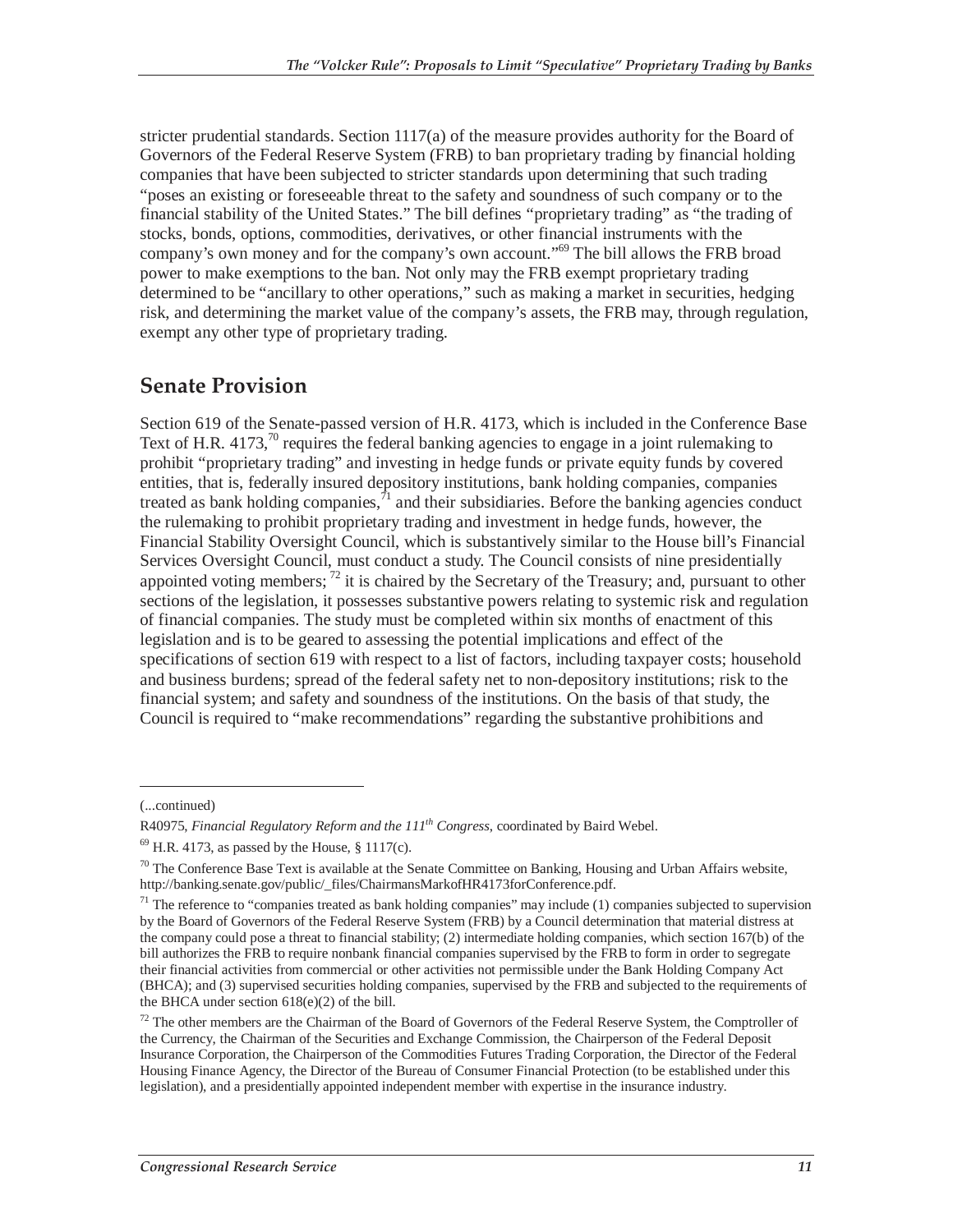definitions of section 619. The joint rulemaking by the banking regulators is required to "reflect any recommendations or modifications made by the Council."<sup>73</sup>

Subsection 619(b) of the bill requires the federal banking agencies to prohibit proprietary trading by insured depository institutions, companies directly or indirectly controlling insured depository institutions, companies treated as bank holding companies, and any of their subsidiaries (covered entities). Subsection 619(a) defines "proprietary trading" as follows:

... purchasing or selling, or otherwise acquiring and disposing of, stocks, bonds, options, commodities, derivatives, or other financial instruments ... for the trading book (or such other portfolio as the Federal banking agencies may determine) of such institution, company, or subsidiary ... and ... subject to such restrictions as the Federal banking agencies may determine, does not include purchasing or selling or otherwise acquiring and disposing of, stocks, bonds, options, commodities, derivatives, or other financial instruments on behalf of a customer, as part of market making activities, or otherwise in connection with or in facilitation of customer relationships, including risk-mitigating hedging activities related to such a purchase, sale, acquisition, or disposal. § 619(a)(2)

Subsection 619(b)(2) provides exceptions for the following types of obligations, provided the "investment ... is otherwise authorized by Federal law," and subject to any conditions imposed "on the conduct of investments" by the appropriate federal banking agency:

(i) obligations of the United States or any agency of the United States, including obligations fully guaranteed as to principal and interest by the United States or an agency of the United States;

(ii) obligations, participations, or other instruments of, or insured by, the Government National Mortgage Association, the Federal National Mortgage Association, or the Federal Home Loan Mortgage Corporation, including obligations fully guaranteed as to principal and interest by such entities; and

(iii) obligations of any State or any political subdivision of a State.

Subsection  $619(c)(1)$  requires the federal banking agencies to engage in a joint rulemaking procedure to prohibit the covered entities "from sponsoring or investing in a hedge fund or a private equity fund." Subsection 619(a)(1) defines "hedge fund" and "private equity fund" as "a company or other entity that is exempt from registration as an investment company pursuant to section  $3(c)(1)$  or  $3(c)(7)$  of the Investment Company Act of 1940 (15 U.S.C. 50a-3(c)(1) or 80a- $3(c)(7)$ ), or a similar fund, as jointly determined by the appropriate Federal banking agencies."

Under subsection  $619(a)(3)$ , "sponsoring" a hedge fund or a private equity fund includes "serving as a general partner, managing member, or trustee," "selecting ... a majority of the directors," or "sharing ... the same name or a variation of the same name" as the fund. Subsection  $619(d)(1)$ provides exceptions from the prohibition on sponsoring or investing in a hedge fund or private equity fund for any "investment otherwise authorized under Federal law that is ... an investment in a small business investment company ... or designed primarily to promote the public welfare,

<sup>-</sup> $73$  The assignment of authority between the Council and the banking regulators is in some sense novel in terms of current law. This arrangement, coupled with the lack of specific language delineating standards by which the regulators would be able to alter or disregard recommendations of the Council may, however the regulators deal with Council recommendations, result in litigation yielding consequences unforeseen by the drafters of section 619.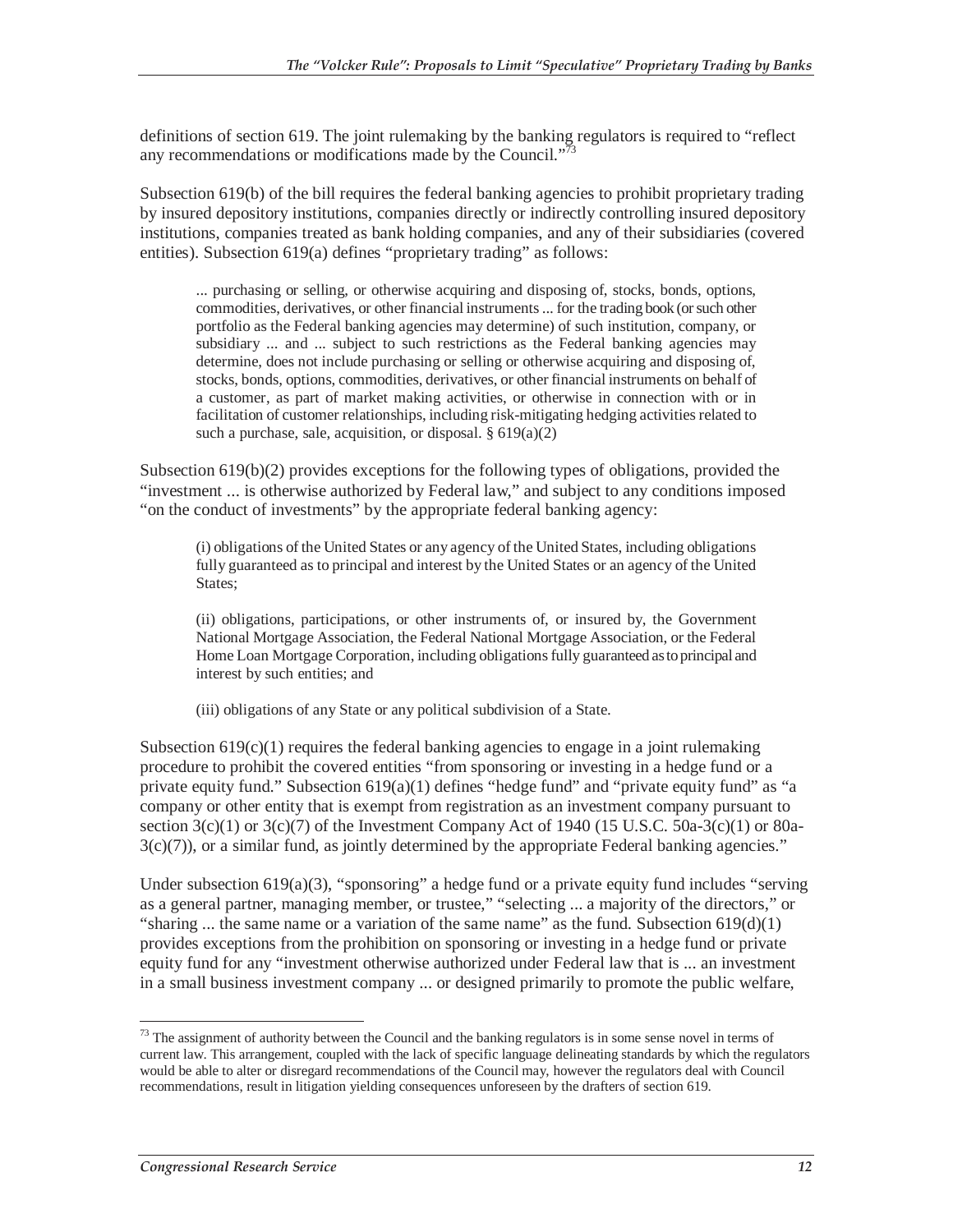as provided in" 12 U.S.C. § 24(Eleventh).<sup>74</sup> There are also exceptions for investments permitted under sections  $4(c)(9)$  and  $4(c)(13)$  of the Bank Holding Company Act,<sup>75</sup> provided they are conducted solely outside the United States by a company not controlled directly or indirectly by a company organized under the laws of the United States or of a state.

Subsection 619(e) prohibits covered entities that serve as investment managers or advisers to hedge funds or private equity funds from engaging in certain transactions with those funds and requires other specified transactions with them to be on market terms.<sup>76</sup>

Subsection 619(f) requires the FRB to "adopt rules imposing additional capital requirements and specifying additional quantitative limits for nonbank financial companies supervised by the ... [FRB] under section 113 [of the Senate legislation] that engage in proprietary trading or sponsoring and investing in hedge funds and private equity funds.<sup>577</sup> Excepted from these rules is a list of investments that includes U.S. obligations, obligations issued by the federal housing government-sponsored enterprises (housing GSEs), obligations of small business investment companies; state and local obligations; and obligations designed to promote the public welfare.

All of the requirements for rulemaking, regarding both proprietary trading and investments in hedge and private equity funds, are specifically subjected "to the recommendations and modifications" of the Council under subsection  $619(g)$ . Subsection (g) requires the Council to complete a study of the foregoing provisions assessing a number of factors.<sup>78</sup> On the basis of that study, the Council is authorized to

make recommendations regarding the definitions ... and the implementation of [the] provisions ... including any modifications to the definitions, prohibitions, requirements, and limitations contained therein that the Council determines would more effectively implement the purposes of this section and ... make recommendations for prohibiting the conduct of the activities described ... above a specific threshold amount and imposing additional capital requirements on activities conducted below such threshold amount.

Although there are certain express exceptions to section 619's prohibitions, unlike other banking laws, section 619 does not contain a specific provision delegating broad exemptive power to the regulators.<sup>79</sup> It appears that, in lieu of delegating such authority to the regulators, section 619

<sup>-</sup> $74$  Under 12 U.S.C. § 24(Eleventh), the conditions under which national banks are permitted to "make investments" designed primarily to promote the public welfare" are specified.

<sup>75 12</sup> U.S.C. §§ 1843(c)(3) and 1843(c)(9).

<sup>&</sup>lt;sup>76</sup> Transactions covered in § 23A of the Federal Reserve Act, 12 U.S.C. § 371c, are prohibited; transactions covered in § 23 B, 12 U.S.C. § 371c-1, must be on market terms.

 $77$  Section 113 provides for subjecting companies to FRB supervision by a Council determination that material distress at the company could pose a threat to financial stability.

 $78$  Among the factors that the Council is to examine are the extent that the limitations would impact safety and soundness of the covered institutions and companies; protect taxpayers and minimize the risk of unsafe and unsound practices; limit inappropriate transfer to unregulated entities of the federal subsidy provided by deposit insurance and federal liquidity facilities; reduce inappropriate conflicts of interest between the self-interest of the covered companies and the interests of their customers; impose costs on U.S. households and businesses; limit risky activities in covered companies; and "appropriately accommodate the business of insurance within an insurance company in accordance with State insurance company investment laws."

<sup>&</sup>lt;sup>79</sup> See, e.g., 12 U.S.C. § 371c(f)(2) (authorizing the FRB "at its discretion, by regulation or order [to] exempt transactions or relationships from the requirements of [§ 23A of the Federal Reserve Act] ... if it finds such exemptions to be in the public interest and consistent with the purposes of this section") and 12 U.S.C. § 371c-1(e)(2)(A) (authorizing the FRB to "exempt transactions or relationships from the requirements of" § 23B of the Federal Reserve (continued...)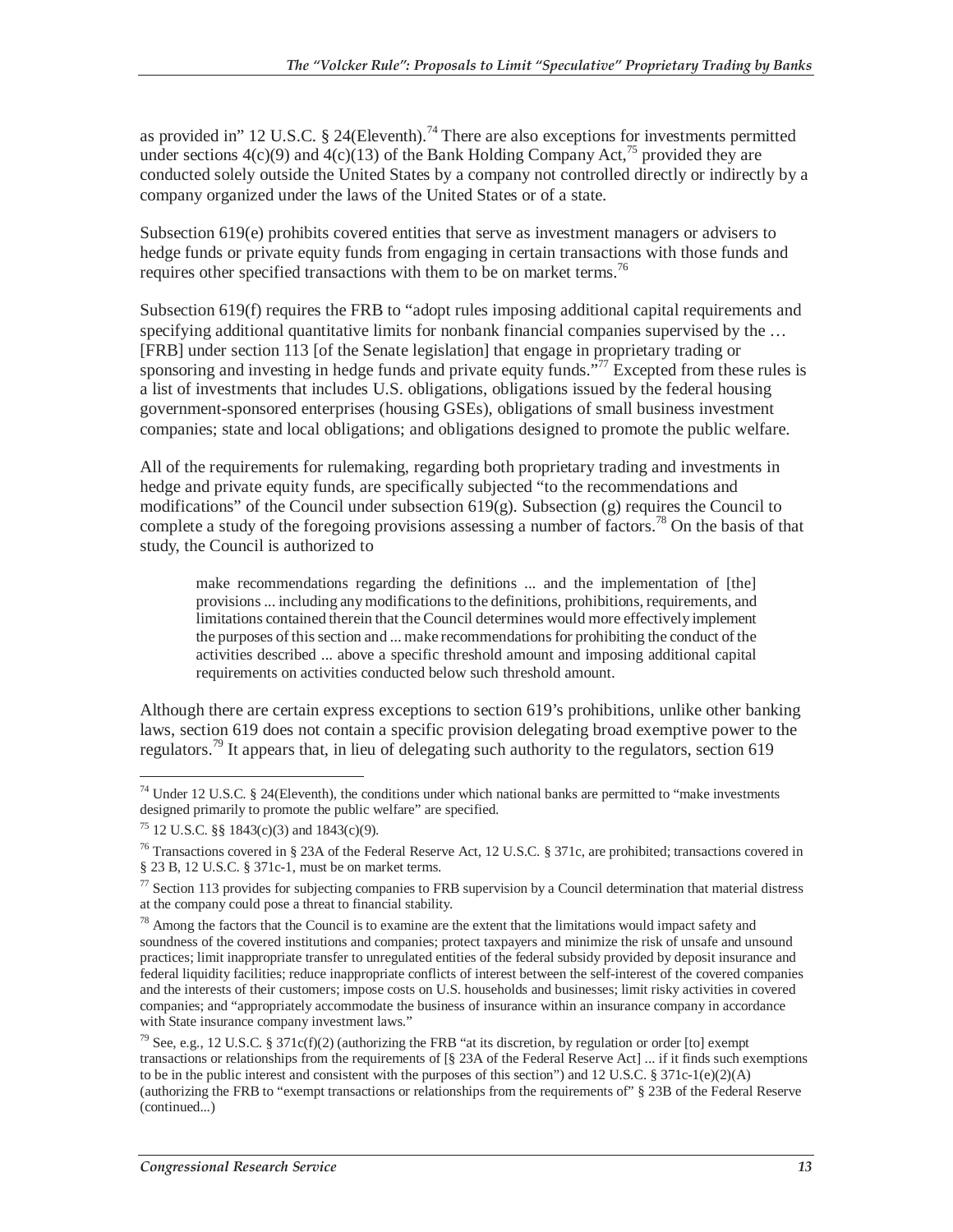provides the Council with some flexibility to modify the parameters of the law both by requiring the rulemaking to "reflect" Council recommendations and by including, in each of the substantive provisions defining prohibitions, language subjecting the prohibition "to the recommendations and modifications of the Council."<sup>80</sup> The Committee Report accompanying the bill takes a broad view of the dangers in permitting banking firms to engage in these risky activities and a narrow view of the authority of the Council to substantially alter the prohibitions of section  $619$ .<sup>81</sup>

Subsections  $619(g)(1)(A)$  and (h) present a timetable for implementation: (1) the Council is to complete its study no later than six months after the bill is enacted; (2) the regulators are to issue final rules no later than nine months after completion of the Council study; and (3) effective two years after these rules are promulgated, insured depository institutions, companies controlling depository institutions, companies treated as bank holding companies, and subsidiaries of these institutions may not retain investments or relationships prohibited under the regulations, unless a company applies for and receives an extension. Extensions may be given one year at a time for a maximum of three years for any one company.

-

 $\ensuremath{^{81}}$  The Committee Report states:

The incentive for firms to engage in these activities is clear: when things go well, high-risk behavior can produce high returns….When losses from high-risk activities are significant, they can threaten the safety and soundness of individual firms and contribute to overall financial instability. Moreover, when the losses accrue to insured depositories or their holding companies, they can cause taxpayer losses. In addition, when banks engage in these activities for their own accounts, there is an increased likelihood that they will find that their interests conflict with those of their customers.

The Council recommendations and modifications will be included in a study to assess the extent to which the prohibitions, limitations and requirements of section 619 will promote several goals, including: the safety and soundness of depositories and their affiliates; protecting taxpayers from loss; limiting the inappropriate transfer of economic subsidies from institutions that benefit from deposit insurance and liquidity facilities of the Federal government to unregulated entities; reducing inappropriate conflicts of interest between depositories and their affiliates, or financial companies supervised by the Board of Governors, and their customers; affecting the cost of credit or other financial services, limiting undue risk or loss in financial institutions; and appropriately accommodating the business of insurance within insurance companies subject to State insurance company investment laws.

The Council study is included to assure that the prohibitions included in section 619 work effectively. It is not the intent of the section to interfere inadvertently with longstanding, traditional banking activities that do not produce high levels of risk or significant conflicts of interest. For that reason the Council is given some latitude to make needed modifications to definitions and provisions in order to prevent undesired outcomes. However, it is intended that the Council will determine how to effectively implement the prohibitions and restrictions of the section, and not to weaken them.

S.Rept. 111- $\ldots$ , 111<sup>th</sup> Cong., 2d Sess. 7 and 74 (2010) to accompany S. 3217, April 30, 2010, available on the website of the Senate Committee on Banking, Housing, and Urban Affairs at http://banking.senate.gov/public/\_files/ Comittee\_Report\_S\_Rept\_111\_176.pdf.

<sup>(...</sup>continued)

Act). FRA §§ 23A and 23B deal with restrictions on interaffiliate transactions within bank holding companies (BHCs). Under § 23B, the FRB also has authority to exclude a BHC subsidiary from the definition of "affiliate," and, therefore, from coverage under the section.

 $80$  Sections 619(b)(1) (prohibition on proprietary trading); (c)(1) (prohibition on sponsoring and investing in hedge funds and private equity funds); and (f)(1)(capital and quantitative limitations for certain nonbank financial companies).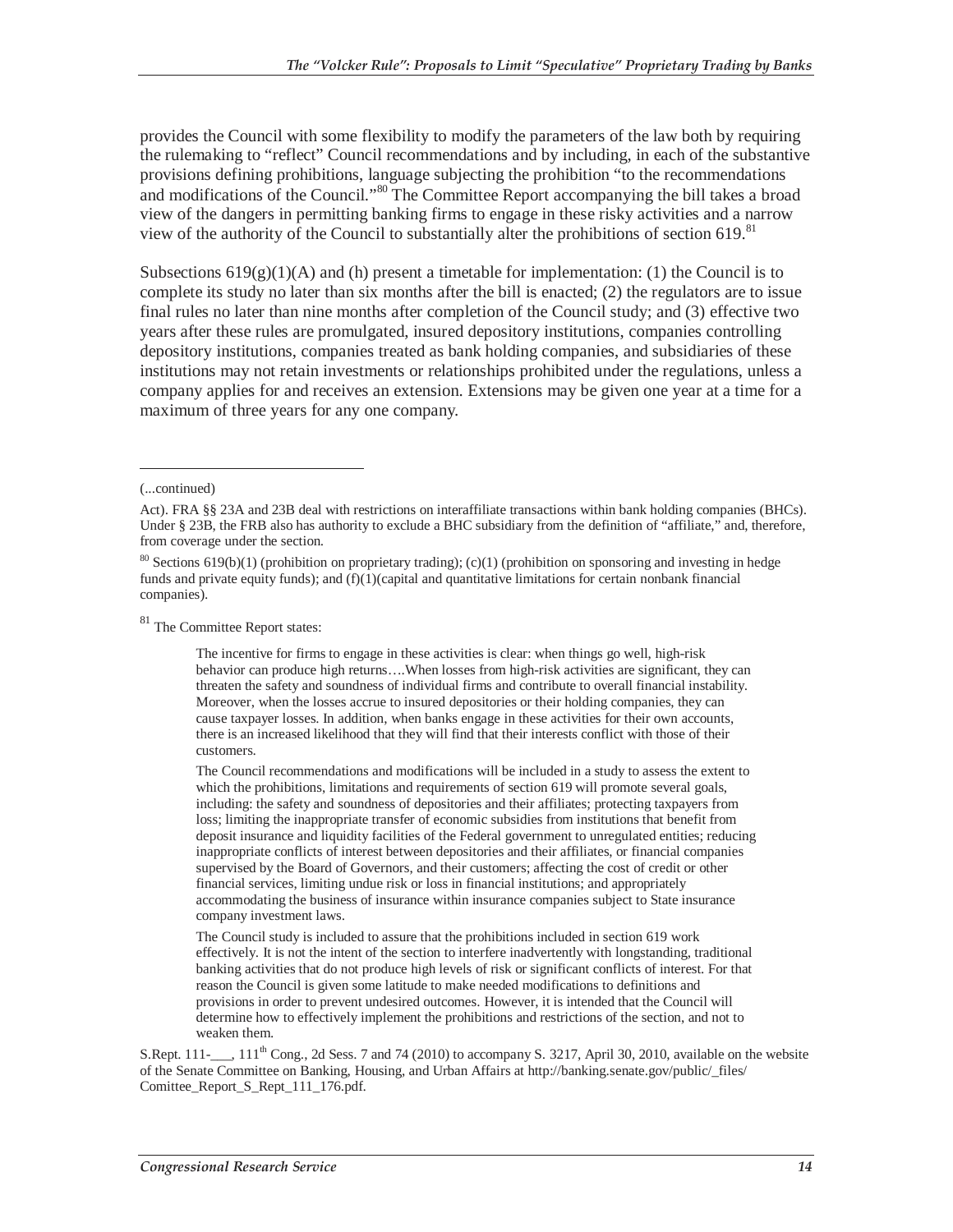In addition to the § 619 provisions, § 989 of the Senate-passed bill requires the Government Accountability Office to conduct a study and issue a report on "the risks and conflicts associated with proprietary trading" engaged in by banks, BHCs, FHCs, subsidiaries of BHCs and FHCs, and "any other entity, as the Comptroller General of the United States may determine." This study and report requirement also was included as part of the Conference Base Text of H.R. 4173.

### **The Conference Report: Section 619**

*Banking Entities May Not Engage in Proprietary Trading or Hedge Fund Ownership or Sponsorship; Nonbanking Financial Companies Subject to FRB Supervision May Do So With Capital and Quantitative Limits.* Subsection (a) of section 619 of the Conference Report contains an outright prohibition on proprietary trading by and ownership of interests in or sponsorship of hedge funds or private equity funds by a "banking entity." Subsequent provisions of the bill, however, provide exceptions to this. "Banking entity" is defined in subsection (h) to mean any FDIC-insured depository institution, company controlling an insured depository institution, company treated as a bank holding company for purposes of the International Banking Act of 1978, and any affiliate or subsidiary of such entity.<sup>82</sup> The exact language provides a broad prohibition. It reads: "a banking entity shall not … engage in proprietary trading, or … acquire or retain any equity, partnership, or other ownership interest in or sponsor a hedge fund or a private equity fund." There are, however, certain exceptions, some transitional and others designated as permitted activities under subsection (d) of the legislation.

Rather than subjecting nonfinancial companies supervised by the FRB to a prohibition on proprietary trading and hedge fund ownership or sponsorship, the legislation authorizes the regulators to issue rules subjecting such companies to additional capital and quantitative limits on such activities unless the activity has been identified as a permitted activity under section (d) and has not been subjected to capital and quantitative requirements for safety and soundness purposes.

*Definitions.* Subsection 619(h) sets forth definitions of various terms, in some cases providing a degree of discretion to the regulators to expand the reach of the prohibitions and limitations. For example:

 A "hedge fund" or a "private equity fund" is defined as "an issuer that would be an investment company ... but for sections  $3(c)(1)$  or  $3(c)(7)$  of [the Investment Company Act of 1940] …, *or such similar funds as the … [appropriate regulatory agencies] may by rule … determine*."83

"Proprietary trading" is "engaging as principal for the trading account of the banking entity or nonbank financial company supervised by the Board in any transaction to purchase or sell, or otherwise acquire or dispose of, any security, any derivative, any contract of sale of a commodity for future delivery, any option on or any such security, derivative, any contract of sale of a commodity for future delivery, any option on any such security, derivative, or

 $\overline{a}$ 

 $82$  Excluded from the definition of "banking entity" are institutions functioning solely in a trust capacity under specified conditions: substantially all the deposits must be in trust funds; none of its insured deposits are marketed through an affiliate; no demand deposits are accepted or commercial loans made; and the institution does not accepts payment, discount, or borrowing services from the Federal Reserve banks.

<sup>&</sup>lt;sup>83</sup> Emphasis supplied.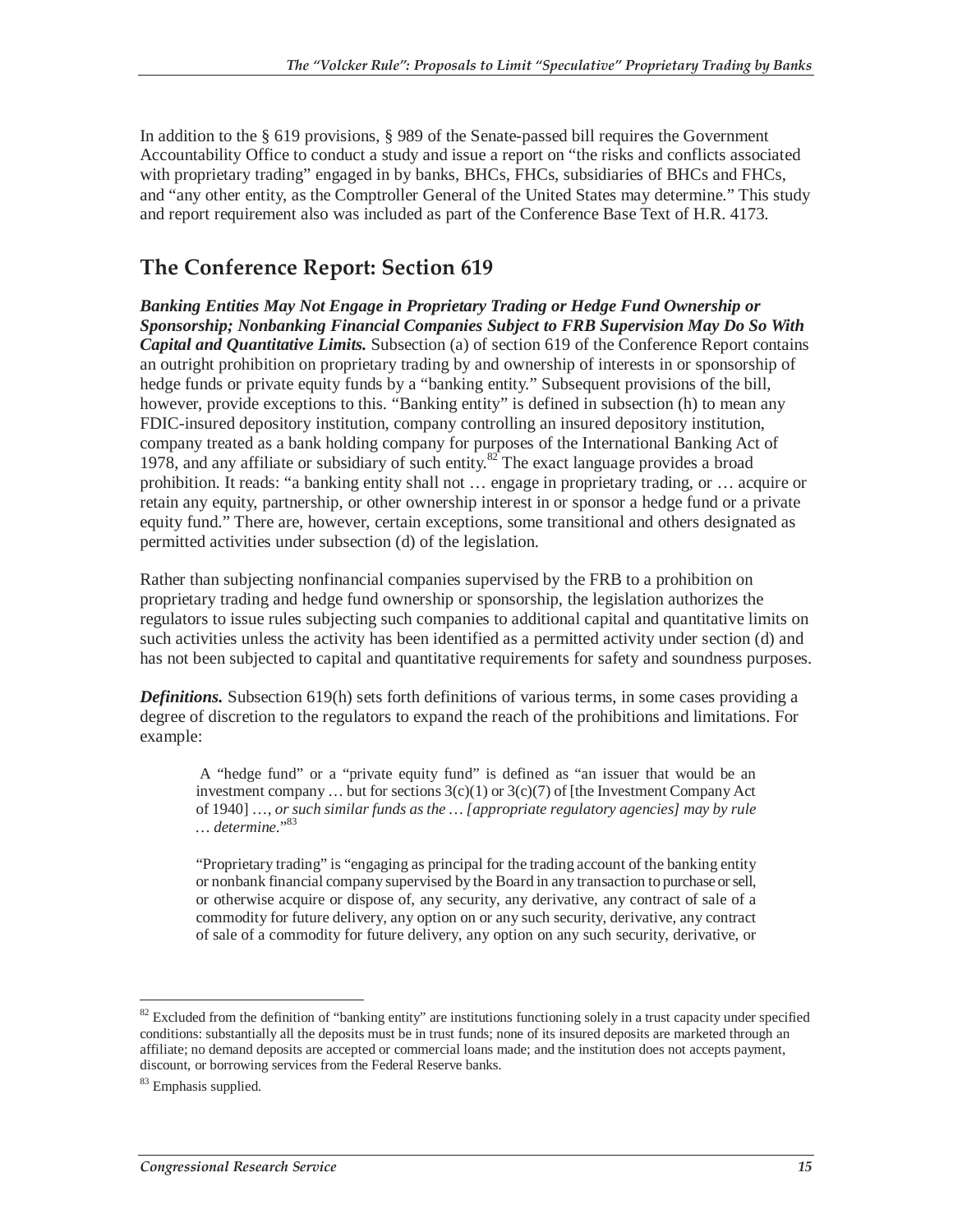contract, or *any other security or financial instrument that the appropriate … agencies …may, by rule … determine.*" 84

Some definitions are substantially similar to those in the Senate bill (e.g., "nonbank financial company" and "sponsor"). In addition, there are two new definitions: "trading account" and "illiquid fund." "Trading account" is defined to mean "any account used for acquiring or taking positions in the securities and instruments described [under the definition of "proprietary trading"] … principally for the purpose of selling in the near term (or otherwise with the intent to resell in order to profit from short-term price movements), and any other accounts as the appropriate … agencies … may, by rule … determine." "Illiquid fund" is defined in subsection 619(h)(7) as a hedge fund or private equity fund that "as of May 1, 2010, was principally invested in, or was invested and contractually committed to principally invest in, illiquid assets such as portfolio companies, real estate investments, and venture capital investments; and …[which] makes all investments pursuant to, and consistent with, an investment strategy to principally invest in illiquid assets."

*Council Study and Coordinated Joint Rulemaking.* Subsection (b) of section 619 requires the Financial Stability Oversight Council to complete a study not later than six months after enactment and make recommendations to the regulators on implementation. The Conference Report, thus, appears to provide the Council less power than the Senate-passed bill, because it limits the Council to recommending how implementation may be geared to (1) promote banking entity safety and soundness; (2) limit inappropriate transfers to "unregulated entities" of the federal subsidies embodied in FDIC deposit insurance and FRS liquidity programs; (3) "protect taxpayers and consumers and enhance financial stability" by minimizing risky activities by banking entities; (4) reduce conflicts of interest between customer interests and the self-interest of the covered entities; (5) limit unduly risky activities of the covered entities; (6) accommodate insurance company investment authority while safeguarding both affiliated banking entities and the financial stability of the United States;  $^{85}$  and (7) devise appropriate timing for divestiture of illiquid assets affected by implementation of section 619.

Subsection (b) requires the federal banking regulators and the SEC and CFTC to conduct joint rulemaking and to adopt these rules no later than nine months after the Council completes its study. The regulators must coordinate the regulations for safety and soundness and elimination of the possibility of advantaging or disadvantaging some companies. Subsection (c) specifies that final rules are to become effective 12 months after they are issued or two years after enactment. In general, banking entities will be given two years to divest nonconforming activities.

*Divestiture of Nonconforming Activities.* Subsection (c) addresses divestiture of nonconforming activities. Divestiture of nonconforming activities is generally required within two years of enactment subject to certain exceptions. The FRB is to issue rules on the divestiture provisions within six months of enactment. Additional capital and other restrictions, including margin requirements, on ownership interests in or sponsorship of hedge funds or private equity funds by banking entities are to be implemented by rules promulgated within the context of the joint rulemaking. The two-year divestiture requirement may be extended under certain circumstances:

 $\overline{a}$ <sup>84</sup> Emphasis supplied.

<sup>&</sup>lt;sup>85</sup> The actual language reads: "appropriately accommodate the business of insurance within an insurance company subject to regulation in accordance with the relevant insurance company investment laws, while protecting the safety and soundness of any banking entity with which such insurance company is affiliated and of the United States financial system."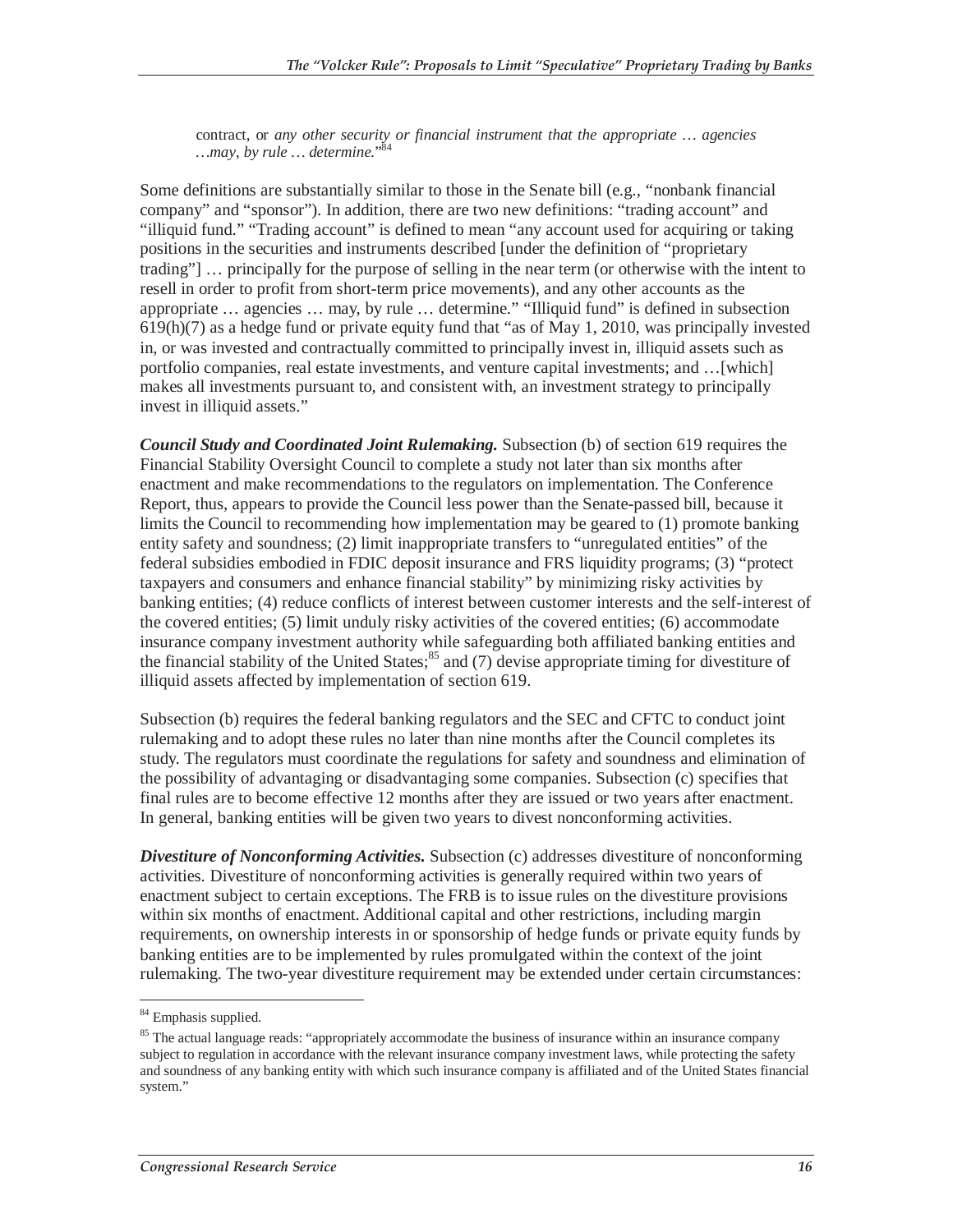(1) the FRB may approve extensions for one-year periods not to exceed three additional years, and (2) if a contractual obligation in effect on May 1, 2010, requires a banking entity to take or retain its ownership interest in, or provide additional capital to, an illiquid fund, the entity may apply to the FRB for an extension which may be granted for no more than five years; divestiture would be required at the end of the five years or on the contractual date—whichever is earlier.

*Permitted Activities.* Subsection (d) identifies exceptions to the blanket prohibitions of subsection 619(a) by listing permitted activities and setting conditions under which those activities may be conducted. It excludes from permitted activities any transaction or class of activities, otherwise permitted, that would involve or result in a material conflict of interest; a material exposure by the banking entity to "high-risk assets or high-risk trading strategies" as defined by the regulators; or a threat to safety and soundness of the banking entity or to the financial stability of the United States. It provides standards by which the regulators may set further limits or conditions on these activities and includes authority for the regulators to add to the list of permitted activities. The regulators may impose additional capital and quantitative limits as "appropriate to protect the safety and soundness of banking entities engaged in such activities." Among the conditions specified for conducting these activities are that the activity must (1) be permitted under other federal or state law; (2) be subjected to restrictions as determined by the appropriate federal regulators; and (3) not involve or result in a material conflict of interest, expose the banking entity to "high-risk assets or high-risk trading strategies," or threaten safety and soundness of the banking entity or the financial stability of the United States. Subject to those conditions, the exceptions or permitted activities are:

- **Organizing and Advising Hedge or Private Equity Funds in Connection with Fiduciary or Trust Services***.* Subsection (d)(1)(G) authorizes banking entities to organize and offer private equity or hedge funds only if (1) the banking entity provides "bona fide trust, fiduciary, or investment advisory services"; (2) the fund is offered only in connection with trust, fiduciary, or investment advisory services to "persons that are customers of such services of the banking entity"; (3) the banking entity retains only a de minimis interest in the funds;  $86$  (4) the banking entity and its affiliates engage in no transaction with the fund that would be designated as a covered transaction under FRA section 23A and other transactions with the fund are conducted only on terms specified in FRA section 23B, as if the banking entity were a member bank, and the fund an affiliate of that bank; (5) the banking entity does not guaranty the obligations of the hedge fund or private equity fund; (6) the banking entity does not share a name with the hedge fund or private equity fund; (7) no director or employee of the banking entity, other than a director or employee directly engaged in providing investment advisory or other services to the hedge fund or private equity fund, takes or retains an interest in the fund; and (8) the banking entity takes certain steps to assure the investors in the hedge fund or private equity fund that losses of the fund will be borne solely by its investors.
- **Government and GSE Obligations***.* Subsection (d)(1)(A) authorizes the purchase and sale of U.S. obligations; obligations of federal agencies; obligations of Ginnie Mae, Fannie Mae, Federal Home Loan Banks, Farmer Mac, and Farm

-

 $86$  A de minimis investment, as defined in subsection (d)(4), is "not more than 3 percent of the total ownership interests of the fund," and "immaterial to the banking entity, as defined by rule" but such that the aggregate investment of the banking entity in all such funds does not exceed 3 percent of its Tier 1 capital.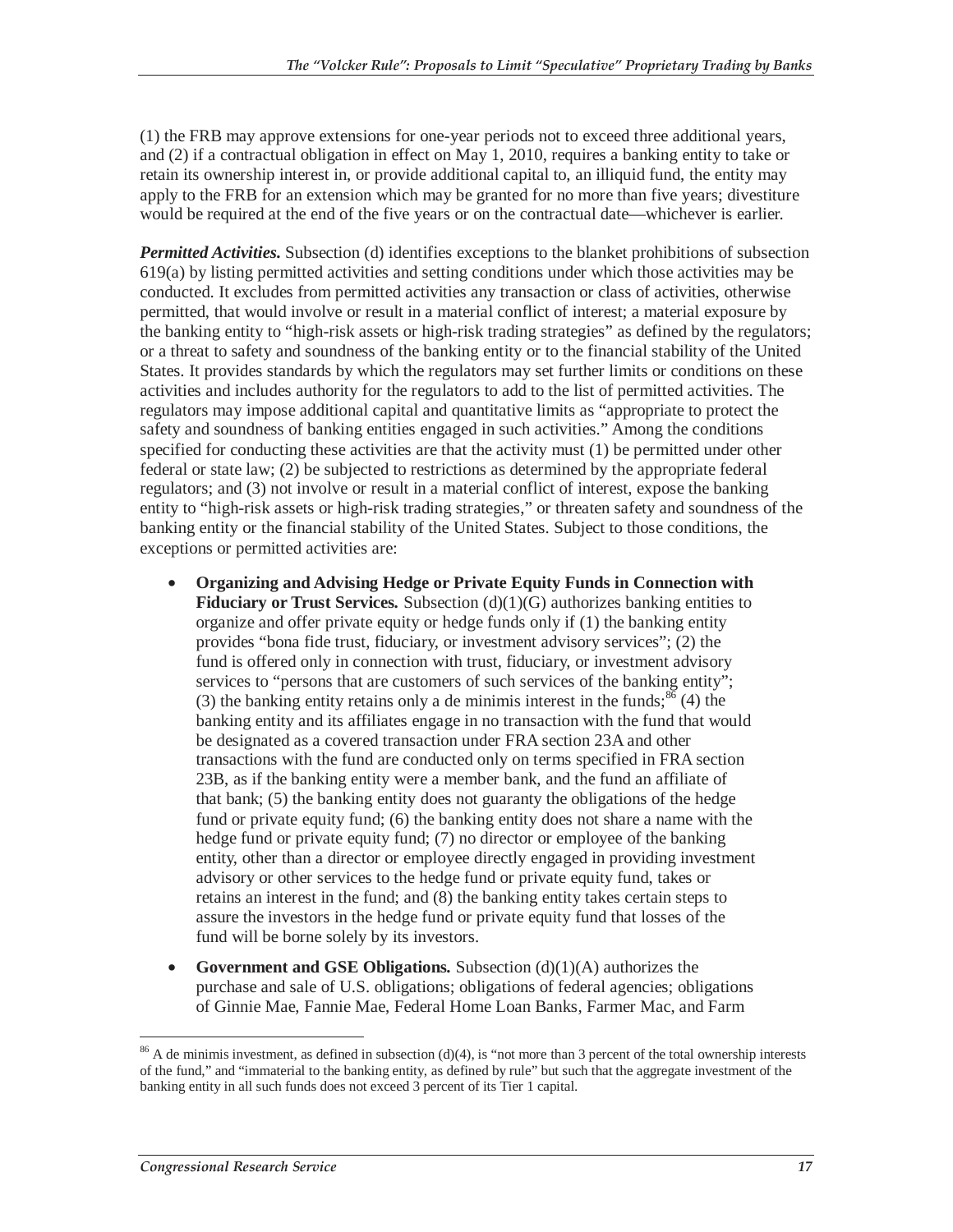Credit System institutions; and obligations of any state or political subdivision of a state.

- **Market Making Activities.** Subsection  $(d)(1)(B)$  authorizes the "purchase, sale, acquisition, or disposition of securities and various instruments which the regulators have determined by rule to fall within the definition of "proprietary trading" under subsection (h)(4), provided the transactions are "in connection with underwriting or market-making related activities, to the extent that ... [such] transactions] are designed not to exceed the reasonably expected near term demands of clients, customers, or counterparties."
- **Risk Mitigating Hedging Activities***.* Subsection (d)(1)(C) authorizes "riskmitigating hedging activities" that are related to "positions, contracts, or other holdings of the banking entity and are designed to reduce specific risks in connection with and related to such holdings.
- **Small Business Investment Company Investments***.* Subsection (d)(1)(E) authorizes specified small business investment company investments and investments qualified as rehabilitation expenditures with respect to qualified rehabilitated building or certified historic structure as defined in section 47 of the Internal Revenue Code or similar state historic tax credit program.
- **Insurance Company Portfolio Investments.** Subsection (d)(1)(F) authorizes the "purchase, sale, acquisition, or disposition of securities and other instruments" which the regulators have determined by rule to fall within the definition of "proprietary trading" under subsection (h)(4) if the transactions are "by a regulated insurance company directly engaged in the business of insurance for the general account of the company by any affiliate of such regulated insurance company, provided that such activities by any affiliate are solely for the general account of the regulated insurance company." The transactions must also comply with applicable law, regulation, or guidance, and there must be no determination by the regulators that a relevant law, regulation, or guidance is insufficient to protect the safety and soundness of the banking entity or the financial stability of the United States.
- **Proprietary Trading by Foreign Companies Conducted Outside the United States.** Subsections (d)(1)(H) and (I) authorize investments permitted under sections  $4(c)(9)$  and  $4(c)(13)$  of the Bank Holding Company Act,<sup>87</sup> provided they are conducted solely outside the United States by a company not controlled directly or indirectly by a company organized under the laws of the United States or of a state.
- **Other Investments.** Subsection  $(d)(1)(J)$  provides the regulators with authority to permit "[s]uch other activity … by rule, … [as] would promote and protect the safety and soundness of the banking entity and the financial stability of the United States."
- **De Minimis Investments by Banking Entities in Hedge Funds and Private Equity Funds.** Subsection 619(d)(4) permits banking entities, subject to certain limitations, to make and retain a "de minimis investment" in a hedge fund or

<sup>-</sup> $87$  12 U.S.C. §§ 1843(c)(3) and 1843(c)(9).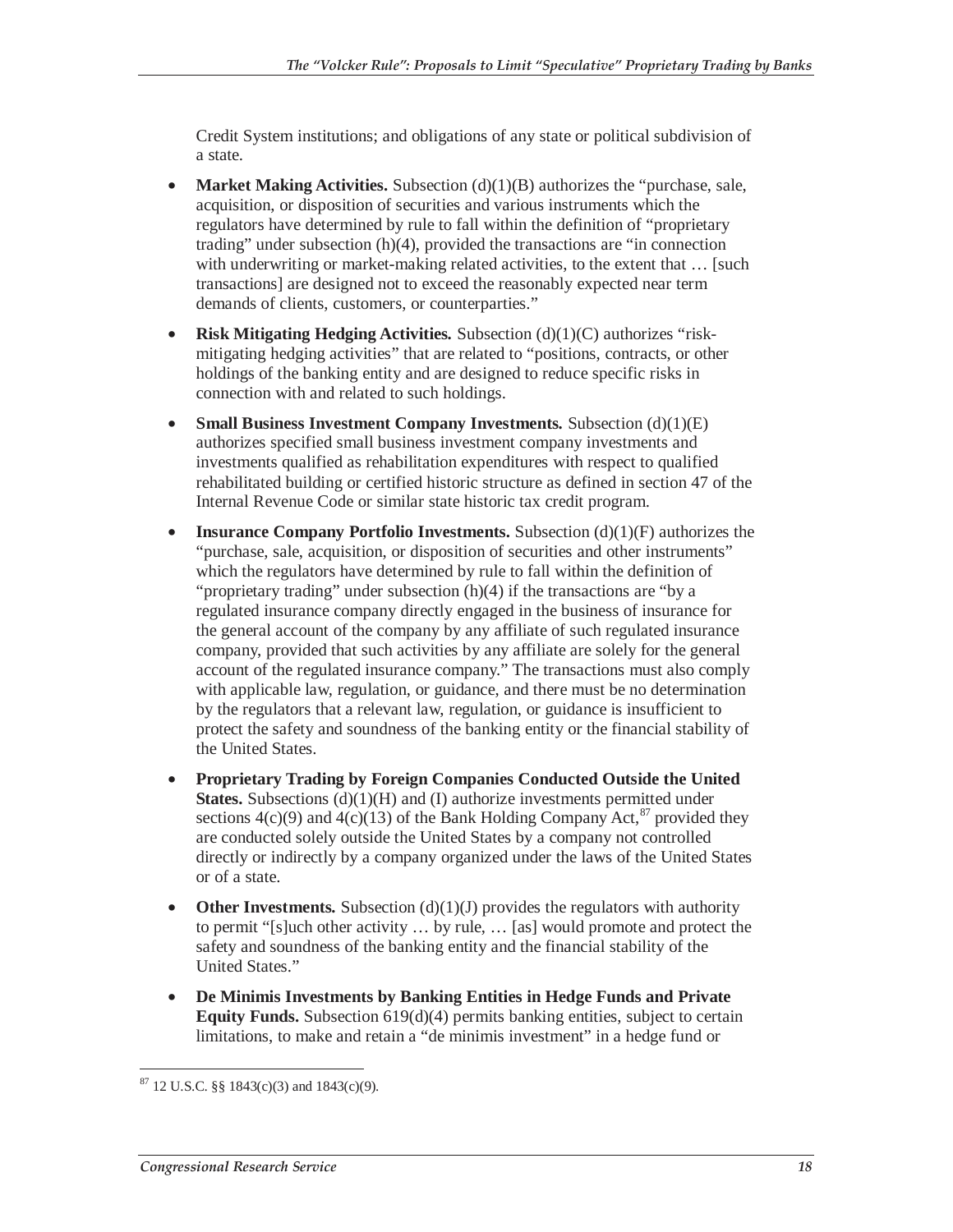private equity fund or to make an initial investment in a hedge fund or private equity fund that the banking entity organizes. Among the limitations is a requirement to seek unaffiliated investors to reduce, within one year (subject to a possible extension for two more years), the banking entity's initial investment to the prescribed de minimis amount, as defined in subsection  $(d)(4)$ . A de minimis investment must be (1) "not more than 3 percent of the total ownership interests of the fund," (2) "immaterial to the banking entity, as defined by rule" and (3) such that the aggregate investment of the banking entity in all such funds does not exceed 3 percent of its Tier 1 capital. There is also a requirement that a banking entity's aggregate outstanding de minimis or initial investments in hedge funds or private equity funds organized by the banking entity, including retained earnings, must be deducted from assets and tangible equity of the banking entity and the amount of the deduction to "increase commensurate with the leverage of the hedge fund or private equity fund."

**Limitation on Relationships with Hedge Funds and Private Equity Funds.** Under subsection 619(f), a banking entity serving as "an investment manager, investment advisor, or investment sponsor to a hedge fund or private equity fund" or a banking entity which organizes and offers a hedge fund or private equity fund in connection with fiduciary or trust services as specified in subsection  $(d)(1)(G)$  or any affiliates thereof may enter into a transaction with the fund which would be a covered transaction under FRA section 23A if the banking entity and affiliate were a member bank and the fund were an affiliate thereof. In addition, any transaction between the banking entity and the fund must comply with Section 23B of the FRA as if the banking entity were a member bank and the fund, an affiliate, thereof. The FRB may permit a banking entity to enter into a prime brokerage transaction with any hedge fund or private equity fund in which a hedge fund or private equity fund managed, sponsored, or advised by the banking entity or nonbank financial company has an ownership interest under certain conditions. The banking entity must be in compliance with all of the conditions under which a banking entity may organize and advise a hedge fund or private equity fund in connection with fiduciary or trust services under subsection  $(d)(1)(G)$ . Moreover, the banking entity's chief executive officer must provide an annual, and updated as necessary, written certification of compliance. The FRB must have determined that the primary brokerage agreement is consistent with the safe and sound operation of the banking entity; moreover, the prime brokerage transaction is subject to FRA section 23B as if the counterparty were an affiliate of the banking entity. Additional capital charges or other restrictions for nonbank financial companies are to be covered by rules issued by the appropriate regulators in the prescribed joint rulemaking proceedings.

*Anti-Evasion Provision.* Subsection (e) authorizes the appropriate regulator, having reasonable cause to believe that a banking entity or a nonbank financial company supervised by the FRB, is engaged in activities functioning as an evasion of section 619, or in violation of section 619, to order, subject to notice and opportunity for a hearing, termination of the activity and disposition of the investment. This subsection also requires the regulators to issue internal control and recordkeeping rules to insure compliance with section 619.

*Rules of Construction.* Subsection 619(g) provides three rules of statutory construction for interpreting section 619: (1) the prohibitions and restrictions of section 619 apply, except as provided in the section, notwithstanding the existence of other provisions of law authorizing such activities; (2) nothing in section 619 is to "be construed to limit the ability of a banking entity or nonbank financial company … to sell or securitize loans in a manner otherwise permitted by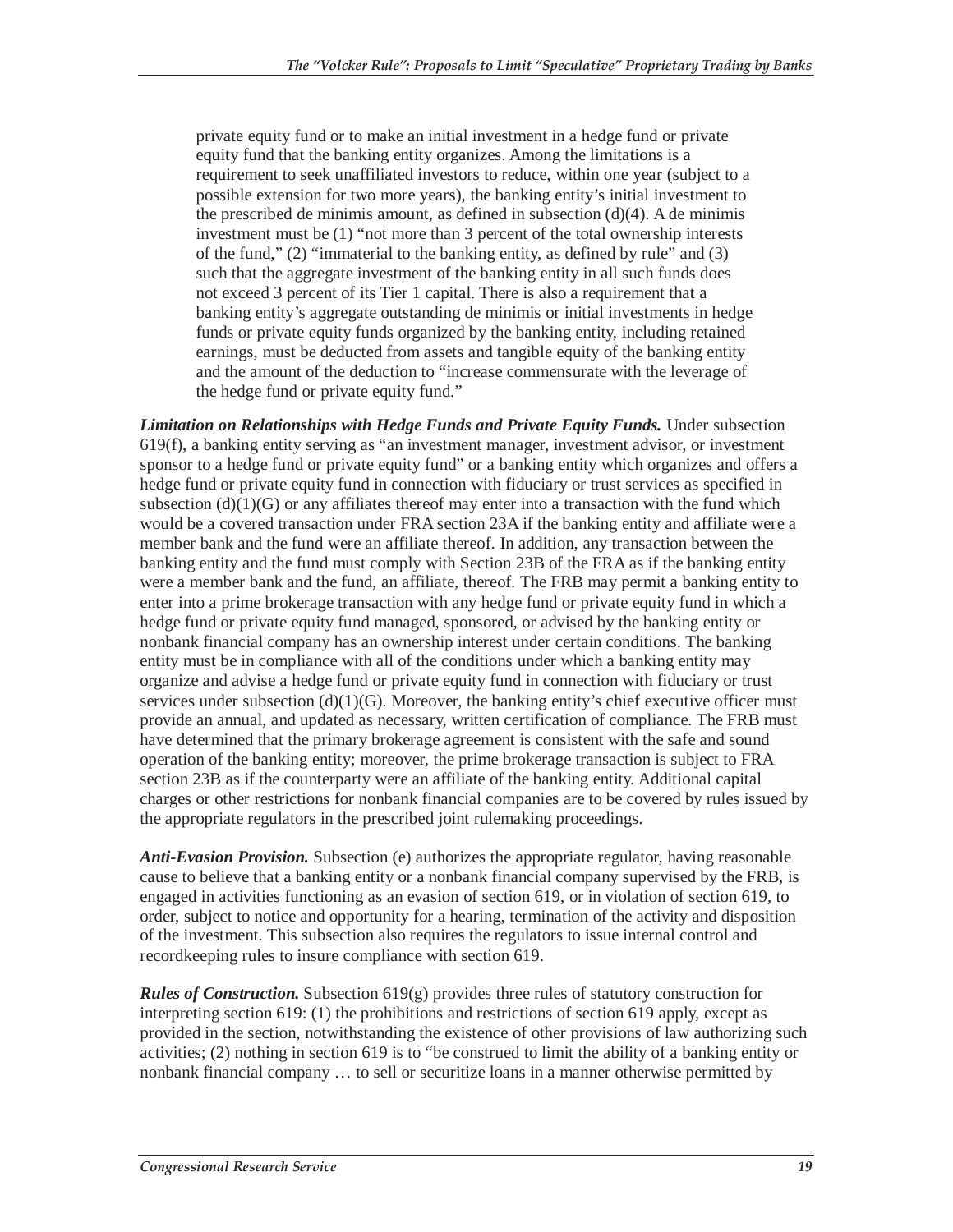law"; and (3) nothing in section 619 is to "be construed to limit the inherent authority of any Federal agency or State regulatory authority under otherwise applicable provisions of law."

### **Future Prospects: Rulemaking and Mandated Study**

While the Conference Committee was at work, there appeared to be some apprehension within the financial services industry about the reach of § 619, the imprecision of its definitions and prohibitions, and its implementation.<sup>88</sup> Some concerns may have been allayed by the Conference Report's final version of section 619. For example, there are specific provisions providing for (1) distinct treatment for insurance company portfolio investments; (2) the ability of banking entities and non-financial companies determined to be systemically important to sponsor hedge fund and private equity funds that are limited to customer investments; (3) conditions under which bank investments in hedge funds and private equity funds may be permitted; and (4) phase-in periods. Although the outlines of a new regulatory framework for proprietary trading and hedge fund operations of banking entities and other systemically important companies are fully outlined in the legislation, the actual reach and practical effect of the provisions await the clarifying hand of the regulators. To illustrate, subsection  $(d)(1)(C)$  authorizes banking entities to engage in "riskmitigating hedging activities" related to "positions, contracts, or other holdings of the banking entity that are designed to reduce specific risks to a banking entity in connection with and related to such positions, contracts or other holdings." It delineates no parameters for these hedging activities. With this and other provisions of the bill, there is likely to be an intensive rulemaking process wherein virtually every possible interpretation of the statutory language will be subjected to a full airing.

It also might be noted that a related provision of the legislation provides clear indication that Congress will continue to monitor the scope of investment activities permitted to banking concerns. Section 620 of the Conference Report gives the federal banking agencies 20 months to study and report on investment and other activities that banking entities may conduct under federal and state law. The agencies are to evaluate and make recommendations on (1) types of activities or investments; (2) associated risks; (3) risk mitigation activities; (4) safety and soundness concerns; (5) potential negative effects of each activity with respect to banking entities and the U.S. financial system; (6) whether each activity or investment is appropriate for banking entities; and (7) any necessary additional restrictions.

-

<sup>&</sup>lt;sup>88</sup> Eric Dash and Nelson D. Swartz, "Bank Lobbyists Make a Final Run at Reform Bill," N.Y. Times (June 20, 2010), available at http://www.nytimes.com/2010/06/21/business/21volcker.html?scp=1&sq=volcker%20rule&st=cse; S.Rept.  $111-$ ,  $11$ <sup>th</sup> Cong., 2d Sess. 7 and 74 (2010) to accompany S. 3217, April 30, 2010, available on the website of the Senate Committee on Banking, Housing, and Urban Affairs at http://banking.senate.gov/public/\_files/ Comittee\_Report\_S\_Rept\_111\_176.pdf.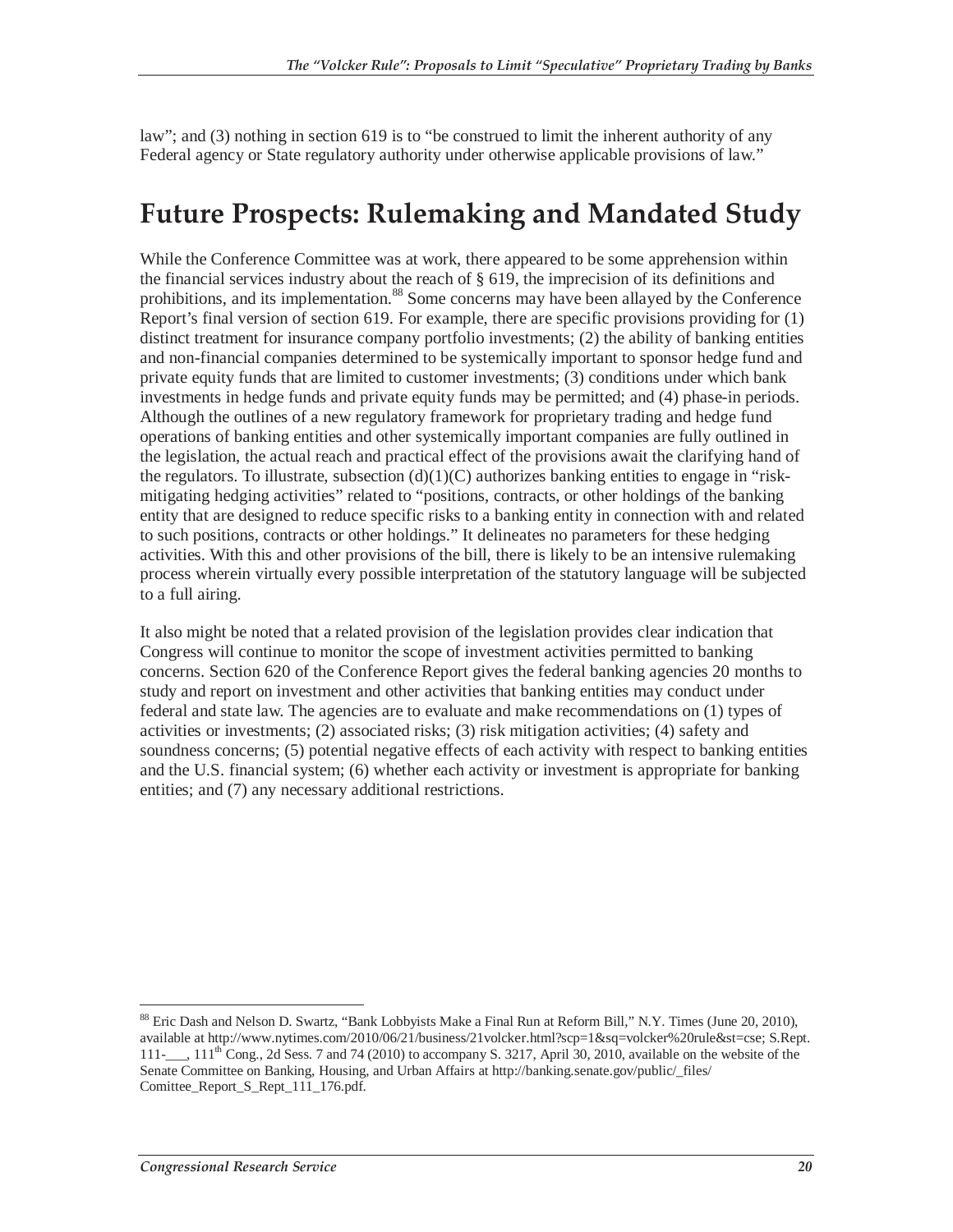# **Appendix A. Text of H.R. 4173 § 1117, as Passed by the House**

SEC. 1117. RESTRICTION ON PROPRIETARY TRADING BY DESIGNATED FINANCIAL HOLDING COMPANIES.

(a) In General- If the Board determines that propriety trading by a financial holding company subject to stricter standards poses an existing or foreseeable threat to the safety and soundness of such company or to the financial stability of the United States, the Board may prohibit such company from engaging in propriety trading.

(b) Exceptions Permitted- The Board may exempt from the prohibition of subsection (a) proprietary trading that the Board determines to be ancillary to other operations of such company and not to pose a threat to the safety and soundness of such company or to the financial stability of the United States, including—

- (1) making a market in securities issued by such company;
- (2) hedging or managing risk;
- (3) determining the market value of assets of such company; and
- (4) propriety trading for such other purposes allowed by the Board by rule.

(c) Rulemaking Authority- The primary financial regulatory agencies of banks and bank holding companies shall jointly issue regulations to carry out this section. (d) Effective Date-The provisions of this section shall take effect after the end of the 180-day period beginning on the date of the enactment of this title. (e) Proprietary Trading Defined- For purposes of this section and with respect to a company, the term 'proprietary trading' means the trading of stocks, bonds, options, commodities, derivatives, or other financial instruments with the company's own money and for the company's own account

(d) Effective Date- The provisions of this section shall take effect after the end of the 180 day period beginning on the date of the enactment of this title.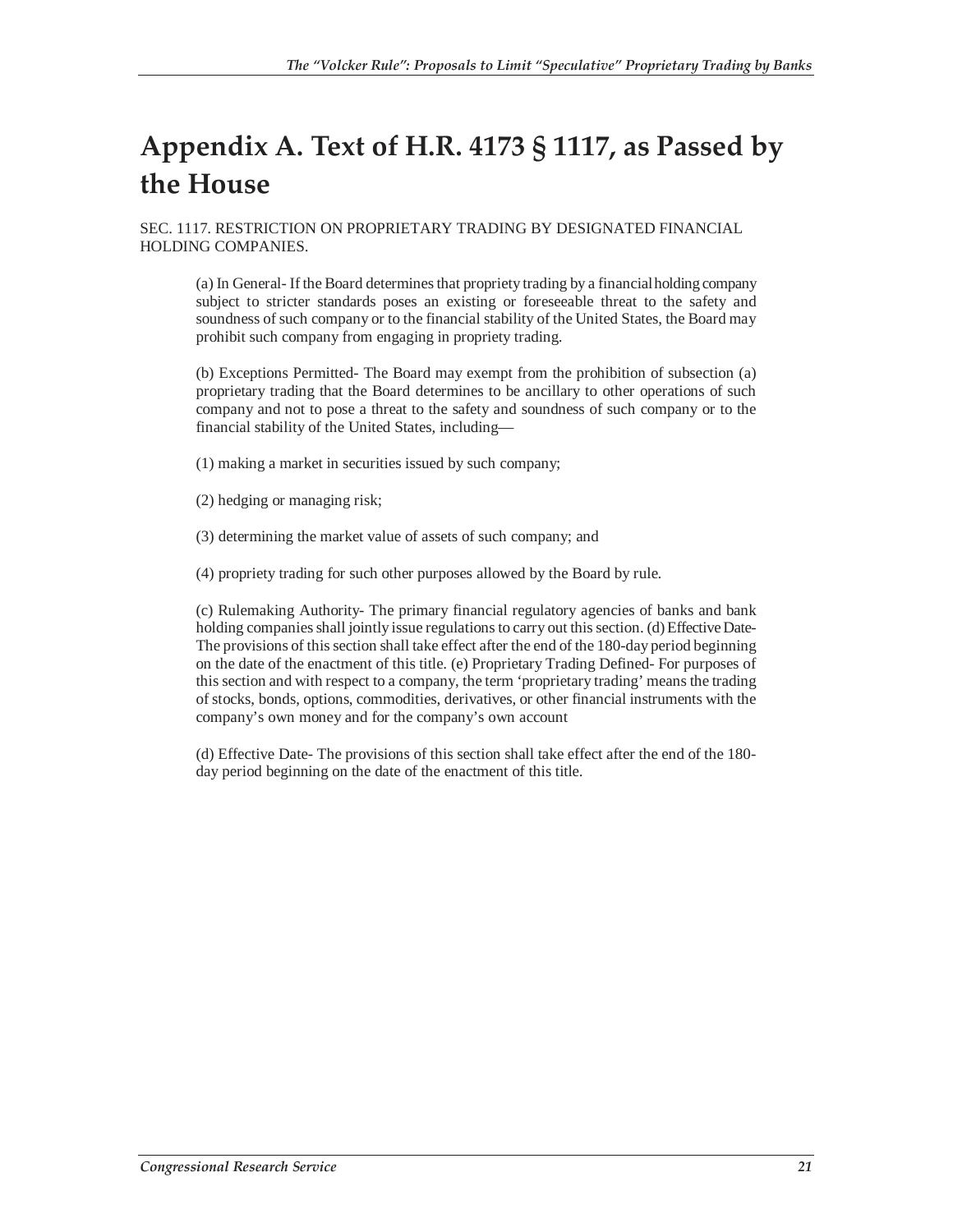## **Appendix B. Text of H.R. 4173 § 619, as Passed by the Senate, and Which Is Included as Part of the Conference-Base Text of H.R. 4173**

*SEC. 619. RESTRICTIONS ON CAPITAL MARKET ACTIVITY BY BANKS AND BANK HOLDING COMPANIES.* 

*(a) Definitions- In this section—*

*(1) the terms `hedge fund' and `private equity fund' mean a company or other entity that is exempt from registration as an investment company pursuant to section 3(c)(1) or 3(c)(7) of the Investment Company Act of 1940 (15 U.S.C. 80a-3(c)(1) or 80a-3(c)(7)), or a similar fund, as jointly determined by the appropriate Federal banking agencies;*

*(2) the term `proprietary trading'—*

*(A) means purchasing or selling, or otherwise acquiring or disposing of, stocks, bonds, options, commodities, derivatives, or other financial instruments by an insured depository institution, a company that controls, directly or indirectly, an insured depository institution or is treated as a bank holding company for purposes of the Bank Holding Company Act of 1956 (12 U.S.C. 1841 et seq.), and any subsidiary of such institution or company, for the trading book (or such other portfolio as the Federal banking agencies may determine) of such institution, company, or subsidiary; and*

*(B) subject to such restrictions as the Federal banking agencies may determine, does not include purchasing or selling, or otherwise acquiring or disposing of, stocks, bonds, options, commodities, derivatives, or other financial instruments on behalf of a customer, as part of market making activities, or otherwise in connection with or in facilitation of customer relationships, including riskmitigating hedging activities related to such a purchase, sale, acquisition, or disposal; and*

*(3) the term `sponsoring', when used with respect to a hedge fund or private equity fund, means—*

*(A) serving as a general partner, managing member, or trustee of the fund;*

*(B) in any manner selecting or controlling (or having employees, officers, directors, or agents who constitute) a majority of the directors, trustees, or management of the fund; or*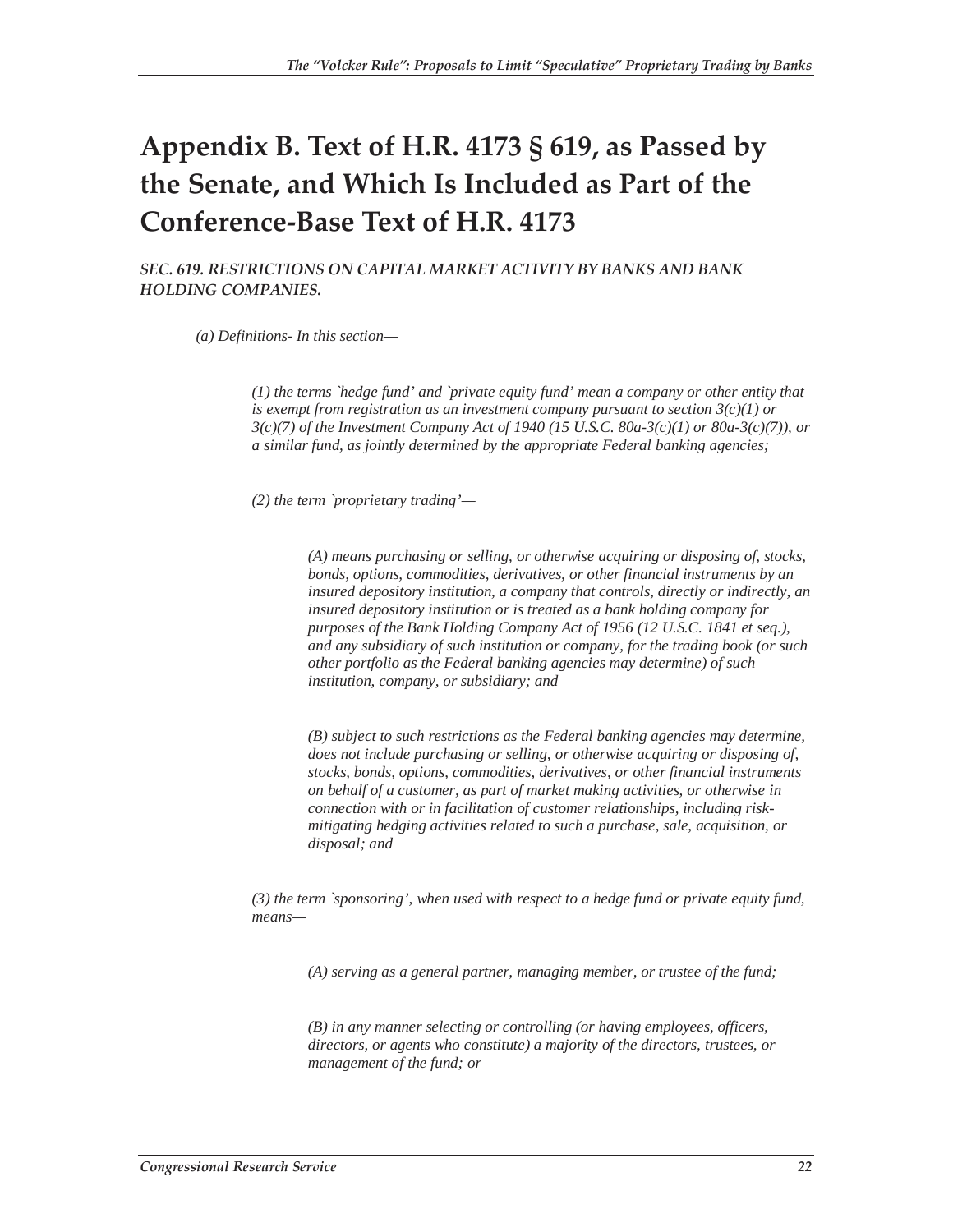*(C) sharing with the fund, for corporate, marketing, promotional, or other purposes, the same name or a variation of the same name.* 

*(b) Prohibition on Proprietary Trading-* 

*(1) IN GENERAL- Subject to the recommendations and modifications of the Council under subsection (g), and except as provided in paragraph (2) or (3), the appropriate Federal banking agencies shall, through a rulemaking under subsection (g), jointly prohibit proprietary trading by an insured depository institution, a company that controls, directly or indirectly, an insured depository institution or is treated as a bank holding company for purposes of the Bank Holding Company Act of 1956 (12 U.S.C. 1841 et seq.), and any subsidiary of such institution or company.*

#### *(2) EXCEPTED OBLIGATIONS-*

*(A) IN GENERAL- The prohibition under this subsection shall not apply with respect to an investment that is otherwise authorized by Federal law in—*

> *(i) obligations of the United States or any agency of the United States, including obligations fully guaranteed as to principal and interest by the United States or an agency of the United States;*

*(ii) obligations, participations, or other instruments of, or issued by, the Government National Mortgage Association, the Federal National Mortgage Association, or the Federal Home Loan Mortgage Corporation, including obligations fully guaranteed as to principal and interest by such entities; and*

*(iii) obligations of any State or any political subdivision of a State.*

*(B) CONDITIONS- The appropriate Federal banking agencies may impose conditions on the conduct of investments described in subparagraph (A).*

*(C) RULE OF CONSTRUCTION- Nothing in subparagraph (A) may be construed to grant any authority to any person that is not otherwise provided in Federal law.*

*(3) FOREIGN ACTIVITIES- An investment or activity conducted by a company pursuant to paragraph (9) or (13) of section 4(c) of the Bank Holding Company Act of 1956 (12 U.S.C. 1843(c)) solely outside of the United States shall not be subject to the prohibition under paragraph (1), provided that the company is not directly or indirectly controlled by a company that is organized under the laws of the United States or of a State.*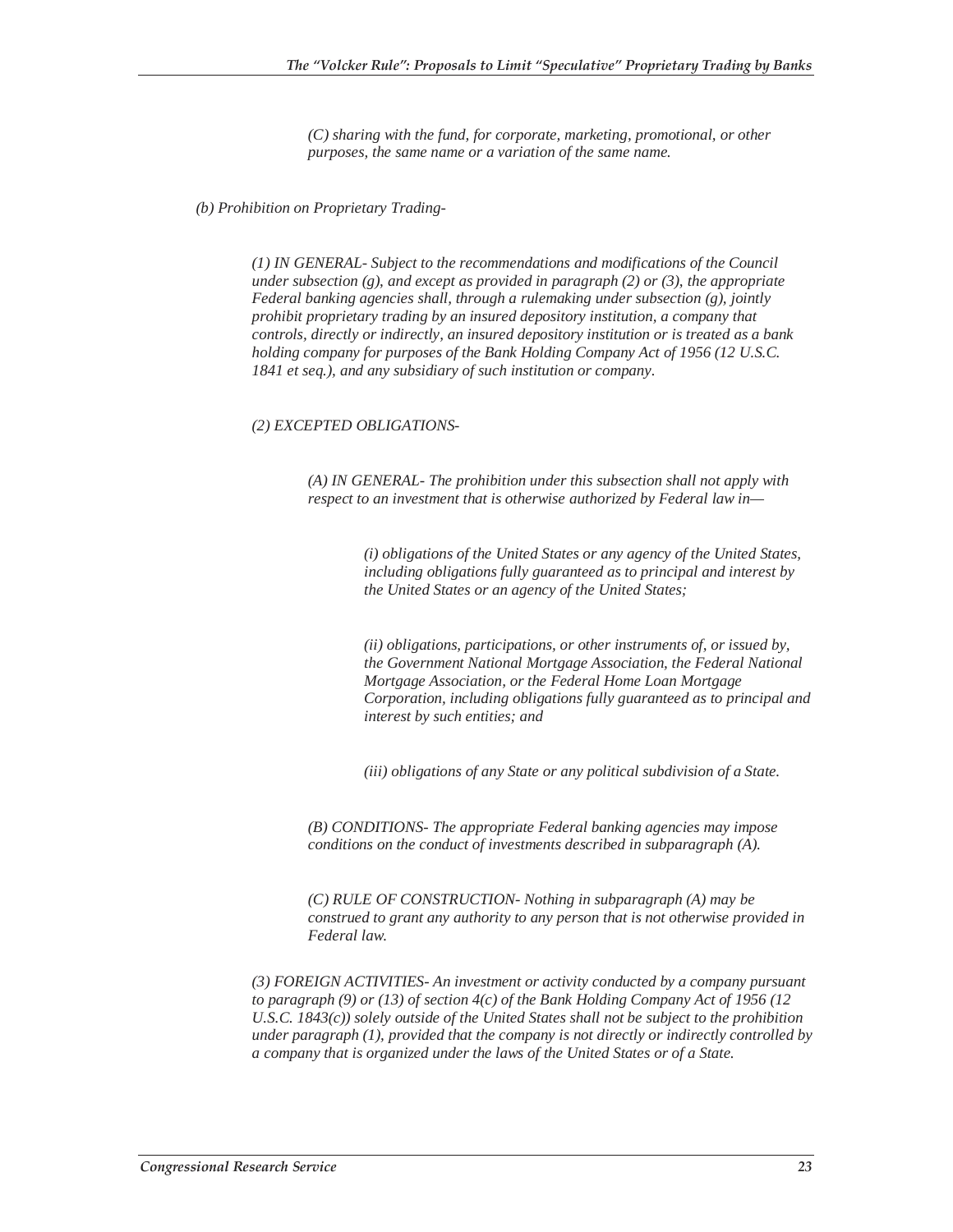*(c) Prohibition on Sponsoring and Investing in Hedge Funds and Private Equity Funds-* 

*(1) IN GENERAL- Except as provided in paragraph (2), and subject to the recommendations and modifications of the Council under subsection (g), the appropriate Federal banking agencies shall, through a rulemaking under subsection (g), jointly prohibit an insured depository institution, a company that controls, directly or indirectly, an insured depository institution or is treated as a bank holding company for purposes of the Bank Holding Company Act of 1956 (12 U.S.C. 1841 et seq.), or any subsidiary of such institution or company, from sponsoring or investing in a hedge fund or a private equity fund.*

*(2) APPLICATION TO FOREIGN ACTIVITIES OF FOREIGN FIRMS- An investment or activity conducted by a company pursuant to paragraph (9) or (13) of section 4(c) of the Bank Holding Company Act of 1956 (12 U.S.C. 1843(c)) solely outside of the United States shall not be subject to the prohibitions and restrictions under paragraph (1), provided that the company is not directly or indirectly controlled by a company that is organized under the laws of the United States or of a State.* 

*(d) Investments in Small Business Investment Companies and Investments Designed To Promote the Public Welfare-* 

*(1) IN GENERAL- A prohibition imposed by the appropriate Federal banking agencies under subsection (c) shall not apply with respect an investment otherwise authorized under Federal law that is—*

> *(A) an investment in a small business investment company, as that term is defined in section 103 of the Small Business Investment Act of 1958 (15 U.S.C. 662); or*

*(B) designed primarily to promote the public welfare, as provided in the*  $11<sup>th</sup>$ *paragraph of section 5136 of the Revised Statutes (12 U.S.C. 24).*

*(2) RULE OF CONSTRUCTION- Nothing in paragraph (1) may be construed to grant any authority to any person that is not otherwise provided in Federal law.*

*(e) Limitations on Relationships With Hedge Funds and Private Equity Funds-* 

*(1) COVERED TRANSACTIONS- An insured depository institution, a company that controls, directly or indirectly, an insured depository institution or is treated as a bank holding company for purposes of the Bank Holding Company Act of 1956 (12 U.S.C. 1841 et seq.), and any subsidiary of such institution or company that serves, directly or indirectly, as the investment manager or investment adviser to a hedge fund or private equity fund may not enter into a covered transaction, as defined in section 23A of the Federal Reserve Act (12 U.S.C. 371c) with such hedge fund or private equity fund.*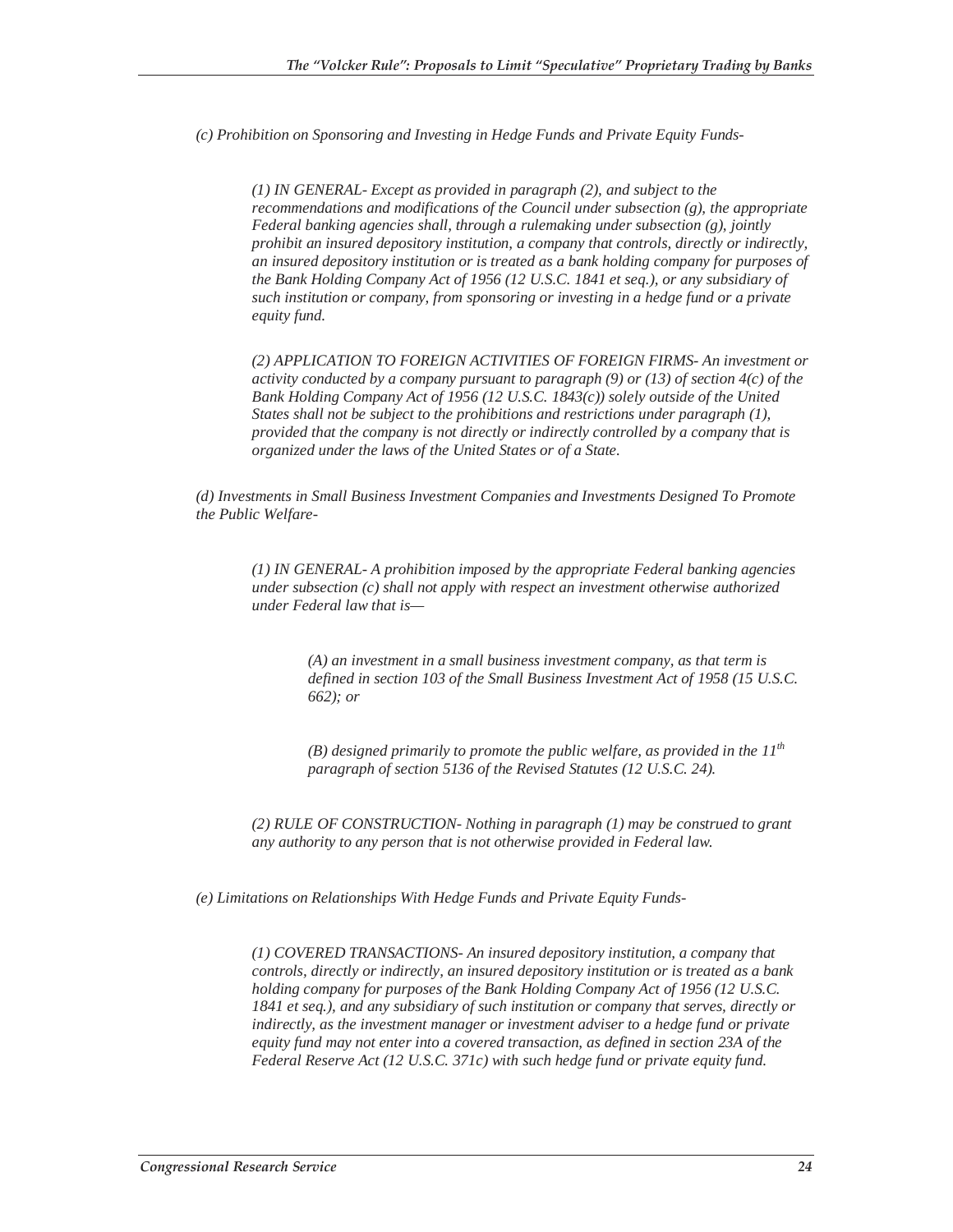*(2) AFFILIATION- An insured depository institution, a company that controls, directly or indirectly, an insured depository institution or is treated as a bank holding company for purposes of the Bank Holding Company Act of 1956 (12 U.S.C. 1841 et seq.), and any subsidiary of such institution or company that serves, directly or indirectly, as the investment manager or investment adviser to a hedge fund or private equity fund shall be subject to section 23B of the Federal Reserve Act (12 U.S.C. 371c-1) as if such institution, company, or subsidiary were a member bank and such hedge fund or private equity fund were an affiliate.*

*(f) Capital and Quantitative Limitations for Certain Nonbank Financial Companies-* 

*(1) IN GENERAL- Except as provided in paragraph (2), and subject to the recommendations and modifications of the Council under subsection (g), the Board of Governors shall adopt rules imposing additional capital requirements and specifying additional quantitative limits for nonbank financial companies supervised by the Board of Governors under section 113 that engage in proprietary trading or sponsoring and investing in hedge funds and private equity funds.*

*(2) EXCEPTIONS- The rules under this subsection shall not apply with respect to the trading of an investment that is otherwise authorized by Federal law—*

> *(A) in obligations of the United States or any agency of the United States, including obligations fully guaranteed as to principal and interest by the United States or an agency of the United States;*

*(B) in obligations, participations, or other instruments of, or issued by, the Government National Mortgage Association, the Federal National Mortgage Association, or the Federal Home Loan Mortgage Corporation, including obligations fully guaranteed as to principal and interest by such entities;*

*(C) in obligations of any State or any political subdivision of a State;*

*(D) in a small business investment company, as that term is defined in section 103 of the Small Business Investment Act of 1958 (15 U.S.C. 662); or*

*(E) that is designed primarily to promote the public welfare, as provided in the 11th paragraph of section 5136 of the Revised Statutes (12 U.S.C. 24).* 

*(g) Council Study and Rulemaking-* 

*(1) STUDY AND RECOMMENDATIONS- Not later than 6 months after the date of enactment of this Act, the Council—*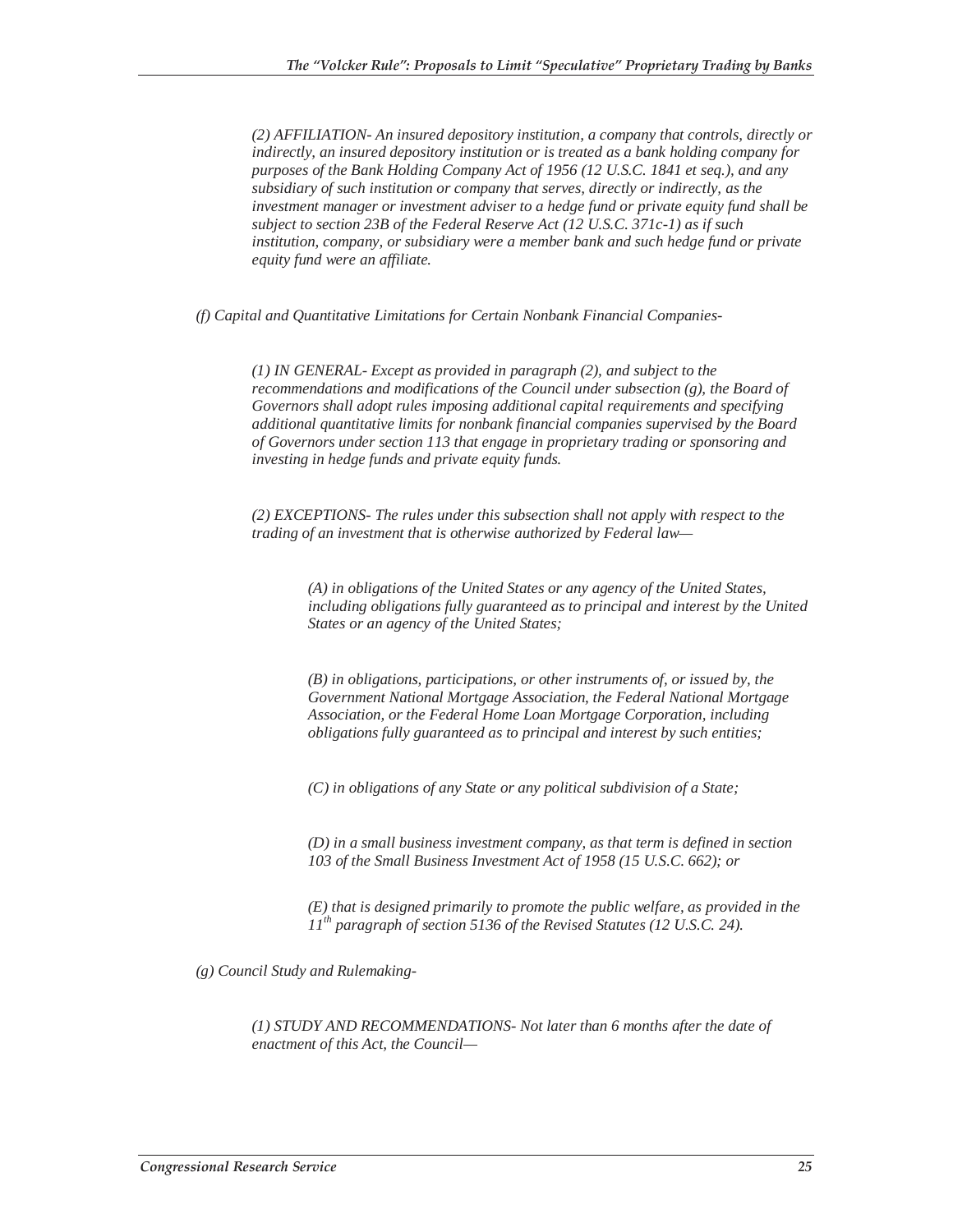*(A) shall complete a study of the definitions under subsection (a) and the other provisions under subsections (b) through (f), to assess the extent to which the definitions under subsection (a) and the implementation of subsections (a) through (f) would—*

> *(i) promote and enhance the safety and soundness of depository institutions and the affiliates of depository institutions;*

*(ii) protect taxpayers and enhance financial stability by minimizing the risk that depository institutions and the affiliates of depository institutions will engage in unsafe and unsound activities;*

*(iii) limit the inappropriate transfer of Federal subsidies from institutions that benefit from deposit insurance and liquidity facilities of the Federal Government to unregulated entities;*

*(iv) reduce inappropriate conflicts of interest between the self-interest of depository institutions, affiliates of depository institutions, and financial companies supervised by the Board, and the interests of the customers of such institutions and companies;*

*(v) raise the cost of credit or other financial services, reduce the availability of credit or other financial services, or impose other costs on households and businesses in the United States;*

*(vi) limit activities that have caused undue risk or loss in depository institutions, affiliates of depository institutions, and financial companies supervised by the Board of Governors, or that might reasonably be expected to create undue risk or loss in such institutions, affiliates, and companies; and*

*(vii) appropriately accommodates the business of insurance within an insurance company subject to regulation in accordance with State insurance company investment laws;*

*(B) shall make recommendations regarding the definitions under subsection (a) and the implementation of other provisions under subsections (b) through (f), including any modifications to the definitions, prohibitions, requirements, and limitations contained therein that the Council determines would more effectively implement the purposes of this section; and*

*(C) may make recommendations for prohibiting the conduct of the activities described in subsections (b) and (c) above a specific threshold amount and imposing additional capital requirements on activities conducted below such threshold amount.*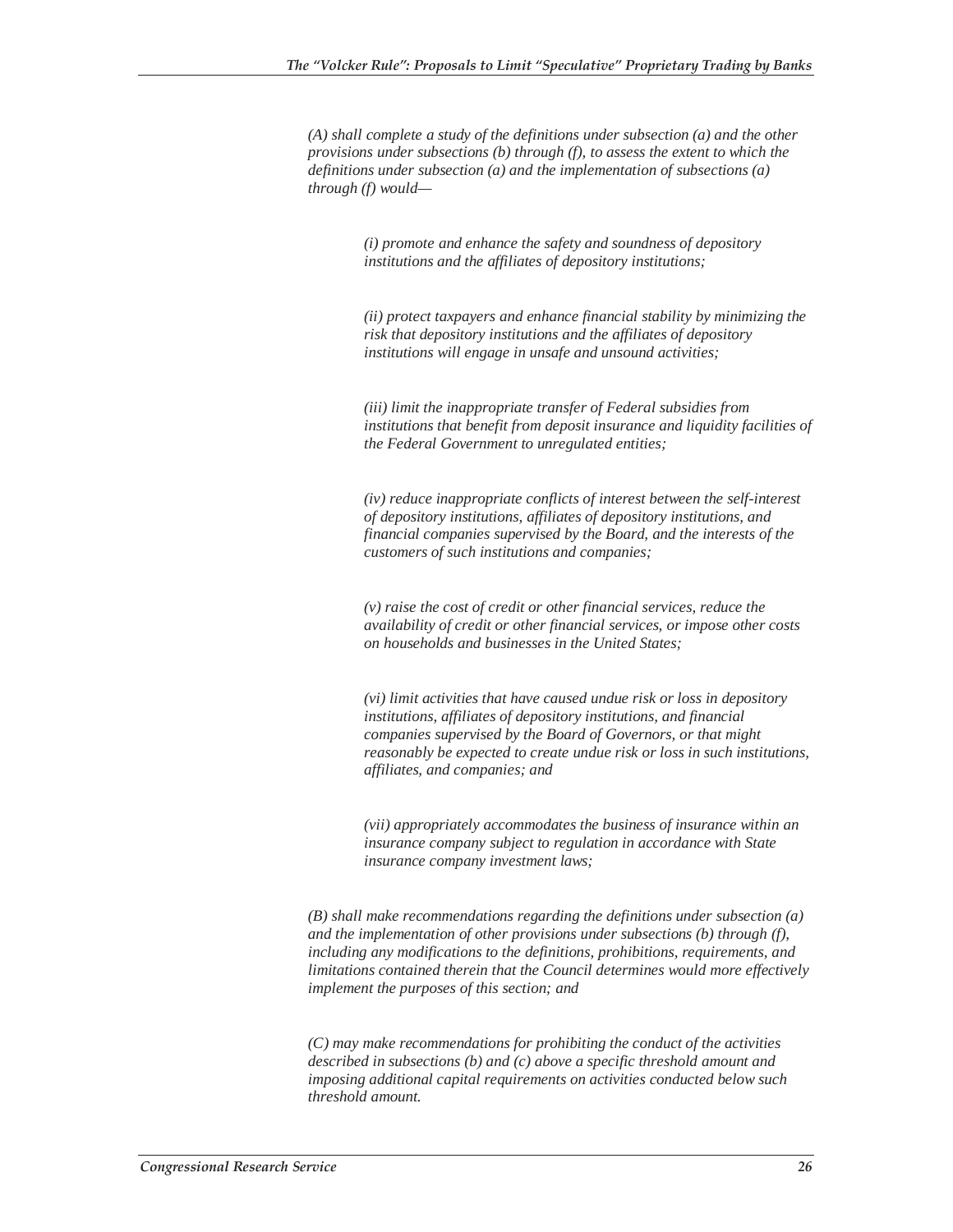*(2) RULEMAKING- Not earlier than the date of completion of the study required under paragraph (1), and not later than 9 months after the date of completion of such study—*

*(A) the appropriate Federal banking agencies shall jointly issue final regulations implementing subsections (b) through (e), which shall reflect any recommendations or modifications made by the Council pursuant to paragraph (1)(B); and*

*(B) the Board of Governors shall issue final regulations implementing subsection (f), which shall reflect any recommendations or modifications made by the Council pursuant to paragraph (1)(B).*

#### *(h) Transition-*

*(1) IN GENERAL- The final regulations issued by the appropriate Federal banking agencies and the Board of Governors under subsection (g)(2) shall provide that, effective 2 years after the date on which such final regulations are issued, no insured depository institution, company that controls, directly or indirectly, an insured depository institution, company that is treated as a bank holding company for purposes of the Bank Holding Company Act of 1956 (12 U.S.C. 1841 et seq.), or subsidiary of such institution or company, may retain any investment or relationship prohibited under such regulations.*

*(2) EXTENSION-* 

*(A) IN GENERAL- The appropriate Federal banking agency for an insured depository institution or a company described in paragraph (1) may, upon the application of any such company, extend the 2-year period under paragraph (1) with respect to such company, if the appropriate Federal banking agency determines that an extension would not be detrimental to the public interest.*

*(B) TIME PERIOD FOR EXTENSION- An extension granted under subparagraph (A) may not exceed—*

> *(i) 1 year for each determination made by the appropriate Federal banking agency under subparagraph (A); and*

*(ii) a total of 3 years with respect to any 1 company.*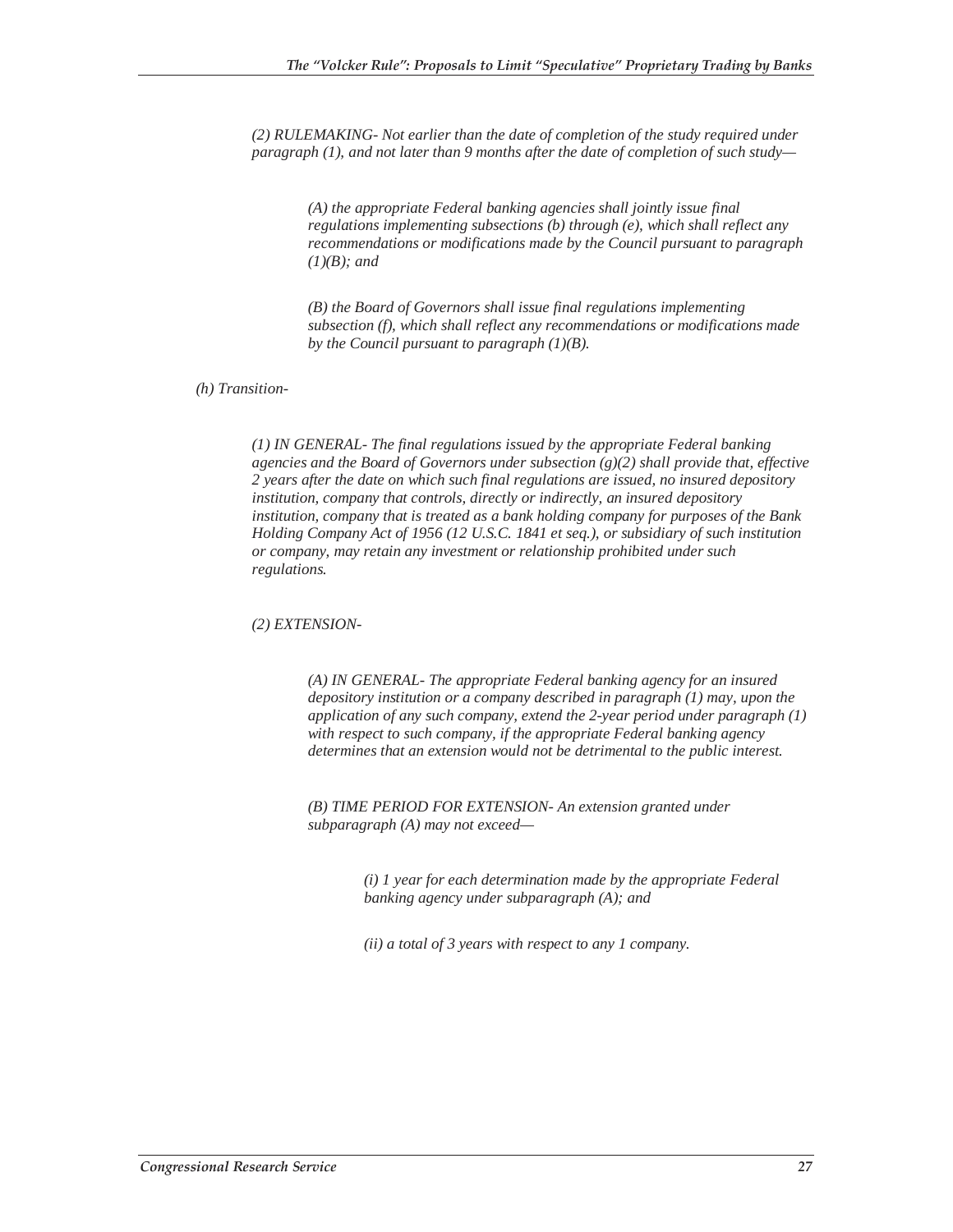# **Appendix C. The Conference Report: Section 619**

|    | 660                                                        |
|----|------------------------------------------------------------|
| 1  | SEC. 619. PROHIBITIONS ON PROPRIETARY TRADING AND          |
| 2  | <b>RELATIONSHIPS</b><br>CERTAIN<br>WITH<br>HEDGE           |
| 3  | FUNDS AND PRIVATE EQUITY FUNDS.                            |
| 4  | The Bank Holding Company Act of 1956 (12 U.S.C.            |
| 5  | 1841 et seq.) is amended by adding at the end the fol-     |
| 6  | lowing:                                                    |
| 7  | "SEC. 13. PROHIBITIONS ON PROPRIETARY TRADING AND          |
| 8  | <b>CERTAIN</b><br><b>RELATIONSHIPS</b><br>WITH<br>HEDGE    |
| 9  | FUNDS AND PRIVATE EQUITY FUNDS.                            |
| 10 | $``(a)$ In GENERAL.—                                       |
| 11 | "(1) PROHIBITION.--- Unless otherwise provided             |
| 12 | in this section, a banking entity shall not-               |
| 13 | "(A) engage in proprietary trading; or                     |
| 14 | "(B) acquire or retain any equity, partner-                |
| 15 | ship, or other ownership interest in or sponsor            |
| 16 | a hedge fund or a private equity fund.                     |
| 17 | $``(2)$ NONBANK FINANCIAL COMPANIES SUPER-                 |
| 18 | VISED BY THE BOARD.—Any nonbank financial com-             |
| 19 | pany supervised by the Board that engages in pro-          |
| 20 | prietary trading or takes or retains any equity, part-     |
| 21 | nership, or other ownership interest in or sponsors        |
| 22 | a hedge fund or a private equity fund shall be sub-        |
| 23 | ject, by rule, as provided in subsection $(b)(2)$ , to ad- |
| 24 | ditional capital requirements for and additional           |
| 25 | quantitative limits with regards to such proprietary       |
| 26 | trading and taking or retaining any equity, partner-       |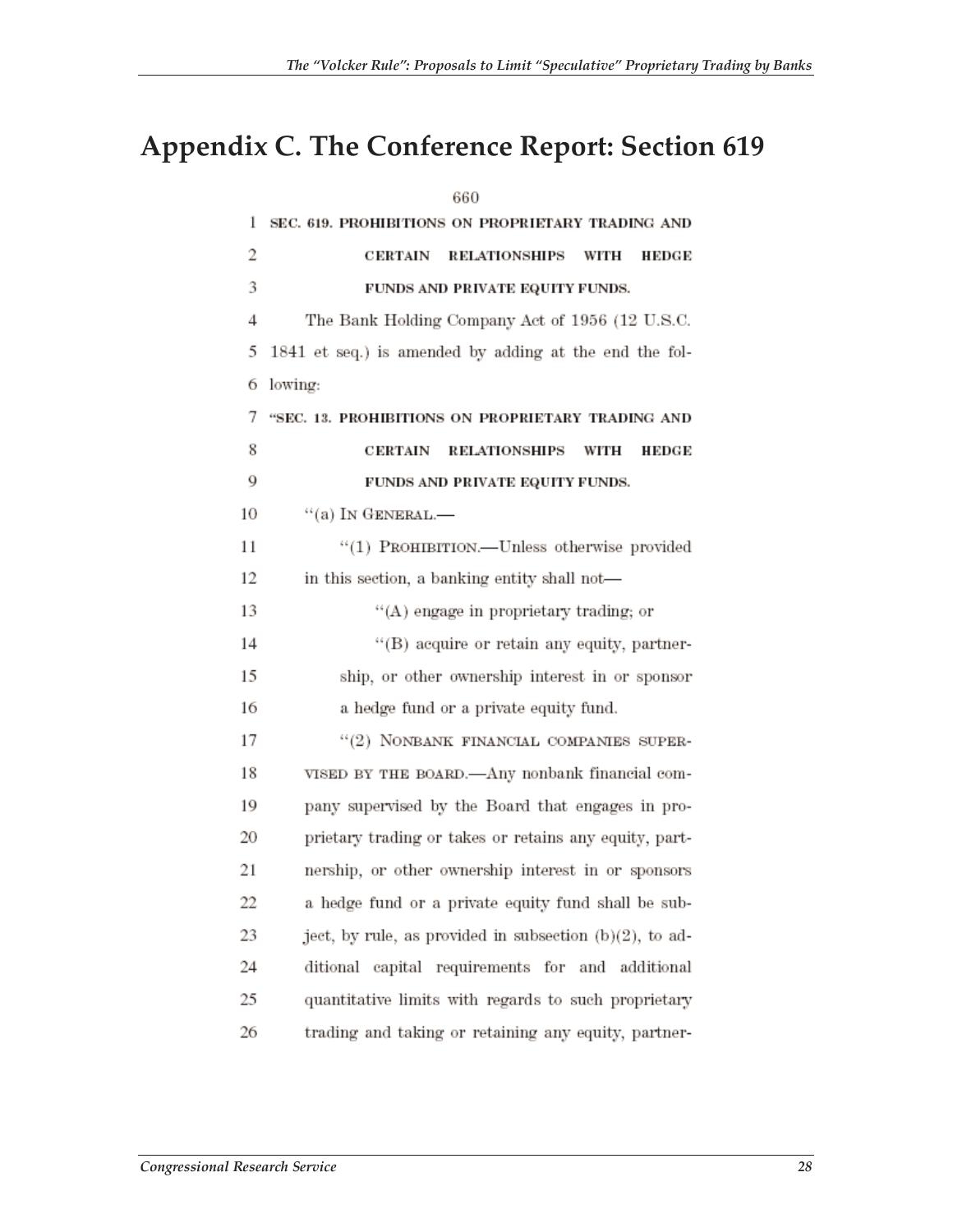| 1  | ship, or other ownership interest in or sponsorship    |
|----|--------------------------------------------------------|
| 2  | of a hedge fund or a private equity fund, except that  |
| 3  | permitted activities as described in subsection (d)    |
| 4  | shall not be subject to the additional capital and ad- |
| 5  | ditional quantitative limits except as provided in     |
| 6  | subsection $(d)(3)$ , as if the nonbank financial com- |
| 7  | pany supervised by the Board were a banking entity.    |
| 8  | "(b) STUDY AND RULEMAKING.-                            |
| 9  | "(1) STUDY.—Not later than $6$ months after            |
| 10 | the date of enactment of this section, the Financial   |
| 11 | Stability Oversight Council shall study and make       |
| 12 | recommendations on implementing the provisions of      |
| 13 | this section so as to-                                 |
| 14 | "(A) promote and enhance the safety and                |
| 15 | soundness of banking entities;                         |
| 16 | "(B) protect taxpayers and consumers and               |
| 17 | enhance financial stability by minimizing the          |
| 18 | risk that insured depository institutions and the      |
| 19 | affiliates of insured depository institutions will     |
| 20 | engage in unsafe and unsound activities;               |
| 21 | "(C) limit the inappropriate transfer of               |
| 22 | Federal subsidies from institutions that benefit       |
| 23 | from deposit insurance and liquidity facilities of     |
| 24 | the Federal Government to unregulated entities;        |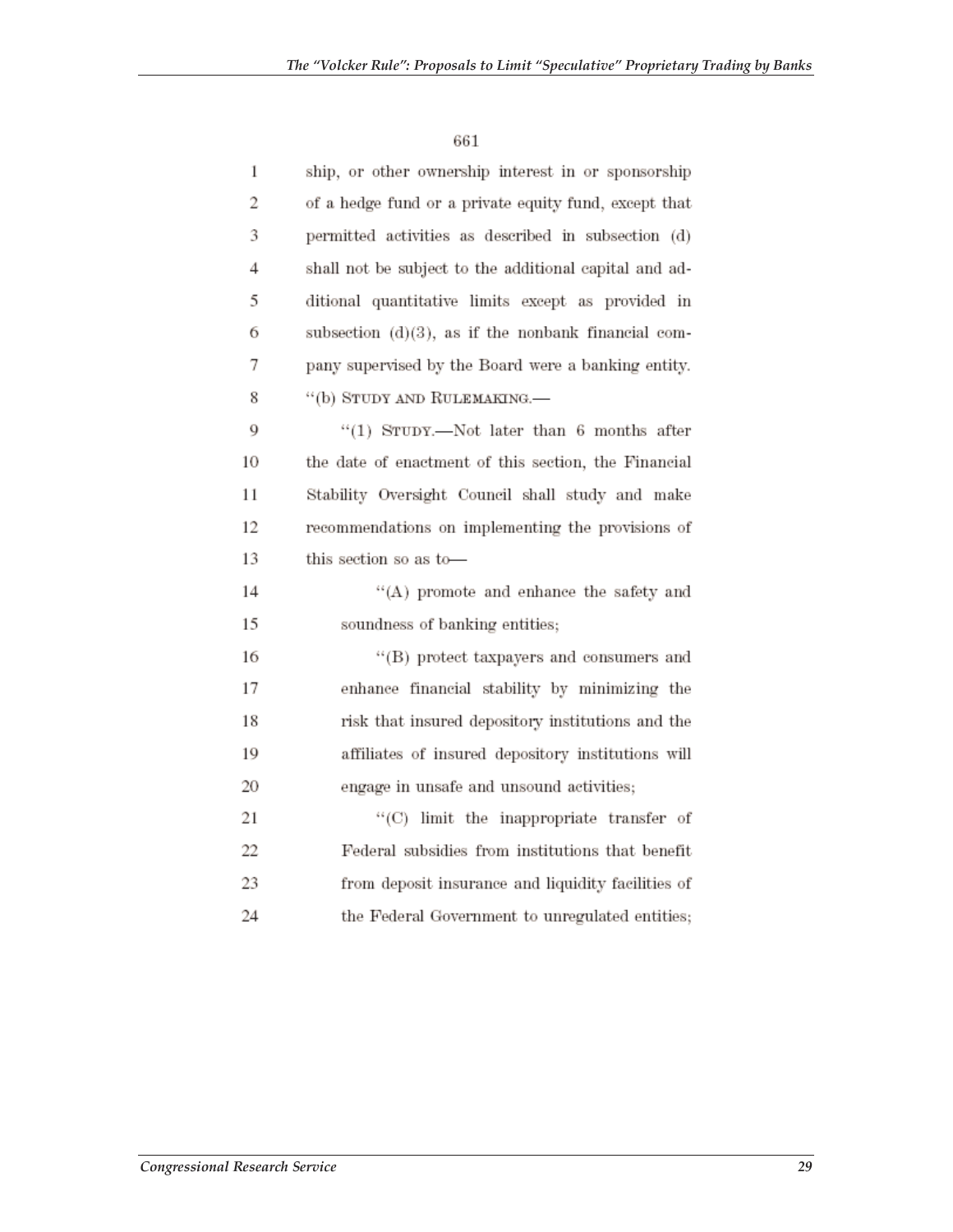| 1              | "(D) reduce conflicts of interest between         |
|----------------|---------------------------------------------------|
| 2              | the<br>self-interest of banking entities<br>and   |
| 3              | nonbank financial companies supervised by the     |
| $\overline{4}$ | Board, and the interests of the customers of      |
| 5              | such entities and companies;                      |
| 6              | "(E) limit activities that have caused            |
| 7              | undue risk or loss in banking entities and        |
| 8              | nonbank financial companies supervised by the     |
| 9              | Board, or that might reasonably be expected to    |
| 10             | create undue risk or loss in such banking enti-   |
| 11             | ties and nonbank financial companies super-       |
| 12             | vised by the Board;                               |
| 13             | "(F) appropriately accommodate the busi-          |
| 14             | ness of insurance within an insurance company,    |
| 15             | subject to regulation in accordance with the rel- |
| 16             | evant insurance company investment laws, while    |
| 17             | protecting the safety and soundness of any        |
| 18             | banking entity with which such insurance com-     |
| 19             | pany is affiliated and of the United States fi-   |
| 20             | nancial system; and                               |
| 21             | "(G) appropriately time the divestiture of        |
| 22             | illiquid assets that are affected by the imple-   |
| 23             | mentation of the prohibitions under subsection    |
| 24             | (a).                                              |
| 25             | $``(2)$ RULEMAKING.—                              |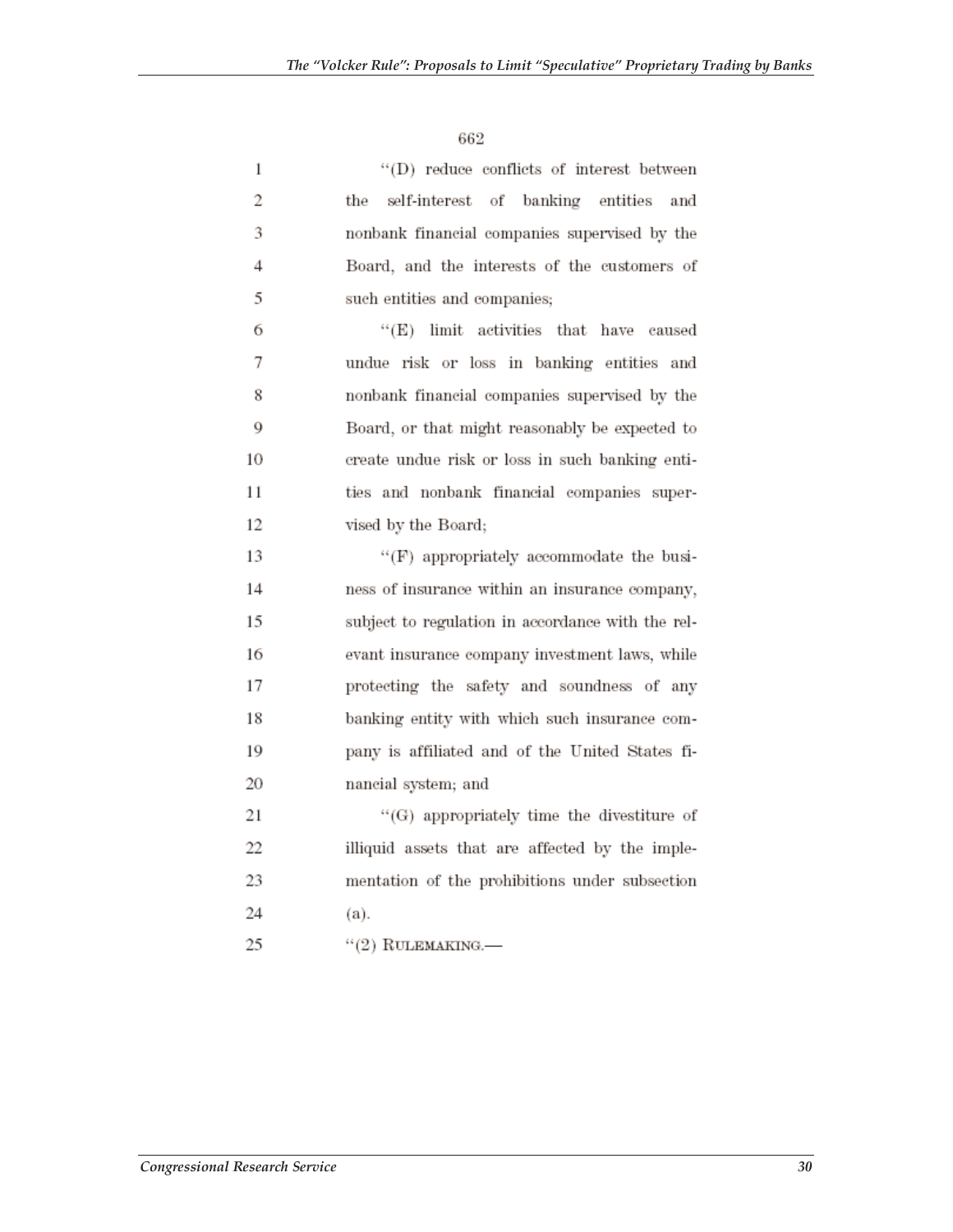| $\mathbf{1}$ | "(A) IN GENERAL.—Unless otherwise pro-          |
|--------------|-------------------------------------------------|
| 2            | vided in this section, not later than 9 months  |
| 3            | after the completion of the study under para-   |
| 4            | graph (1), the appropriate Federal banking      |
| 5            | agencies, the Securities and Exchange Commis-   |
| 6            | sion, and the Commodity Futures Trading         |
| 7            | Commission, shall consider the findings of the  |
| 8            | study under paragraph (1) and adopt rules to    |
| 9            | earry out this section, as provided in subpara- |
| 10           | graph (B).                                      |
| 11           | "(B) COORDINATED RULEMAKING.-                   |
| 12           | "(i) REGULATORY AUTHORITY.-The                  |
| 13           | regulations issued under this paragraph         |
| 14           | shall be issued by-                             |
| 15           | "(I) the appropriate Federal                    |
| 16           | banking agencies, jointly, with respect         |
| 17           | to insured depository institutions;             |
| 18           | "(II) the Board, with respect to                |
| 19           | any company that controls an insured            |
| 20           | depository institution, or that is treat-       |
| 21           | ed as a bank holding company for                |
| 22           | purposes of section 8 of the Inter-             |
| 23           | national Banking Act, any nonbank fi-           |
| 24           | nancial company supervised by the               |
| 25           | Board, and any subsidiary of any of             |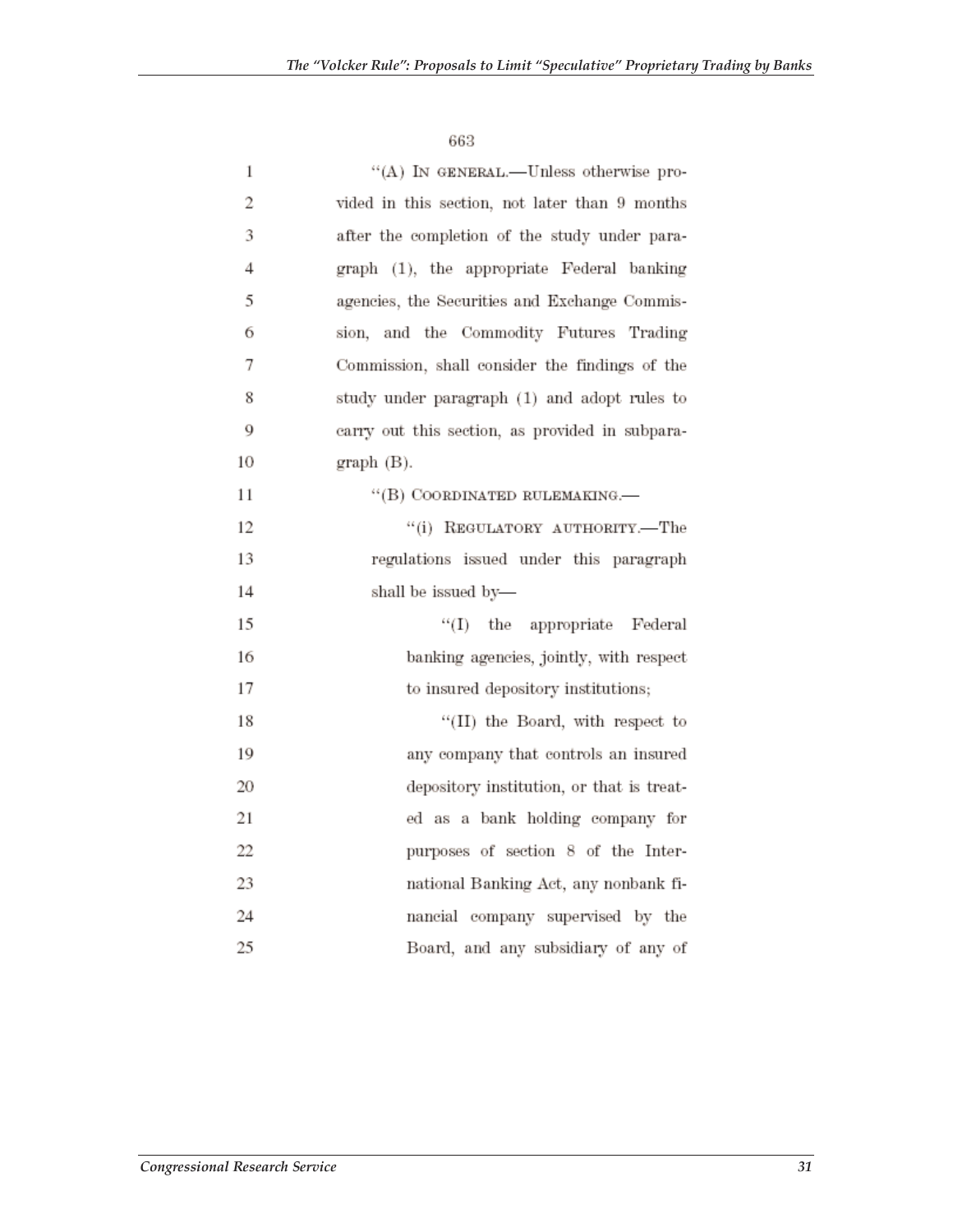| 1              | the foregoing (other than a subsidiary         |
|----------------|------------------------------------------------|
| $\overline{2}$ | for which an agency described in sub-          |
| 3              | clause $(I)$ , $(III)$ , or $(IV)$ is the pri- |
| $\overline{4}$ | mary financial regulatory agency);             |
| 5              | "(III) the Commodity Futures                   |
| 6              | Trading Commission, with respect to            |
| 7              | any entity for which the Commodity             |
| 8              | Futures Trading Commission is the              |
| 9              | primary financial regulatory agency,           |
| 10             | as defined in section 2 of the Dodd-           |
| 11             | Frank Wall Street Reform and Con-              |
| 12             | sumer Protection Act; and                      |
| 13             | $``(IV)$ the Securities and Ex-                |
| 14             | change Commission, with respect to             |
| 15             | any entity for which the Securities            |
| 16             | and Exchange Commission is the pri-            |
| 17             | mary financial regulatory agency, as           |
| 18             | defined in section 2 of the Dodd-              |
| 19             | Frank Wall Street Reform and Con-              |
| 20             | sumer Protection Act.                          |
| 21             | "(ii) COORDINATION, CONSISTENCY,               |
| 22             | AND COMPARABILITY.-In developing and           |
| 23             | issuing regulations pursuant to this sec-      |
| 24             | tion, the appropriate Federal banking          |
| 25             | agencies, the Securities and Exchange          |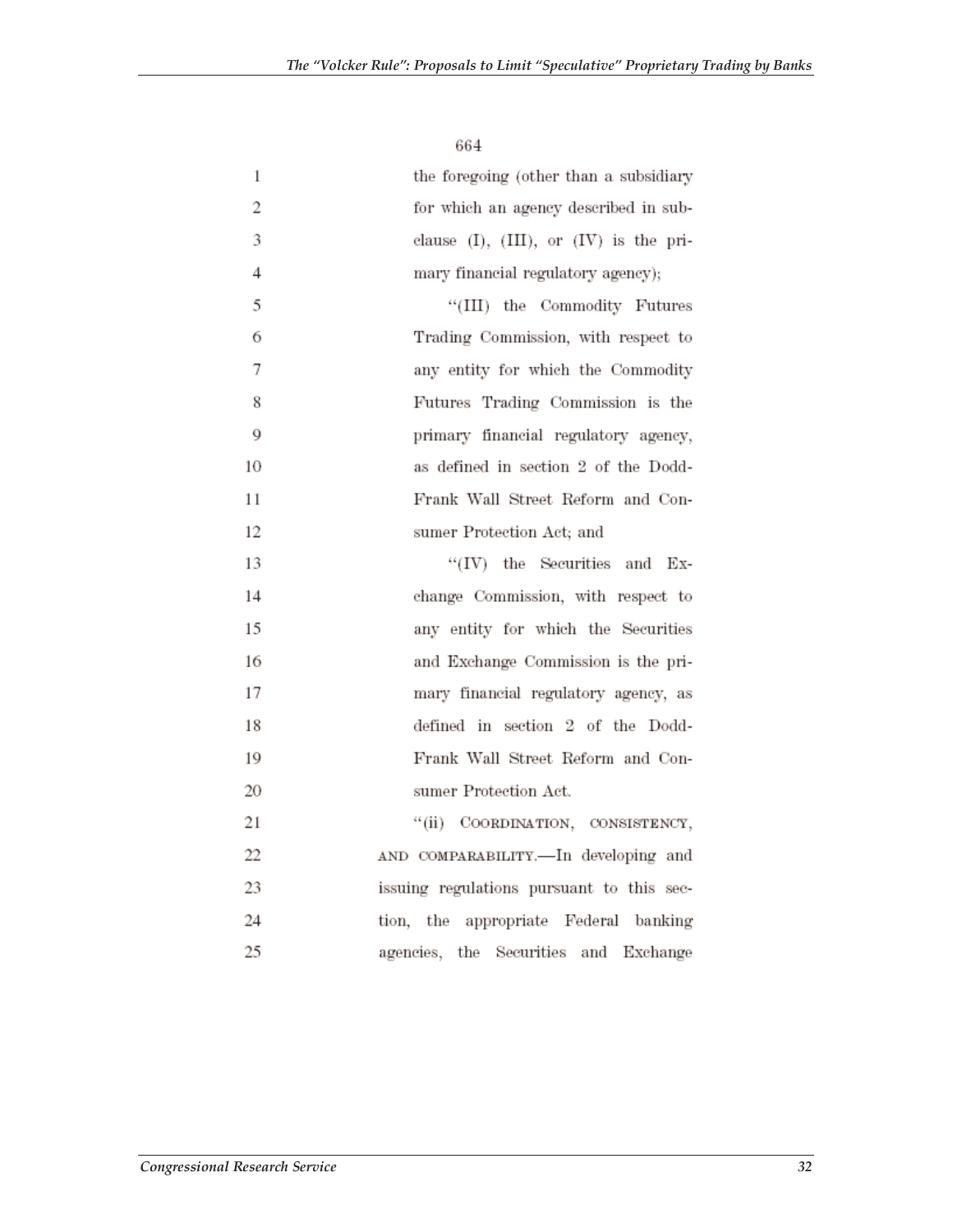| 1  | Commission, and the Commodity Futures                 |
|----|-------------------------------------------------------|
| 2  | Trading Commission shall consult and co-              |
| 3  | ordinate with each other, as appropriate,             |
| 4  | for the purposes of assuring, to the extent           |
| 5  | possible, that such regulations are com-              |
| 6  | parable and provide for consistent applica-           |
| 7  | tion and implementation of the applicable             |
| 8  | provisions of this section to avoid providing         |
| 9  | advantages or imposing disadvantages to               |
| 10 | the companies affected by this subsection             |
| 11 | and to protect the safety and soundness of            |
| 12 | banking entities and nonbank financial                |
| 13 | companies supervised by the Board.                    |
| 14 | "(iii) COUNCIL ROLE.—The Chair-                       |
| 15 | person of the Financial Stability Oversight           |
| 16 | Council shall be responsible for coordina-            |
| 17 | tion of the regulations issued under this             |
| 18 | section.                                              |
| 19 | "(e) EFFECTIVE DATE.-                                 |
| 20 | "(1) IN GENERAL.—Except as provided in para-          |
| 21 | graphs (2) and (3), this section shall take effect on |
| 22 | the earlier of—                                       |
| 23 | $H(A)$ 12 months after the date of the                |
| 24 | issuance of final rules under subsection (b); or      |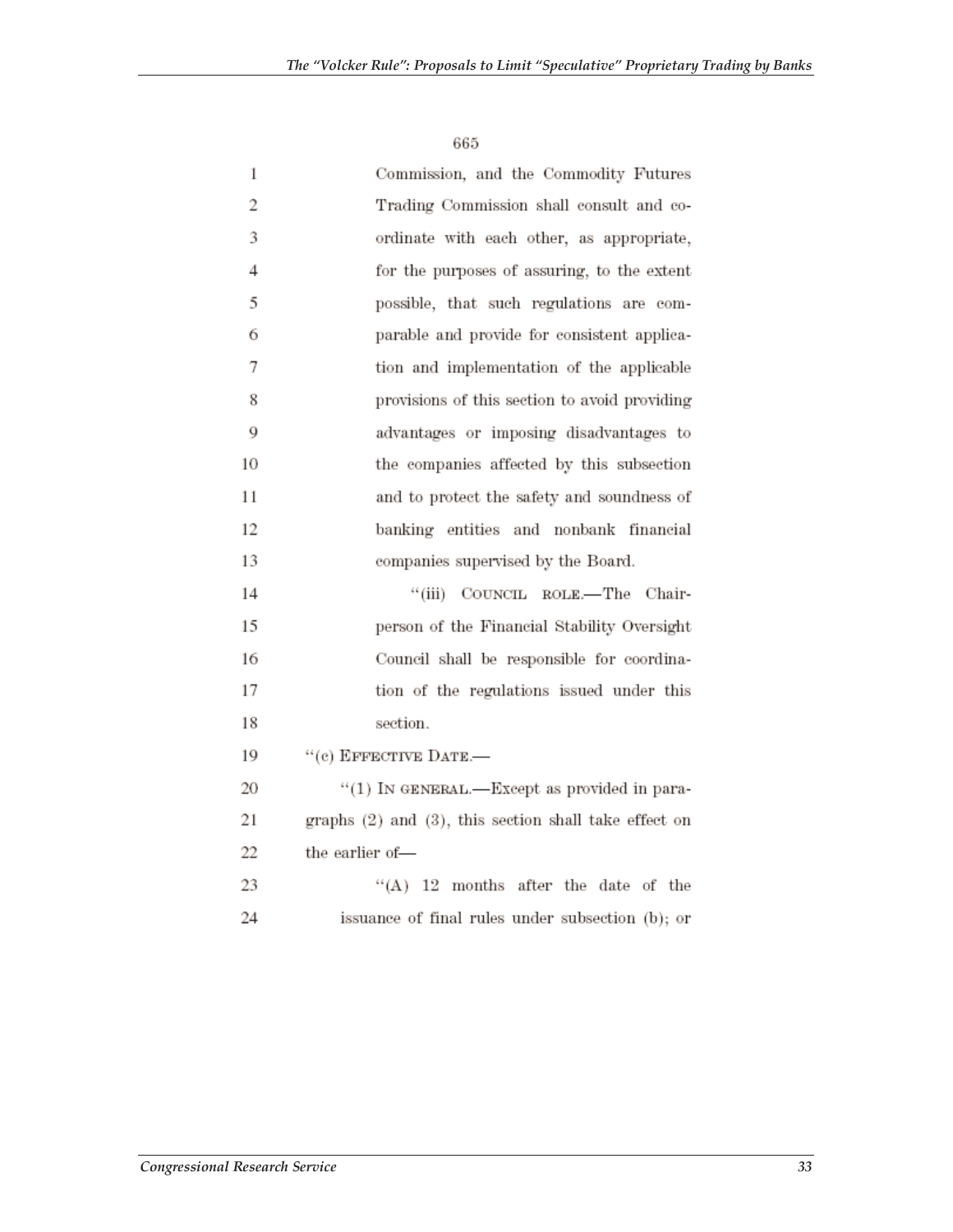$\,1$  $\overline{2}$ 

"(B) 2 years after the date of enactment of this section.

| 3  | "(2) CONFORMANCE PERIOD FOR DIVESTI-                  |
|----|-------------------------------------------------------|
| 4  | TURE.—A banking entity or nonbank financial com-      |
| 5  | pany supervised by the Board shall bring its activi-  |
| 6  | ties and investments into compliance with the re-     |
| 7  | quirements of this section not later than 2 years     |
| 8  | after the date on which the requirements become ef-   |
| 9  | fective pursuant to this section or 2 years after the |
| 10 | date on which the entity or company becomes a         |
| 11 | nonbank financial company supervised by the Board.    |
| 12 | The Board may, by rule or order, extend this two-     |
| 13 | year period for not more than one year at a time,     |
| 14 | if, in the judgment of the Board, such an extension   |
| 15 | is consistent with the purposes of this section and   |
| 16 | would not be detrimental to the public interest. The  |
| 17 | extensions made by the Board under the preceding      |
| 18 | sentence may not exceed an aggregate of 3 years.      |
| 19 | "(3) EXTENDED TRANSITION FOR ILLIQUID                 |
| 20 | FUNDS.-                                               |
| 21 | "(A) APPLICATION.—The Board<br>may,                   |
|    |                                                       |

 $22\,$ upon the application of a banking entity, extend 23 the period during which the banking entity, to 24 the extent necessary to fulfill a contractual obli-25 gation that was in effect on May 1, 2010, may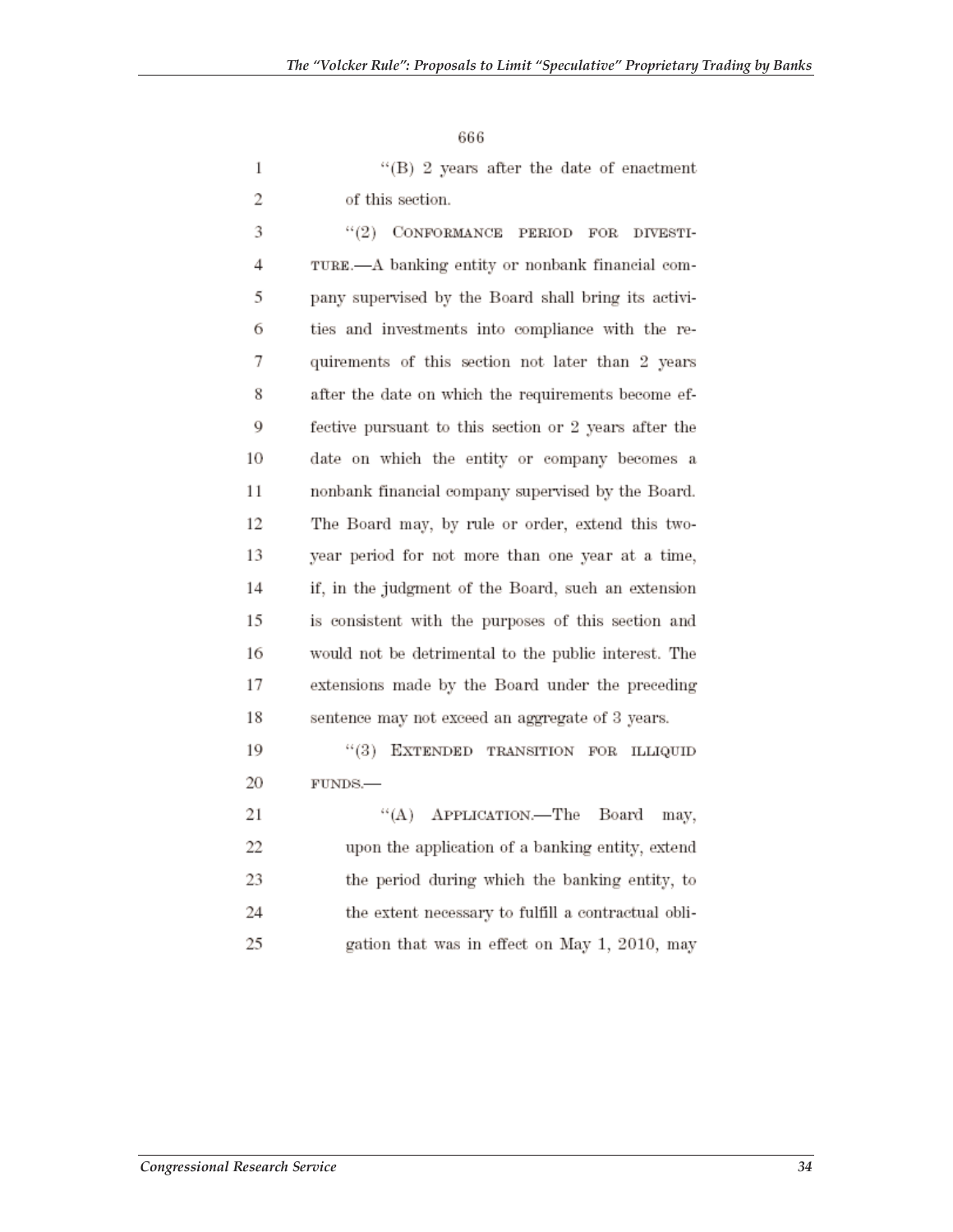| 1  | take or retain its equity, partnership, or other       |
|----|--------------------------------------------------------|
| 2  | ownership interest in, or otherwise provide addi-      |
| 3  | tional capital to, an illiquid fund.                   |
| 4  | "(B) TIME LIMIT ON APPROVAL.-The                       |
| 5  | Board may grant 1 extension under subpara-             |
| 6  | graph (A), which may not exceed 5 years.               |
| 7  | "(4) DIVESTITURE REQUIRED.—Except as oth-              |
| 8  | erwise provided in subsection $(d)(1)(G)$ , a banking  |
| 9  | entity may not engage in any activity prohibited       |
| 10 | under subsection $(a)(1)(B)$ after the earlier of-     |
| 11 | $H(A)$ the date on which the contractual ob-           |
| 12 | ligation to invest in the illiquid fund terminates;    |
| 13 | and                                                    |
| 14 | "(B) the date on which any extensions                  |
| 15 | granted by the Board under paragraph (3) ex-           |
| 16 | pire.                                                  |
| 17 | "(5) ADDITIONAL CAPITAL DURING TRANSITION              |
| 18 | PERIOD.—Notwithstanding paragraph (2), on the          |
| 19 | date on which the rules are issued under subsection    |
| 20 | $(b)(2)$ , the appropriate Federal banking agencies,   |
| 21 | the Securities and Exchange Commission, and the        |
| 22 | Commodity Futures Trading Commission shall issue       |
| 23 | rules, as provided in subsection (b)(2), to impose ad- |
| 24 | ditional capital requirements, and any other restric-  |
| 25 | tions, as appropriate, on any equity, partnership, or  |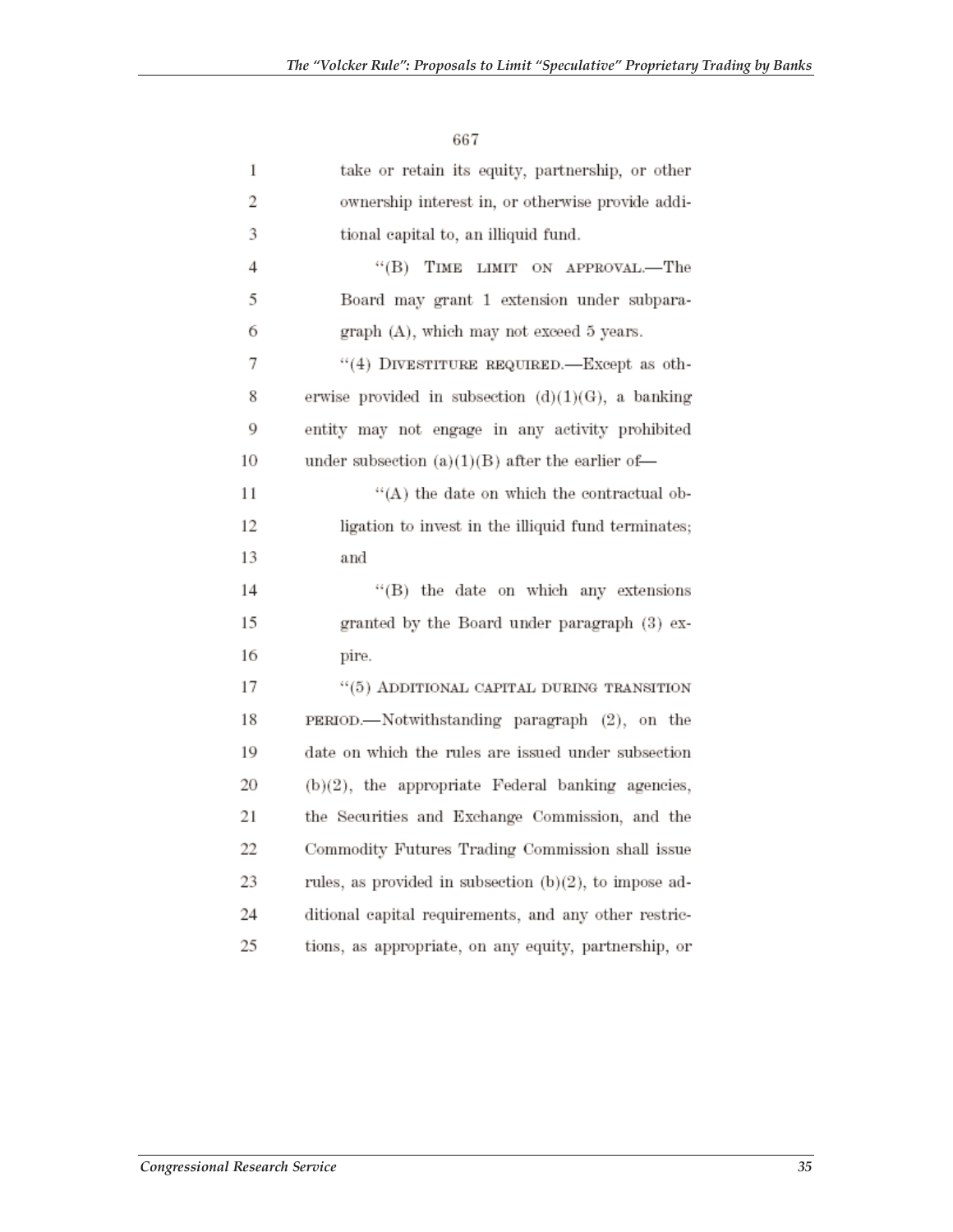| 1  | ownership interest in or sponsorship of a hedge fund    |
|----|---------------------------------------------------------|
| 2  | or private equity fund by a banking entity.             |
| 3  | "(6) SPECIAL RULEMAKING.—Not later than 6               |
| 4  | months after the date of enactment of this section,     |
| 5  | the Board shall issues rules to implement para-         |
| 6  | graphs $(2)$ and $(3)$ .                                |
| 7  | "(d) PERMITTED ACTIVITIES.                              |
| 8  | $``(1)$ IN GENERAL.—Notwithstanding the re-             |
| 9  | strictions under subsection (a), to the extent per-     |
| 10 | mitted by any other provision of Federal or State       |
| 11 | law, and subject to the limitations under paragraph     |
| 12 | (2) and any restrictions or limitations that the ap-    |
| 13 | propriate Federal banking agencies, the Securities      |
| 14 | and Exchange Commission, and the Commodity Fu-          |
| 15 | tures Trading Commission, may determine, the fol-       |
| 16 | lowing activities (in this section referred to as 'per- |
| 17 | mitted activities') are permitted:                      |
| 18 | "(A) The purchase, sale, acquisition, or                |
| 19 | disposition of obligations of the United States         |
| 20 | or any agency thereof, obligations, participa-          |
| 21 | tions, or other instruments of or issued by the         |
| 22 | Government National Mortgage Association, the           |
| 23 | Federal National Mortgage Association, the              |
| 24 | Federal Home Loan Mortgage Corporation, a               |

Federal Home Loan Bank, the Federal Agricul-

668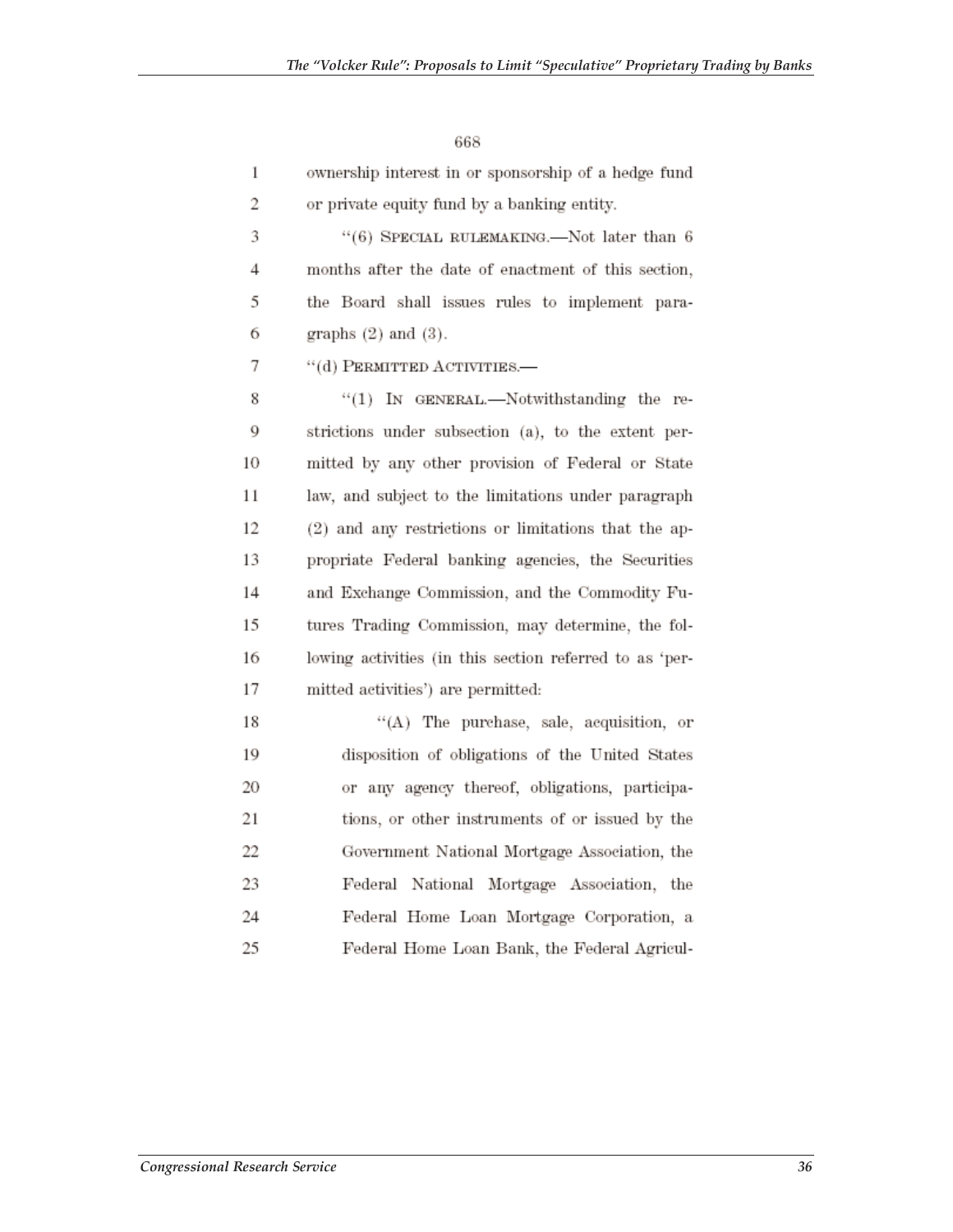$\mathbf{1}$ 

 $\overline{2}$ 

3

 $\overline{4}$ 

5

6

tural Mortgage Corporation, or a Farm Credit System institution chartered under and subject to the provisions of the Farm Credit Act of 1971 (12 U.S.C. 2001 et seq.), and obligations of any State or of any political subdivision thereof.

7 "(B) The purchase, sale, acquisition, or 8 disposition of securities and other instruments 9 described in subsection  $(h)(4)$  in connection 10 with underwriting or market-making-related ac-11 tivities, to the extent that any such activities 12 permitted by this subparagraph are designed 13 not to exceed the reasonably expected near term 14 demands of clients, customers, or counterpar-15 ties.

"(C) Risk-mitigating hedging activities in 16 17 connection with and related to individual or ag-18 gregated positions, contracts, or other holdings 19 of a banking entity that are designed to reduce 20 the specific risks to the banking entity in con-21 nection with and related to such positions, con-22 tracts, or other holdings.

23 "(D) The purchase, sale, acquisition, or 24 disposition of securities and other instruments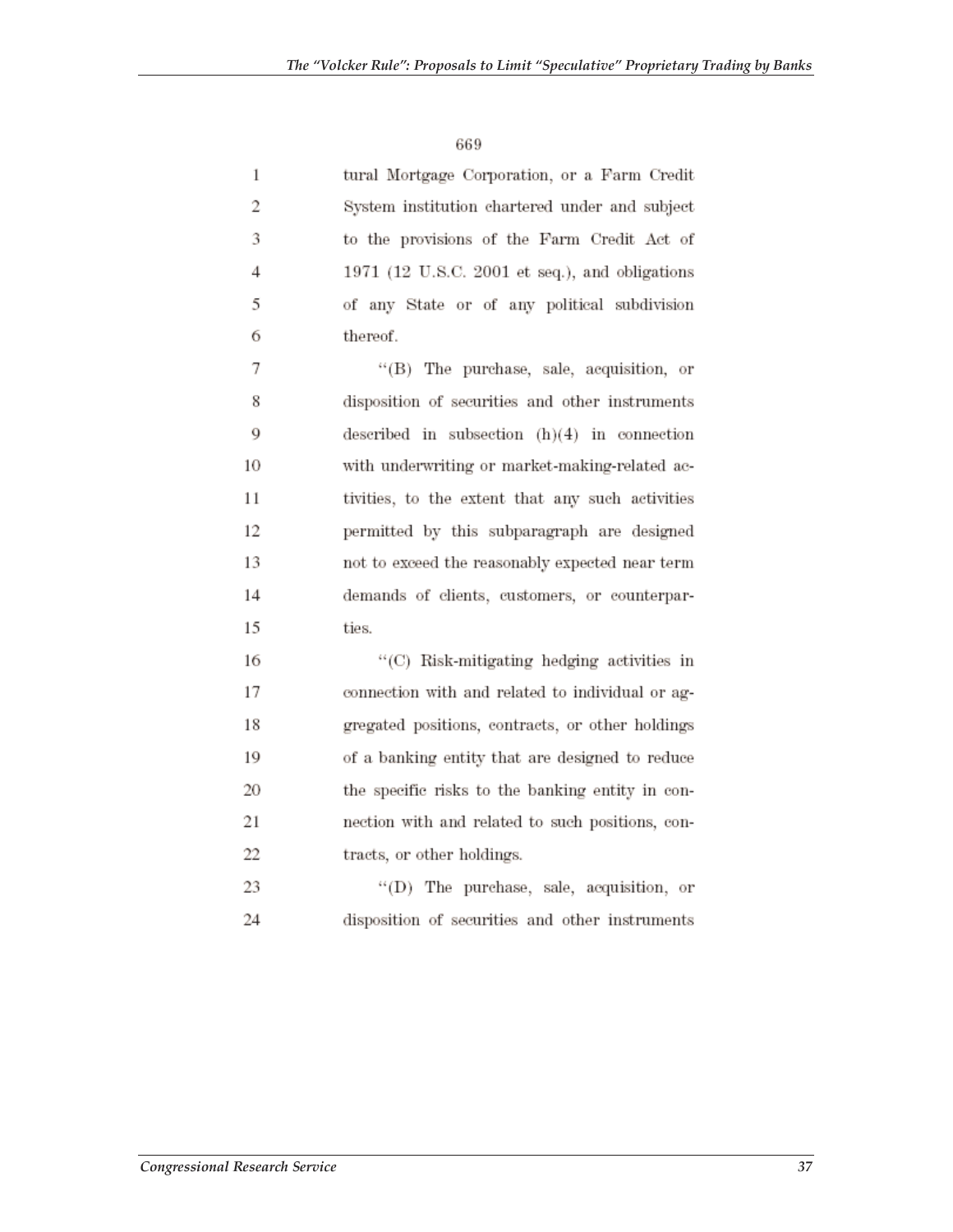described in subsection  $(h)(4)$  on behalf of customers.

| 3  | "(E) Investments in one or more small              |
|----|----------------------------------------------------|
| 4  | business investment companies, as defined in       |
| 5  | section 102 of the Small Business Investment       |
| 6  | Act of 1958 (15 U.S.C. 662), investments de-       |
| 7  | signed primarily to promote the public welfare,    |
| 8  | of the type permitted under paragraph (11) of      |
| 9  | section 5136 of the Revised Statutes of the        |
| 10 | United States (12 U.S.C. 24), or investments       |
| 11 | that are qualified rehabilitation expenditures     |
| 12 | with respect to a qualified rehabilitated building |
| 13 | or certified historic structure, as such terms are |
| 14 | defined in section 47 of the Internal Revenue      |
| 15 | Code of 1986 or a similar State historic tax       |
| 16 | credit program.                                    |

17 "(F) The purchase, sale, acquisition, or 18 disposition of securities and other instruments 19 described in subsection  $(h)(4)$  by a regulated in-20 surance company directly engaged in the busi-21 ness of insurance for the general account of the 22 company and by any affiliate of such regulated 23 insurance company, provided that such activi-24 ties by any affiliate are solely for the general

 $1\,$ 

 $\overline{2}$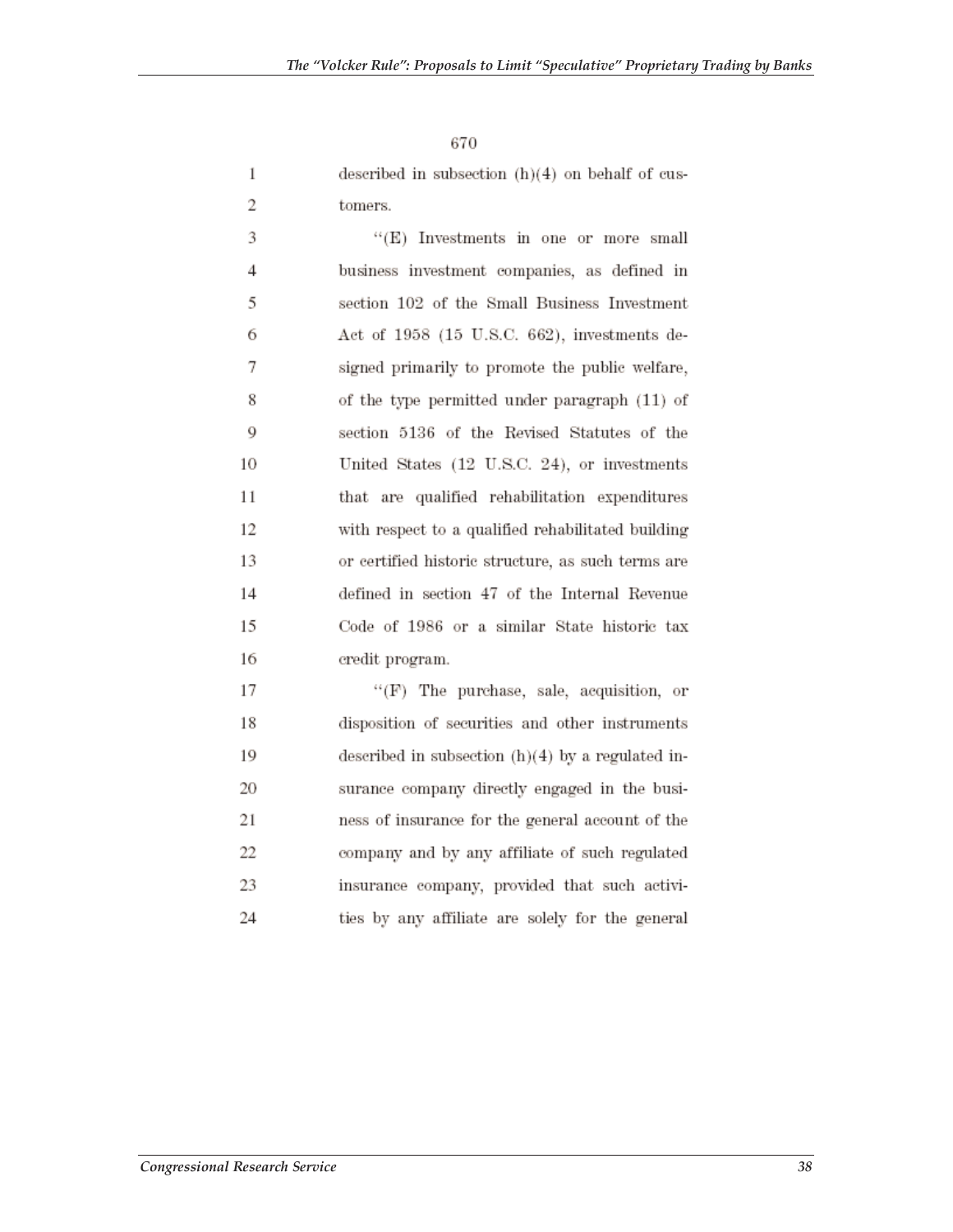| $\mathbf{1}$ | account of the regulated insurance company,     |
|--------------|-------------------------------------------------|
| 2            | if—                                             |
| 3            | "(i) the purchase, sale, acquisition, or        |
| 4            | disposition is conducted in compliance          |
| 5            | with, and subject to, the insurance com-        |
| 6            | pany investment laws, regulations, and          |
| 7            | written guidance of the State or jurisdic-      |
| 8            | tion in which each such insurance company       |
| 9            | is domiciled; and                               |
| 10           | "(ii) the appropriate Federal banking           |
| 11           | agencies, after consultation with the Fi-       |
| 12           | nancial Stability Oversight Council and the     |
| 13           | relevant insurance commissioners of the         |
| 14           | States and territories of the United States,    |
| 15           | have not jointly determined, after notice       |
| 16           | and comment, that a particular law, regu-       |
| 17           | lation, or written guidance described in        |
| 18           | clause (i) is insufficient to protect the safe- |
| 19           | ty and soundness of the banking entity, or      |
| 20           | of the financial stability of the United        |
| 21           | States.                                         |
| 22           | "(G) Organizing and offering a private eq-      |
| 23           | uity or hedge fund, including serving as a gen- |
| 24           | eral partner, managing member, or trustee of    |

the fund and in any manner selecting or con-

671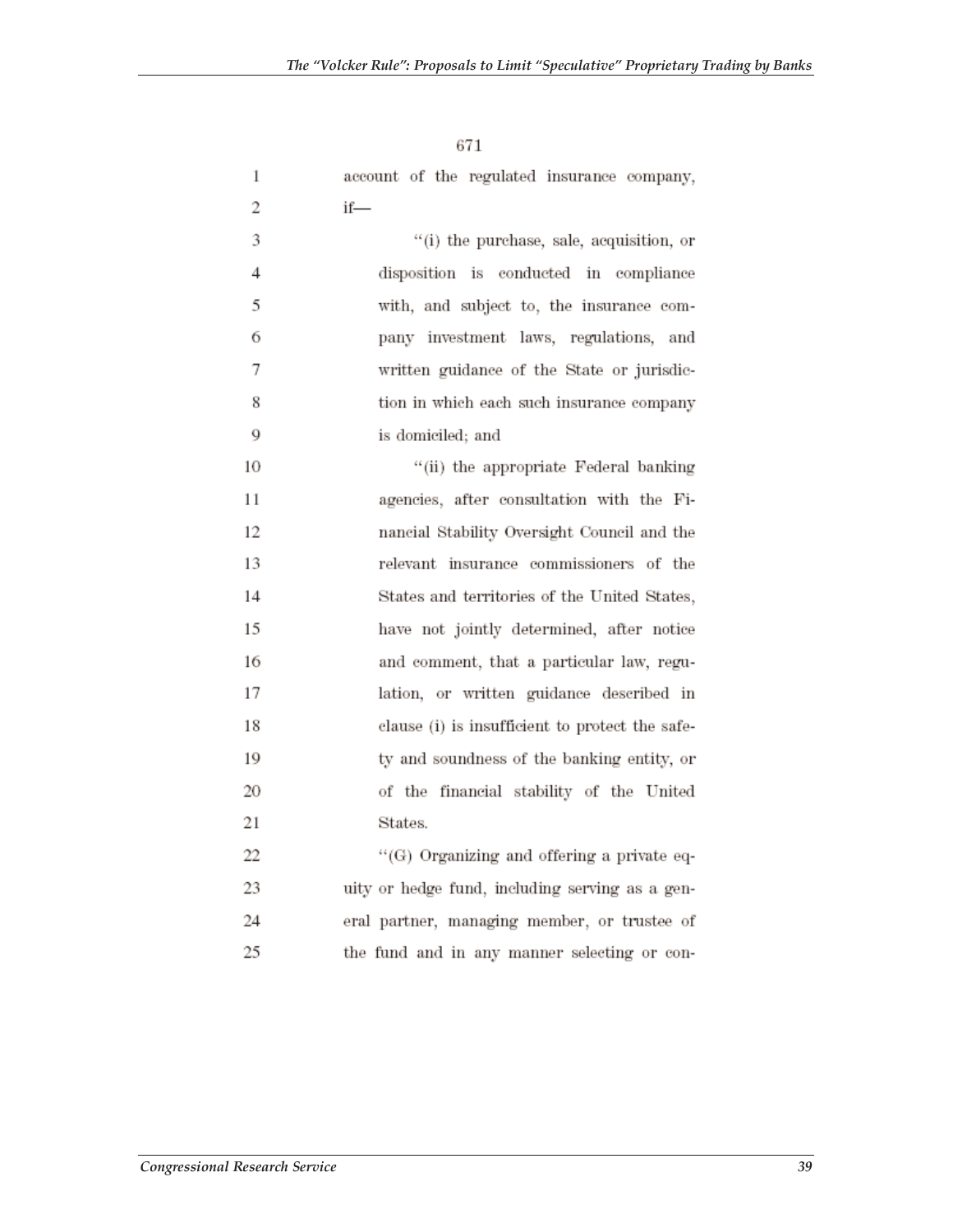| 1  | trolling (or having employees, officers, directors, |
|----|-----------------------------------------------------|
| 2  | or agents who constitute) a majority of the di-     |
| 3  | rectors, trustees, or management of the fund,       |
| 4  | including any necessary expenses for the fore-      |
| 5  | going, only if-                                     |
| 6  | "(i) the banking entity provides bona               |
| 7  | fide trust, fiduciary, or investment advisory       |
| 8  | services;                                           |
| 9  | "(ii) the fund is organized and offered             |
| 10 | only in connection with the provision of            |
| 11 | bona fide trust, fiduciary, or investment           |
| 12 | advisory services and only to persons that          |
| 13 | are customers of such services of the bank-         |
| 14 | ing entity;                                         |
| 15 | "(iii) the banking entity does not ac-              |
| 16 | quire or retain an equity interest, partner-        |
| 17 | ship interest, or other ownership interest          |
| 18 | in the funds except for a de minimis in-            |
| 19 | vestment subject to and in compliance with          |
| 20 | paragraph (4);                                      |
| 21 | "(iv) the banking entity complies with              |
| 22 | the restrictions under paragraphs (1) and           |
| 23 | $(2)$ of subparagraph $(f)$ ;                       |
| 24 | "(v) the banking entity does not, di-               |
| 25 | rectly or indirectly, guarantee, assume, or         |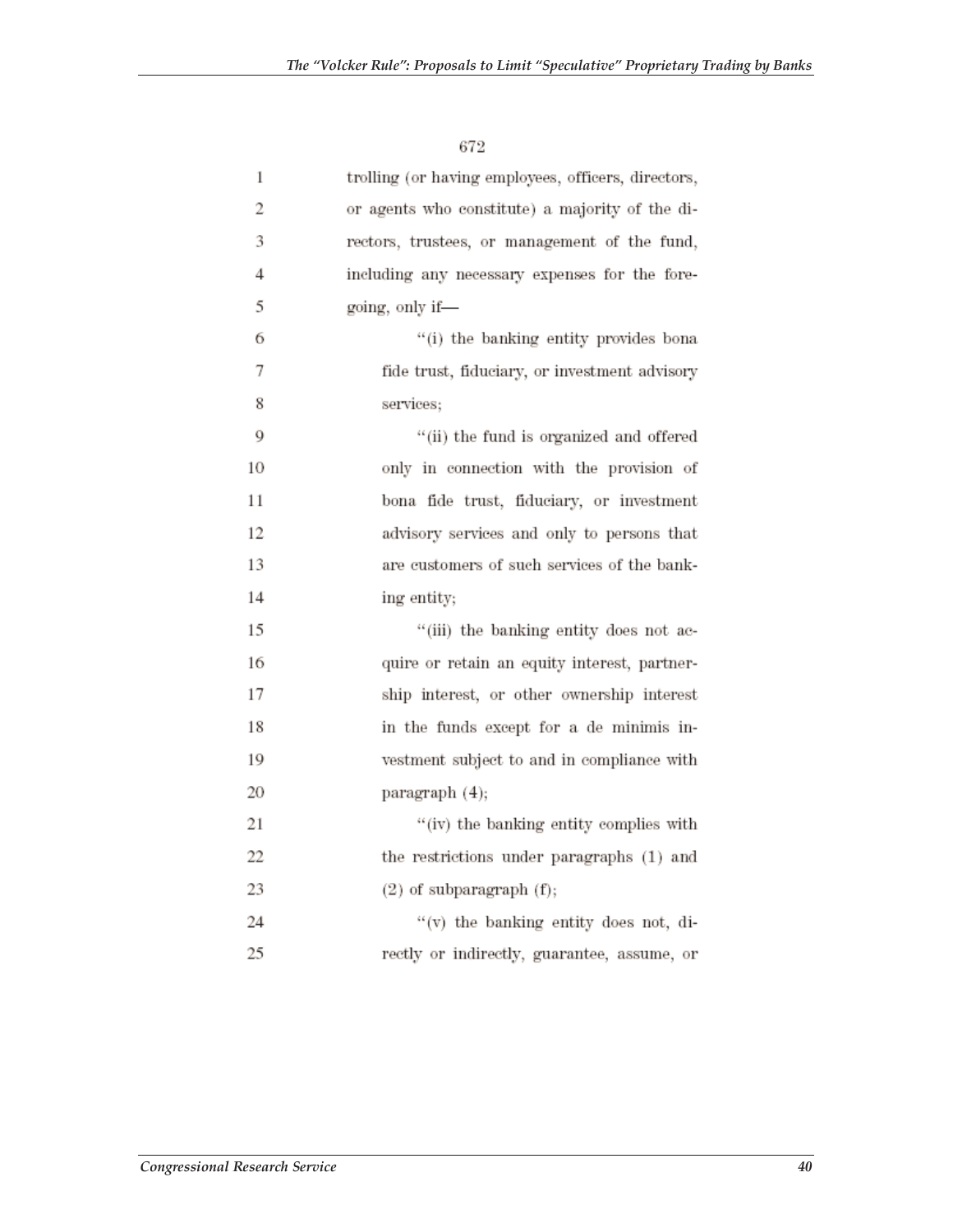| 1              | otherwise insure the obligations or per-     |
|----------------|----------------------------------------------|
| 2              | formance of the hedge fund or private eq-    |
| 3              | uity fund or of any hedge fund or private    |
| $\overline{4}$ | equity fund in which such hedge fund or      |
| 5              | private equity fund invests;                 |
| 6              | "(vi) the banking entity does not            |
| 7              | share with the hedge fund or private equity  |
| 8              | fund, for corporate, marketing, pro-         |
| 9              | motional, or other purposes, the same        |
| 10             | name or a variation of the same name;        |
| 11             | "(vii) no director or employee of the        |
| 12             | banking entity takes or retains an equity    |
| 13             | interest, partnership interest, or other     |
| 14             | ownership interest in the hedge fund or      |
| 15             | private equity fund, except for any director |
| 16             | or employee of the banking entity who is     |
| 17             | directly engaged in providing investment     |
| 18             | advisory or other services to the hedge      |
| 19             | fund or private equity fund; and             |
| 20             | "(viii) the banking entity discloses to      |
| 21             | prospective and actual investors in the      |
| 22             | fund, in writing, that any losses in such    |
| 23             | hedge fund or private equity fund are        |
| 24             | borne solely by investors in the fund and    |
| 25             | not by the banking entity, and otherwise     |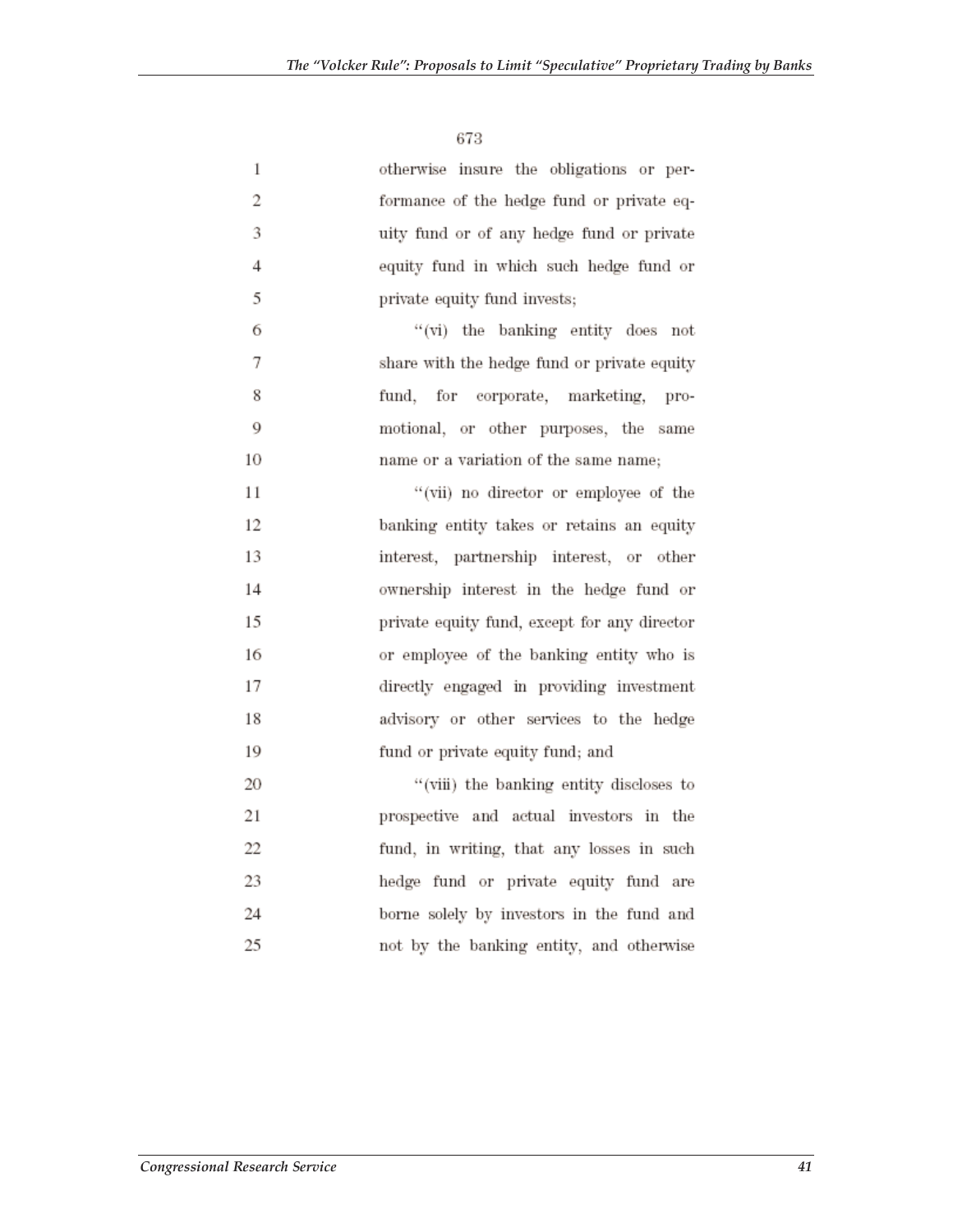| 1              | complies with any additional rules of the             |
|----------------|-------------------------------------------------------|
| 2              | appropriate Federal banking agencies, the             |
| 3              | Securities and Exchange Commission, or                |
| $\overline{4}$ | the Commodity Futures Trading Commis-                 |
| 5              | sion, as provided in subsection $(b)(2)$ , de-        |
| 6              | signed to ensure that losses in such hedge            |
| 7              | fund or private equity fund are borne sole-           |
| 8              | ly by investors in the fund and not by the            |
| 9              | banking entity.                                       |
| 10             | "(H) Proprietary trading conducted by a               |
| 11             | banking entity pursuant to paragraph (9) or           |
| 12             | $(13)$ of section $4(e)$ , provided that the trading  |
| 13             | occurs solely outside of the United States and        |
| 14             | that the banking entity is not directly or indi-      |
| 15             | rectly controlled by a banking entity that is or-     |
| 16             | ganized under the laws of the United States or        |
| 17             | of one or more States.                                |
| 18             | $``(I)$ The acquisition or retention of any eq-       |
| 19             | uity, partnership, or other ownership interest        |
| 20             | in, or the sponsorship of, a hedge fund or a pri-     |
| 21             | vate equity fund by a banking entity pursuant         |
| 22             | to paragraph $(9)$ or $(13)$ of section $4(e)$ solely |
| 23             | outside of the United States, provided that no        |
| 24             | ownership interest in such hedge fund or pri-         |
| 25             | vate equity fund is offered for sale or sold to a     |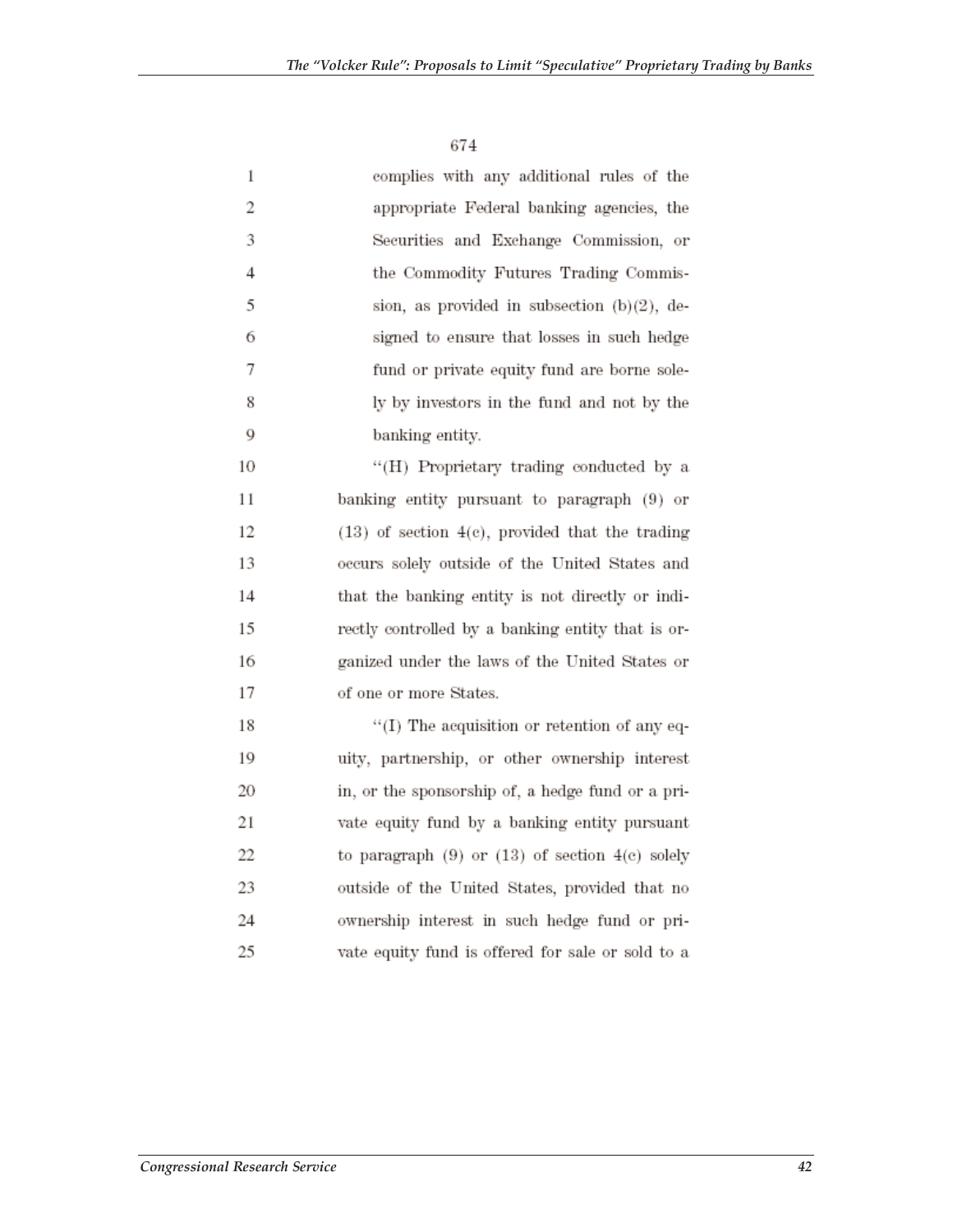| 1              | resident of the United States and that the         |
|----------------|----------------------------------------------------|
| $\overline{c}$ | banking entity is not directly or indirectly con-  |
| 3              | trolled by a banking entity that is organized      |
| $\overline{4}$ | under the laws of the United States or of one      |
| 5              | or more States.                                    |
| 6              | $``(J)$ Such other activity as the appropriate     |
| 7              | Federal banking agencies, the Securities and       |
| 8              | Exchange Commission, and the Commodity Fu-         |
| 9              | tures Trading Commission determine, by rule,       |
| 10             | as provided in subsection $(b)(2)$ , would promote |
| 11             | and protect the safety and soundness of the        |
| 12             | banking entity and the financial stability of the  |
| 13             | United States.                                     |
| 14             | "(2) LIMITATION ON PERMITTED ACTIVITIES.-          |
| 15             | "(A) IN GENERAL.—No transaction, class             |
| 16             | of transactions, or activity may be deemed a       |
| 17             | permitted activity under paragraph (1) if the      |
| 18             | transaction, class of transactions, or activity-   |
| 19             | "(i) would involve or result in a mate-            |
| 20             | rial conflict of interest (as such term shall      |
| 21             | be defined by rule as provided in sub-             |
| 22             | section $(b)(2)$ ) between the banking entity      |
| 23             | and its clients, customers, or counterpar-         |
| 24             | ties;                                              |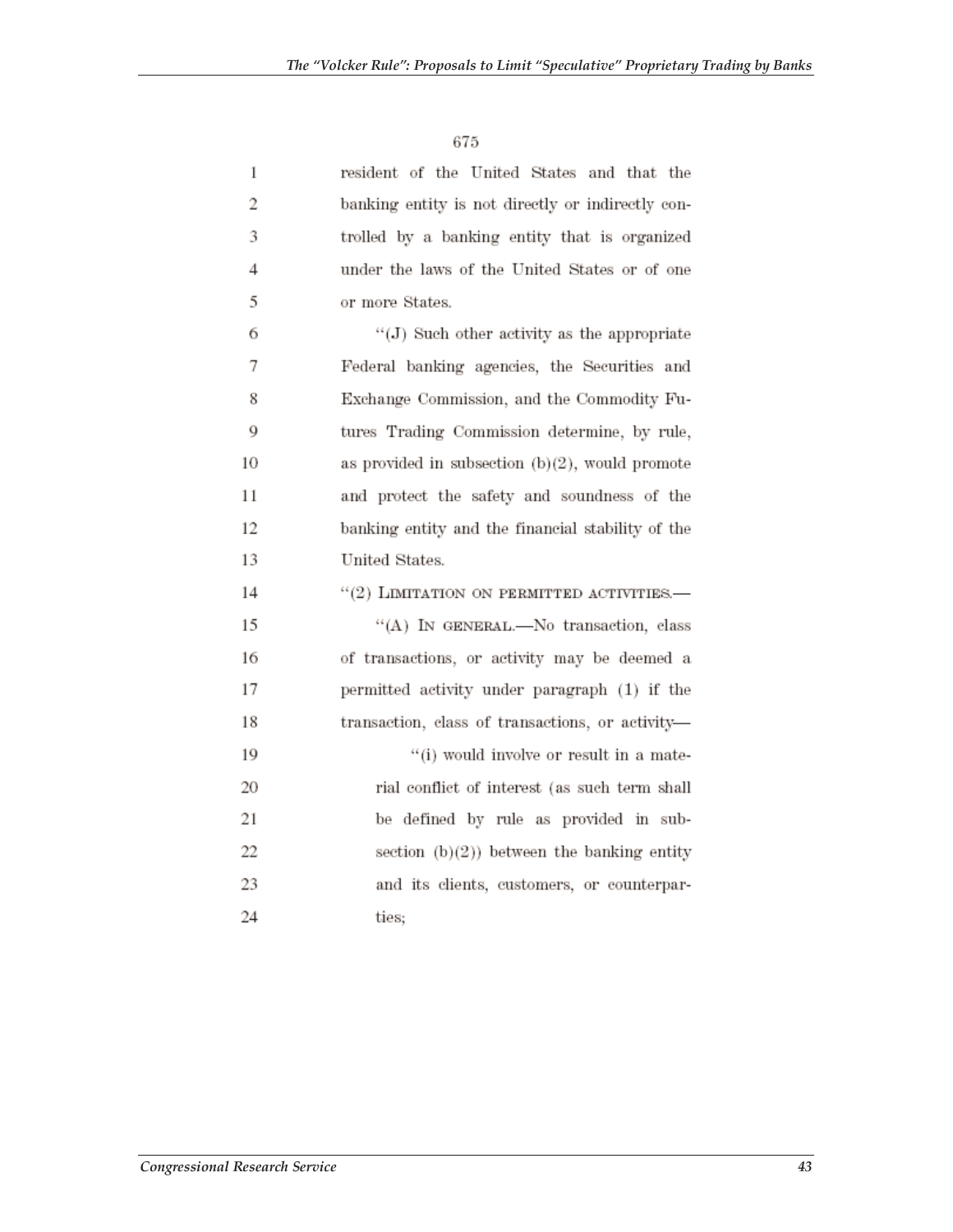$67\,$ 

| 1  | "(ii) would result, directly or indi-                  |
|----|--------------------------------------------------------|
| 2  | rectly, in a material exposure by the bank-            |
| 3  | ing entity to high-risk assets or high-risk            |
| 4  | trading strategies (as such terms shall be             |
| 5  | defined by rule as provided in subsection              |
| 6  | (b)(2));                                               |
| 7  | "(iii) would pose a threat to the safety               |
| 8  | and soundness of such banking entity; or               |
| 9  | "(iv) would pose a threat to the finan-                |
| 10 | cial stability of the United States.                   |
| 11 | $``$ (B)<br>RULEMAKING.-The appropriate                |
| 12 | Federal banking agencies, the Securities and           |
| 13 | Exchange Commission, and the Commodity Fu-             |
| 14 | tures Trading Commission shall issue regula-           |
| 15 | tions to implement subparagraph (A), as part           |
| 16 | of the regulations issued under subsection             |
| 17 | (b)(2).                                                |
| 18 | "(3) CAPITAL AND QUANTITATIVE<br>LIMITA-               |
| 19 | TIONS.-The appropriate Federal banking agencies,       |
| 20 | the Securities and Exchange Commission, and the        |
| 21 | Commodity Futures Trading Commission shall, as         |
| 22 | provided in subsection $(b)(2)$ , adopt rules imposing |
| 23 | additional capital requirements and quantitative lim-  |
| 24 | itations, including diversification requirements, re-  |
| 25 | garding the activities permitted under this section if |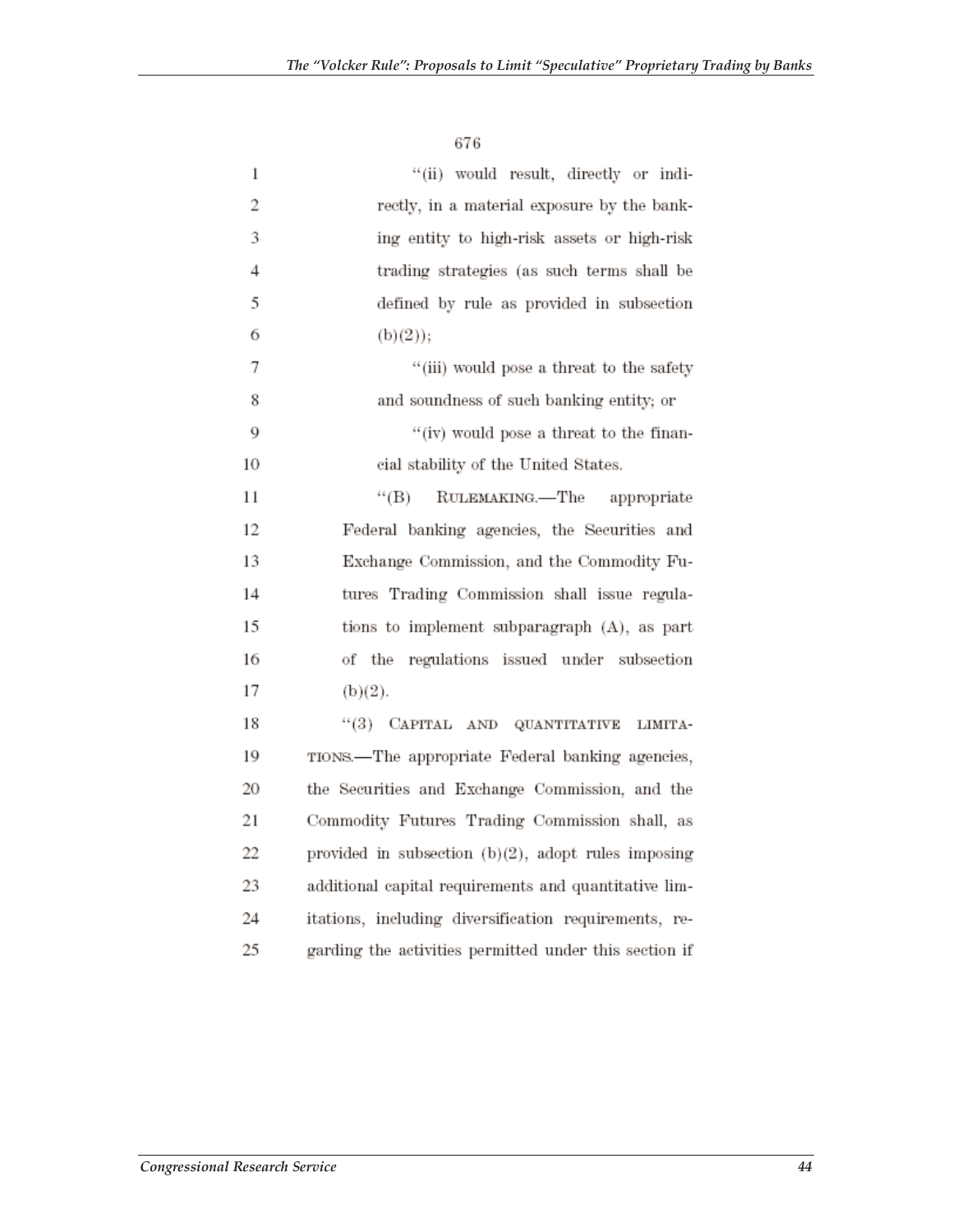| 1  | the appropriate Federal banking agencies, the Secu- |
|----|-----------------------------------------------------|
| 2  | rities and Exchange Commission, and the Com-        |
| 3  | modity Futures Trading Commission determine that    |
| 4  | additional capital and quantitative limitations are |
| 5  | appropriate to protect the safety and soundness of  |
| 6  | banking entities engaged in such activities.        |
| 7  | $``(4)$ DE MINIMIS INVESTMENT.—                     |
| 8  | "(A) IN GENERAL.—A banking entity may               |
| 9  | make and retain an investment in a hedge fund       |
| 10 | or private equity fund that the banking entity      |
| 11 | organizes and offers, subject to the limitations    |
| 12 | and restrictions in subparagraph (B) for the        |
| 13 | purposes of-                                        |
| 14 | "(i) establishing the fund and pro-                 |
| 15 | viding the fund with sufficient initial eq-         |
| 16 | uity for investment to permit the fund to           |
| 17 | attract unaffiliated investors; or                  |
| 18 | "(ii) making a de minimis investment.               |
| 19 | "(B) LIMITATIONS AND RESTRICTIONS ON                |
| 20 | INVESTMENTS.-                                       |
| 21 | "(i) REQUIREMENT TO SEEK OTHER                      |
| 22 | INVESTORS.- A banking entity shall ac-              |
| 23 | tively seek unaffiliated investors to reduce        |
| 24 | or dilute the investment of the banking en-         |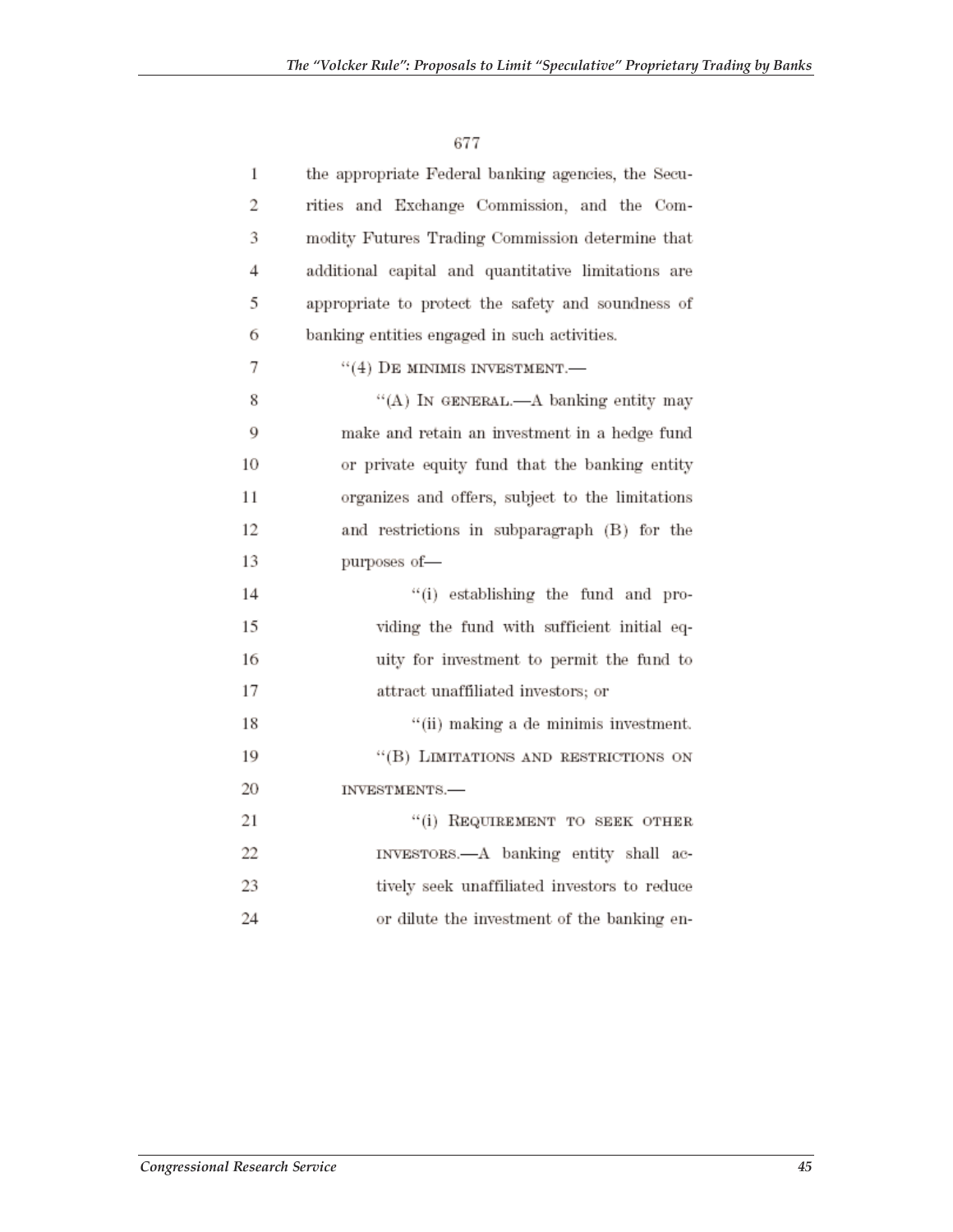| 1  | tity to the amount permitted under clause   |
|----|---------------------------------------------|
| 2  | (ii).                                       |
| 3  | "(ii) LIMITATIONS ON SIZE OF IN-            |
| 4  | VESTMENTS.—Notwithstanding any other        |
| 5  | provision of law, investments by a banking  |
| 6  | entity in a hedge fund or private equity    |
| 7  | fund shall-                                 |
| 8  | "(I) not later than 1 year after            |
| 9  | the date of establishment of the fund,      |
| 10 | be reduced through redemption, sale,        |
| 11 | or dilution to an amount that is not        |
| 12 | more than 3 percent of the total own-       |
| 13 | ership interests of the fund;               |
| 14 | "(II) be immaterial to the bank-            |
| 15 | ing entity, as defined, by rule, pursu-     |
| 16 | ant to subsection $(b)(2)$ , but in no      |
| 17 | case may the aggregate of all of the        |
| 18 | interests of the banking entity in all      |
| 19 | such funds exceed 3 percent of the          |
| 20 | Tier 1 capital of the banking entity.       |
| 21 | "(iii) CAPITAL.—For purposes of de-         |
| 22 | termining compliance with applicable cap-   |
| 23 | ital standards under paragraph (3), the ag- |
| 24 | gregate amount of the outstanding invest-   |
| 25 | ments by a banking entity under this para-  |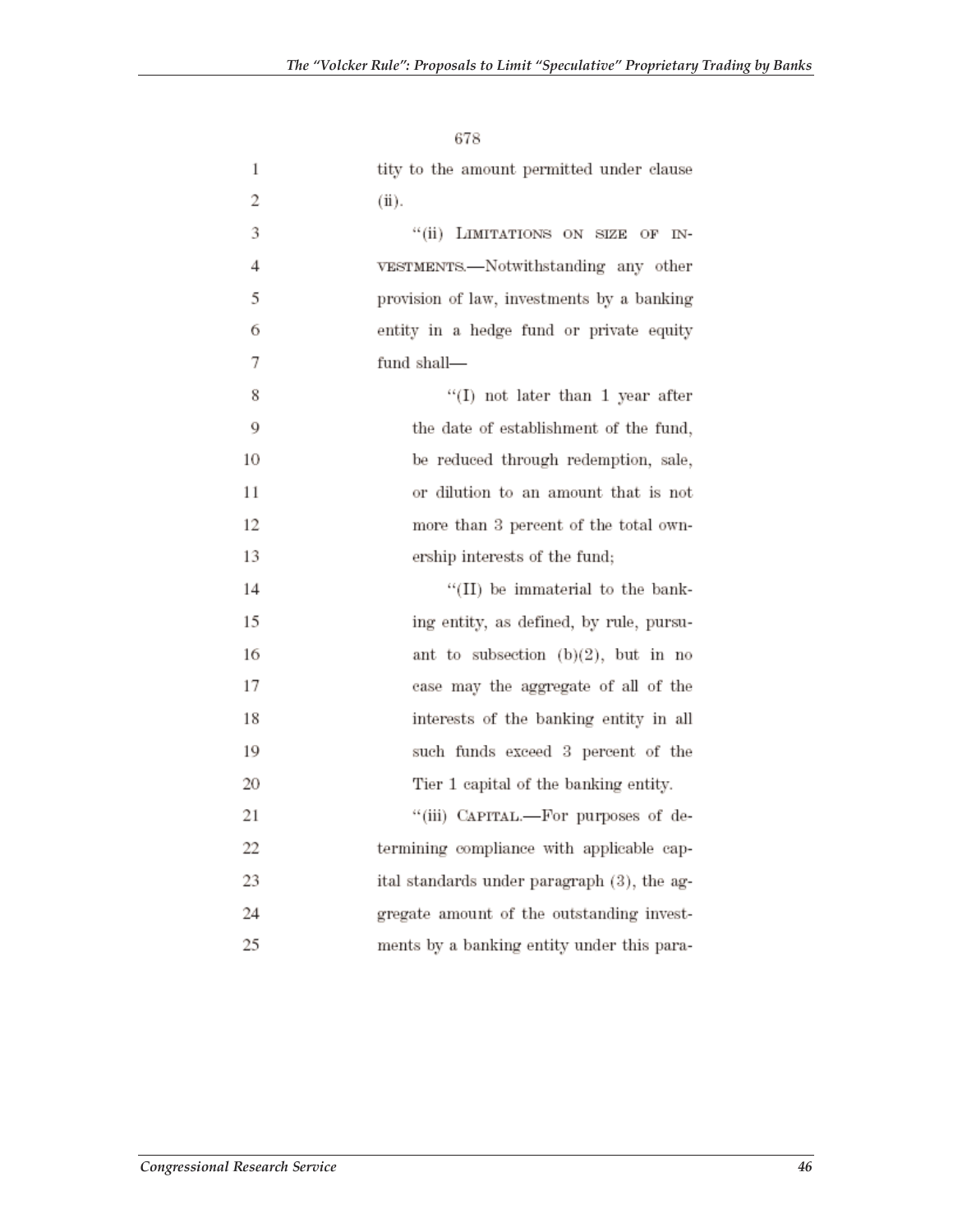| 1  | graph, including retained earnings, shall be          |
|----|-------------------------------------------------------|
| 2  | deducted from the assets and tangible eq-             |
| 3  | uity of the banking entity, and the amount            |
| 4  | of the deduction shall increase commensu-             |
| 5  | rate with the leverage of the hedge fund or           |
| 6  | private equity fund.                                  |
| 7  | "(C) EXTENSION.—Upon an application by                |
| 8  | a banking entity, the Board may extend the pe-        |
| 9  | riod of time to meet the requirements under           |
| 10 | subparagraph $(B)(ii)(I)$ for 2 additional years,     |
| 11 | if the Board finds that an extension would be         |
| 12 | consistent with safety and soundness and in the       |
| 13 | public interest.                                      |
| 14 | $``(e)$ ANTI-EVASION.—                                |
| 15 | "(1) RULEMAKING.-The appropriate Federal              |
| 16 | banking agencies, the Securities and Exchange Com-    |
| 17 | mission, and the Commodity Futures Trading Com-       |
| 18 | mission shall issue regulations, as part of the rule- |
| 19 | making provided for in subsection (b)(2), regarding   |
| 20 | internal controls and recordkeeping, in order to in-  |
| 21 | sure compliance with this section.                    |
| 22 | $``(2)$ TERMINATION OF ACTIVITIES OR INVEST-          |
| 23 | MENT.-Notwithstanding any other provision of law,     |
| 24 | whenever an appropriate Federal banking agency,       |
| 25 | the Securities and Exchange Commission, or the        |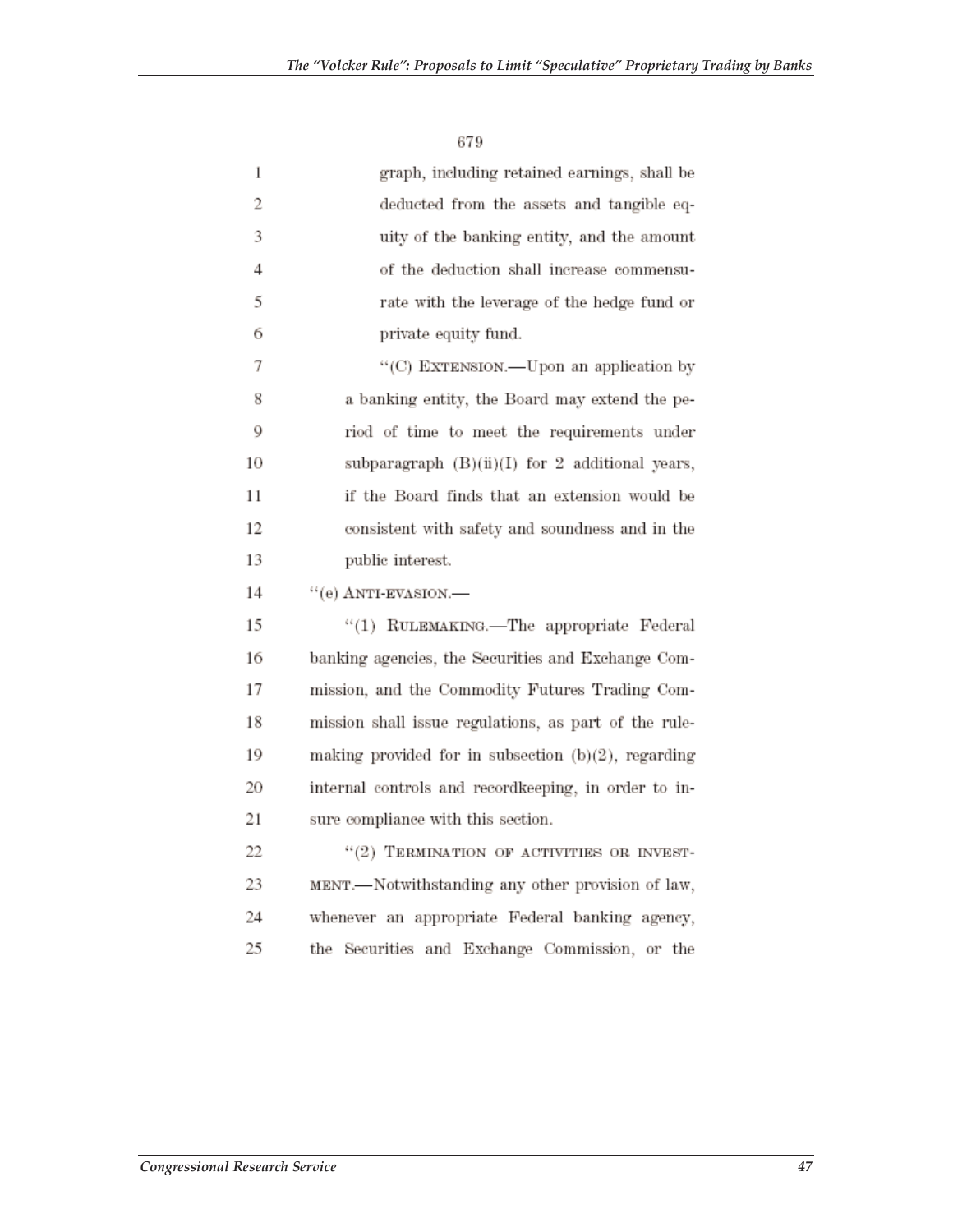| 1  | Commodity Futures Trading Commission, as appro-        |
|----|--------------------------------------------------------|
| 2  | priate, has reasonable cause to believe that a bank-   |
| 3  | ing entity or nonbank financial company supervised     |
| 4  | by the Board under the respective agency's jurisdic-   |
| 5  | tion has made an investment or engaged in an activ-    |
| 6  | ity in a manner that functions as an evasion of the    |
| 7  | requirements of this section (including through an     |
| 8  | abuse of any permitted activity) or otherwise violates |
| 9  | the restrictions under this section, the appropriate   |
| 10 | Federal banking agency, the Securities and Ex-         |
| 11 | change Commission, or the Commodity Futures            |
| 12 | Trading Commission, as appropriate, shall order,       |
| 13 | after due notice and opportunity for hearing, the      |
| 14 | banking entity or nonbank financial company super-     |
| 15 | vised by the Board to terminate the activity and, as   |
| 16 | relevant, dispose of the investment. Nothing in this   |
| 17 | paragraph shall be construed to limit the inherent     |
| 18 | authority of any Federal agency or State regulatory    |
| 19 | authority to further restrict any investments or ac-   |
| 20 | tivities under otherwise applicable provisions of law. |
| 21 | "(f) LIMITATIONS ON RELATIONSHIPS WITH HEDGE           |
| 22 | FUNDS AND PRIVATE EQUITY FUNDS.-                       |
| 23 | "(1) IN GENERAL.—No banking entity that                |

serves, directly or indirectly, as the investment man-24 ager, investment adviser, or sponsor to a hedge fund 25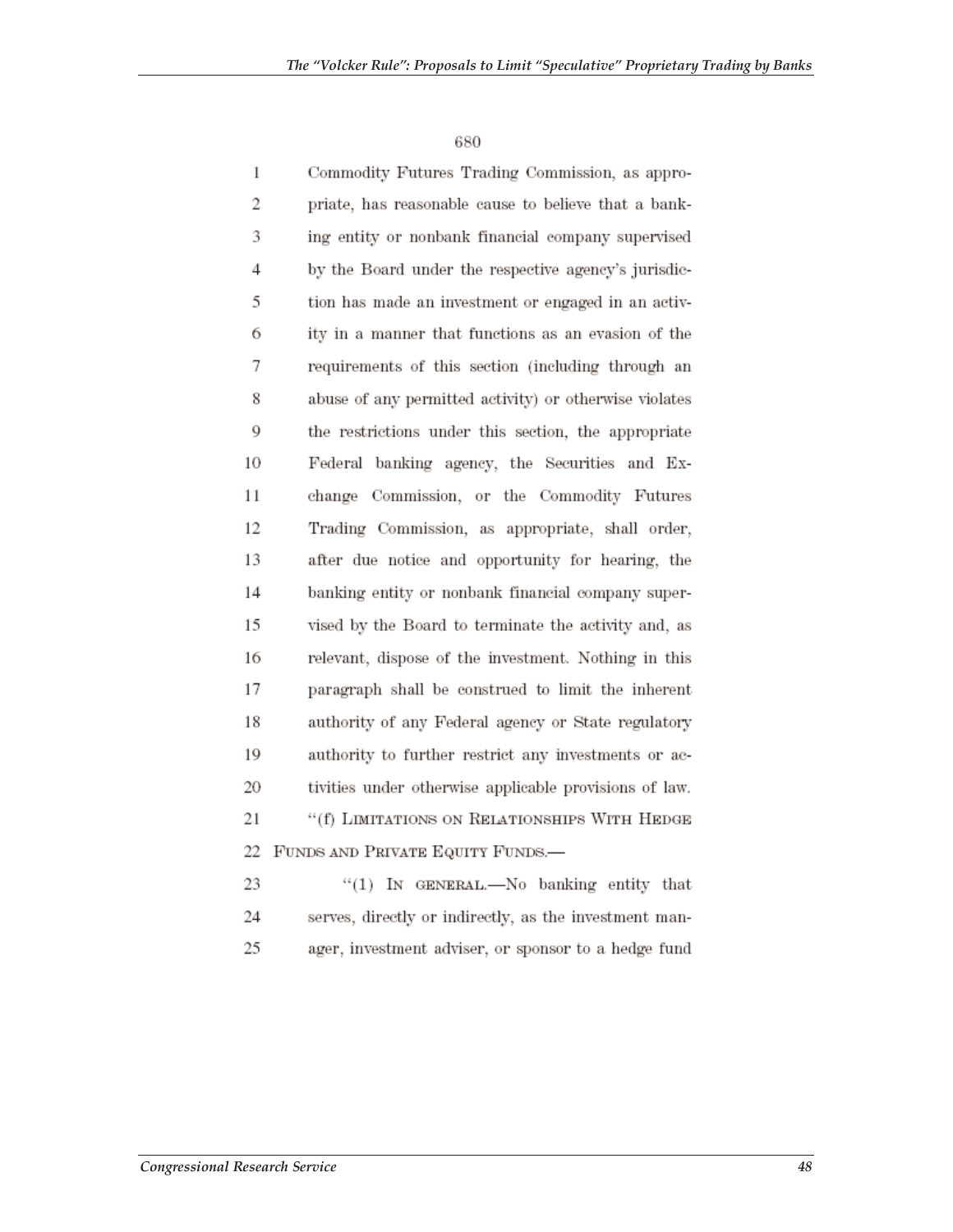| 1              | or private equity fund, or that organizes and offers     |
|----------------|----------------------------------------------------------|
| $\overline{2}$ | a hedge fund or private equity fund pursuant to          |
| 3              | paragraph $(d)(1)(G)$ , and no affiliate of such entity, |
| 4              | may enter into a transaction with the fund, or with      |
| 5              | any other hedge fund or private equity fund that is      |
| 6              | controlled by such fund, that would be a covered         |
| 7              | transaction, as defined in section 23A of the Federal    |
| 8              | Reserve Act (12 U.S.C. 371c), with the hedge fund        |
| 9              | or private equity fund, as if such banking entity and    |
| 10             | the affiliate thereof were a member bank and the         |
| 11             | hedge fund or private equity fund were an affiliate      |
| 12             | thereof.                                                 |
| 13             | "(2) TREATMENT AS MEMBER BANK.-A bank-                   |
| 14             | ing entity that serves, directly or indirectly, as the   |
|                |                                                          |

15 investment manager, investment adviser, or sponsor 16 to a hedge fund or private equity fund, or that orga-17 nizes and offers a hedge fund or private equity fund 18 pursuant to paragraph  $(d)(1)(G)$ , shall be subject to 19 section 23B of the Federal Reserve Act (12 U.S.C.  $371c-1$ ), as if such banking entity were a member 20 21 bank and such hedge fund or private equity fund 22 were an affiliate thereof.

- 23  $``(3)$  PERMITTED SERVICES.—
- 24 "(A) IN GENERAL.—Notwithstanding para-25 graph (1), the Board may permit a banking en-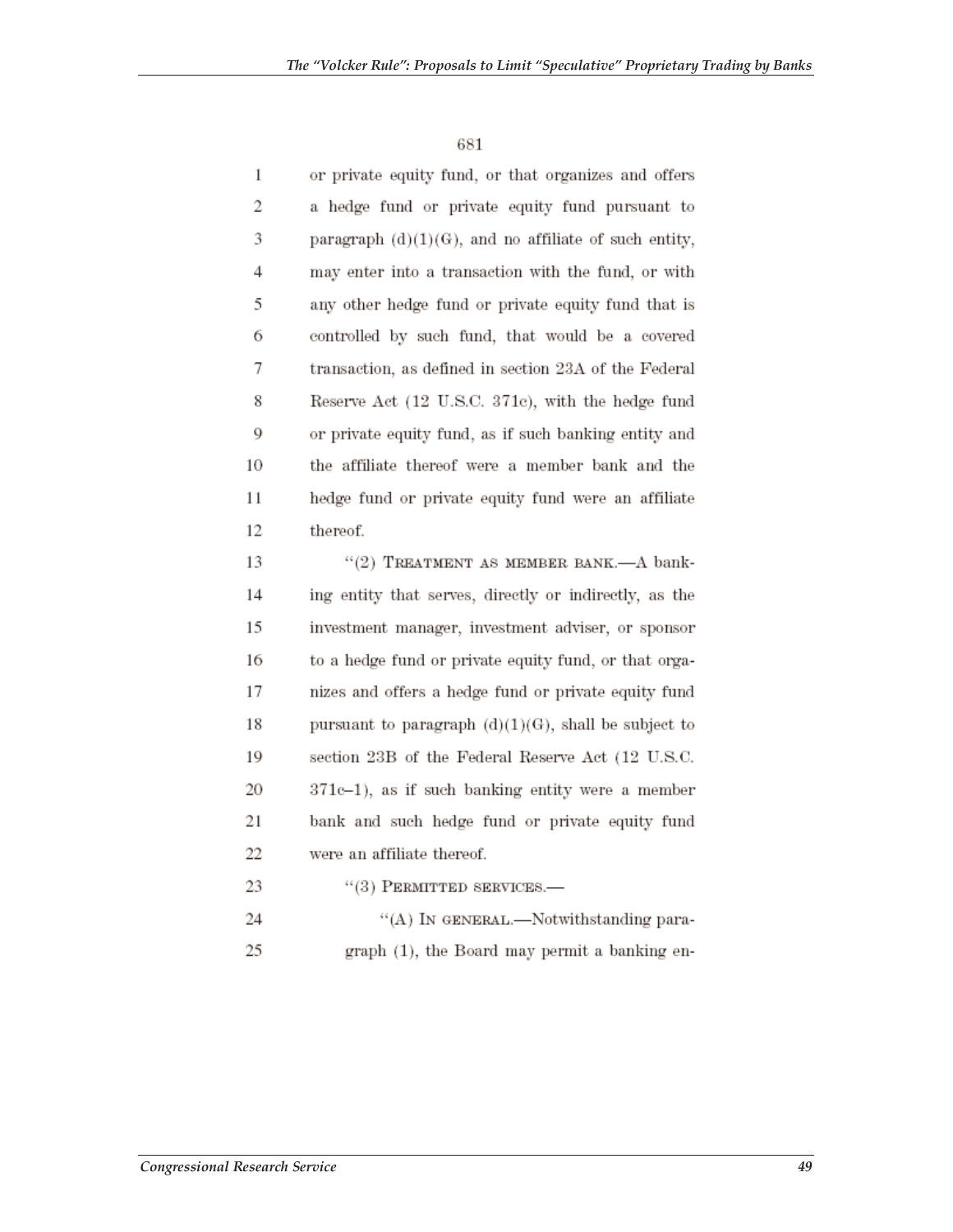$682\,$ 

| 1  | tity to enter into any prime brokerage trans-   |
|----|-------------------------------------------------|
| 2  | action with any hedge fund or private equity    |
| 3  | fund in which a hedge fund or private equity    |
| 4  | fund managed, sponsored, or advised by such     |
| 5  | banking entity has taken an equity, partner-    |
| 6  | ship, or other ownership interest, if-          |
| 7  | "(i) the banking entity is in compli-           |
| 8  | ance with each of the limitations set forth     |
| 9  | in subsection $(d)(1)(G)$ with regard to a      |
| 10 | hedge fund or private equity fund orga-         |
| 11 | nized and offered by such banking entity;       |
| 12 | "(ii) the chief executive officer (or           |
| 13 | equivalent officer) of the banking entity       |
| 14 | certifies in writing annually (with a duty to   |
| 15 | update the certification if the information     |
| 16 | in the certification materially changes) that   |
| 17 | the conditions specified in subsection          |
| 18 | $(d)(1)(g)(v)$ are satisfied; and               |
| 19 | "(iii) the Board has determined that            |
| 20 | such transaction is consistent with the safe    |
| 21 | and sound operation and condition of the        |
| 22 | banking entity.                                 |
| 23 | "(B) TREATMENT OF PRIME BROKERAGE               |
| 24 | TRANSACTIONS.-For purposes of subparagraph      |
| 25 | (A), a prime brokerage transaction described in |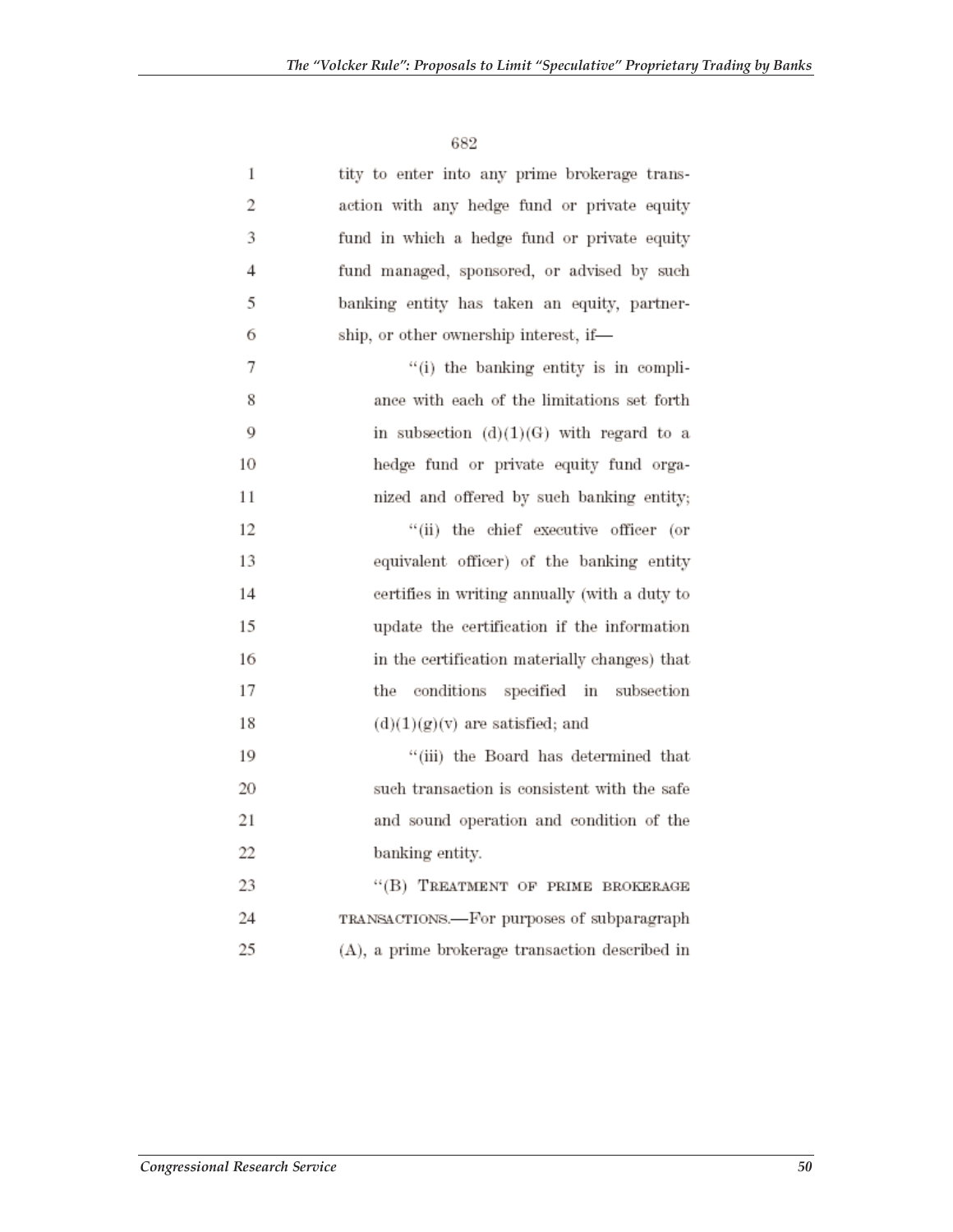$\;683$ 

| 1  | subparagraph (A) shall be subject to section                   |
|----|----------------------------------------------------------------|
| 2  | 23B of the Federal Reserve Act (12 U.S.C.                      |
| 3  | 371c-1) as if the counterparty were an affiliate               |
| 4  | of the banking entity.                                         |
| 5  | "(4) APPLICATION TO NONBANK FINANCIAL                          |
| 6  | COMPANIES SUPERVISED BY THE BOARD.-The ap-                     |
| 7  | propriate Federal banking agencies, the Securities             |
| 8  | and Exchange Commission, and the Commodity Fu-                 |
| 9  | tures Trading Commission shall adopt rules, as pro-            |
| 10 | vided in subsection (b)(2), imposing additional cap-           |
| 11 | ital charges or other restrictions for nonbank finan-          |
| 12 | cial companies supervised by the Board to address              |
| 13 | the risks to and conflicts of interest of banking enti-        |
| 14 | ties described in paragraphs $(1)$ , $(2)$ , and $(3)$ of this |
| 15 | subsection.                                                    |
| 16 | $``(g)$ RULES OF CONSTRUCTION.—                                |
| 17 | "(1) LIMITATION ON CONTRARY AUTHORITY.-                        |
| 18 | Except as provided in this section, notwithstanding            |
| 19 | any other provision of law, the prohibitions and re-           |
| 20 | strictions under this section shall apply to activities        |
| 21 | of a banking entity or nonbank financial company               |
| 22 | supervised by the Board, even if such activities are           |
| 23 | authorized for a banking entity or nonbank financial           |
| 24 | company supervised by the Board.                               |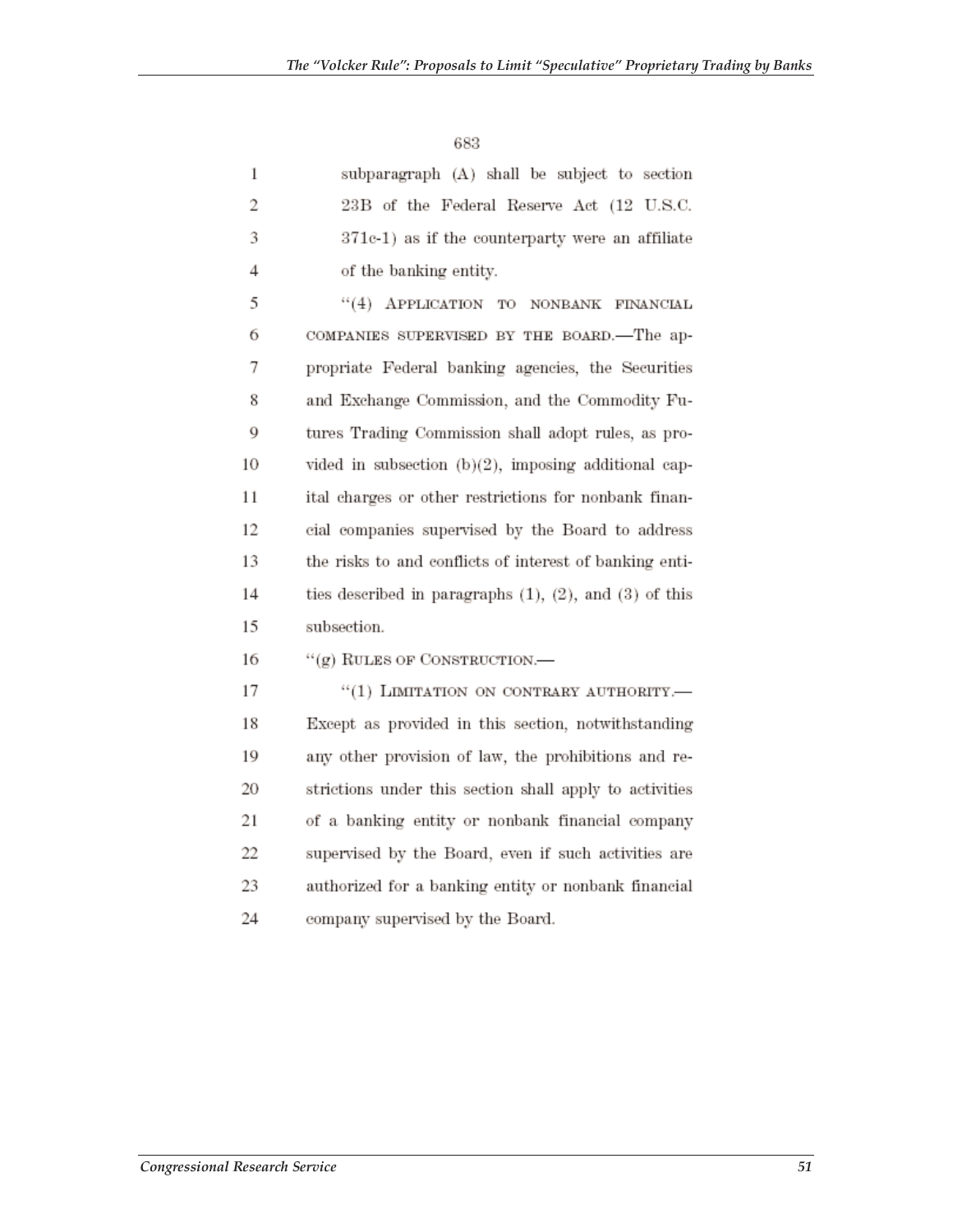| 1  | "(2) SALE OR SECURITIZATION OF LOANS.-                  |
|----|---------------------------------------------------------|
| 2  | Nothing in this section shall be construed to limit or  |
| 3  | restrict the ability of a banking entity or nonbank fi- |
| 4  | nancial company supervised by the Board to sell or      |
| 5  | securitize loans in a manner otherwise permitted by     |
| 6  | law.                                                    |
| 7  | "(3) AUTHORITY OF FEDERAL AGENCIES AND                  |
| 8  | STATE REGULATORY AUTHORITIES.—Nothing in this           |
| 9  | section shall be construed to limit the inherent au-    |
| 10 | thority of any Federal agency or State regulatory       |
| 11 | authority under otherwise applicable provisions of      |
| 12 | law.                                                    |
| 13 | "(h) DEFINITIONS.-In this section, the following        |
| 14 | definitions shall apply:                                |
| 15 | "(1) BANKING ENTITY.—The term 'banking en-              |
| 16 | tity' means any insured depository institution (as de-  |
| 17 | fined in section 3 of the Federal Deposit Insurance     |
| 18 | Act (12 U.S.C. 1813)), any company that controls        |
| 19 | an insured depository institution, or that is treated   |
| 20 | as a bank holding company for purposes of section       |
| 21 | 8 of the International Banking Act of 1978, and any     |
| 22 | affiliate or subsidiary of any such entity. For pur-    |
| 23 | poses of this paragraph, the term 'insured depository   |
| 24 | institution' does not include an institution that func- |
| 25 | tions solely in a trust or fiduciary capacity, if-      |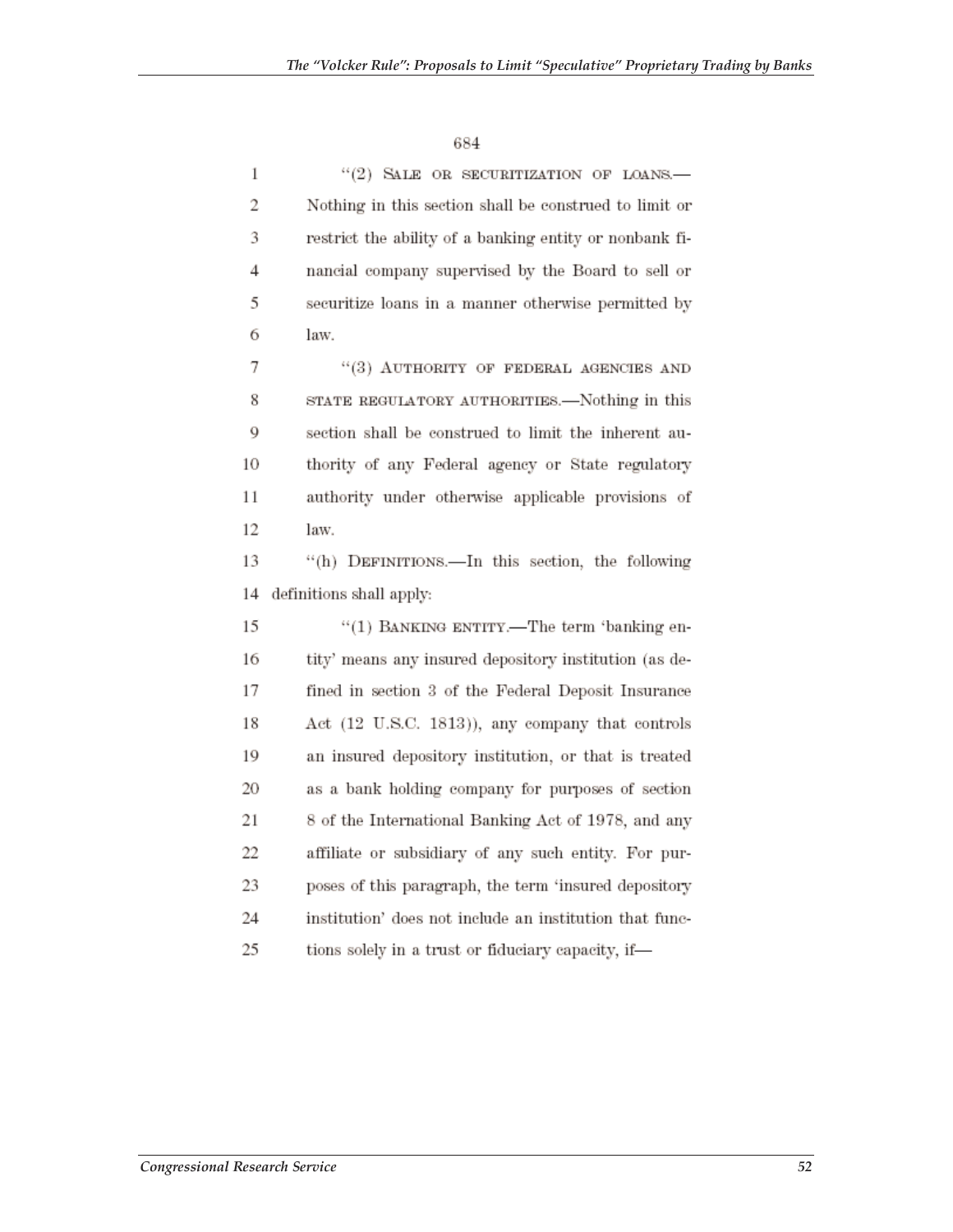| 1              | "(A) all or substantially all of the deposits    |
|----------------|--------------------------------------------------|
| 2              | of such institution are in trust funds and are   |
| 3              | received in a bona fide fiduciary capacity;      |
| $\overline{4}$ | "(B) no deposits of such institution which       |
| 5              | are insured by the Federal Deposit Insurance     |
| 6              | Corporation are offered or marketed by or        |
| 7              | through an affiliate of such institution;        |
| 8              | "(C) such institution does not accept de-        |
| 9              | mand deposits or deposits that the depositor     |
| 10             | may withdraw by check or similar means for       |
| 11             | payment to third parties or others or make       |
| 12             | commercial loans; and                            |
| 13             | "(D) such institution does not-                  |
| 14             | "(i) obtain payment or payment re-               |
| 15             | lated services from any Federal Reserve          |
| 16             | bank, including any service referred to in       |
| 17             | section 11A of the Federal Reserve Act           |
| 18             | $(12 \text{ U.S.C. } 248a)$ ; or                 |
| 19             | "(ii) exercise discount or borrowing             |
| 20             | privileges pursuant to section $19(b)(7)$ of     |
| 21             | the Federal Reserve Act (12 U.S.C.               |
| 22             | $461(b)(7)$ .                                    |
| 23             | $``(2)$ HEDGE FUND; PRIVATE EQUITY FUND.         |
| 24             | The terms 'hedge fund' and 'private equity fund' |
| 25             | mean an issuer that would be an investment com-  |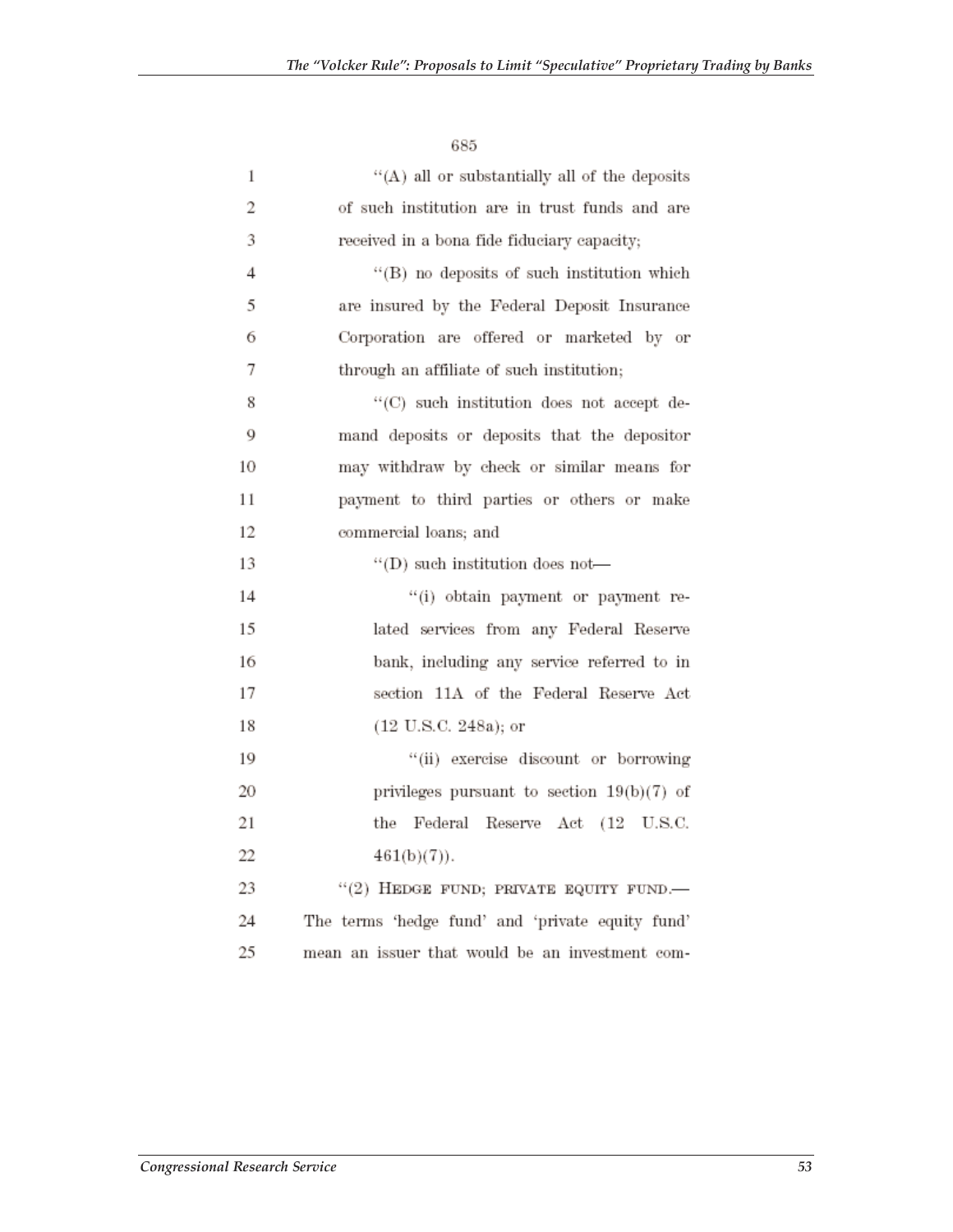| 1  | pany, as defined in the Investment Company Act of         |
|----|-----------------------------------------------------------|
| 2  | 1940 (15 U.S.C. 80a-1 et seq.), but for section           |
| 3  | $3(e)(1)$ or $3(e)(7)$ of that Act, or such similar funds |
| 4  | as the appropriate Federal banking agencies, the Se-      |
| 5  | curities and Exchange Commission, and the Com-            |
| 6  | modity Futures Trading Commission may, by rule,           |
| 7  | as provided in subsection $(b)(2)$ , determine.           |
| 8  | "(3) NONBANK FINANCIAL COMPANY SUPER-                     |
| 9  | VISED BY THE BOARD.-The term 'nonbank finan-              |
| 10 | cial company supervised by the Board' means a             |
| 11 | nonbank financial company supervised by the Board         |
| 12 | of Governors, as defined in section 102 of the Fi-        |
| 13 | nancial Stability Act of 2010.                            |
| 14 | "(4) PROPRIETARY TRADING.—The term 'pro-                  |
| 15 | prietary trading', when used with respect to a bank-      |
| 16 | ing entity or nonbank financial company supervised        |
| 17 | by the Board, means engaging as a principal for the       |
| 18 | trading account of the banking entity or nonbank fi-      |
| 19 | nancial company supervised by the Board in any            |
| 20 | transaction to purchase or sell, or otherwise acquire     |
| 21 | or dispose of, any security, any derivative, any con-     |
| 22 | tract of sale of a commodity for future delivery, any     |
| 23 | option on any such security, derivative, or contract,     |
| 24 | or any other security or financial instrument that        |
| 25 | the appropriate Federal banking agencies, the Secu-       |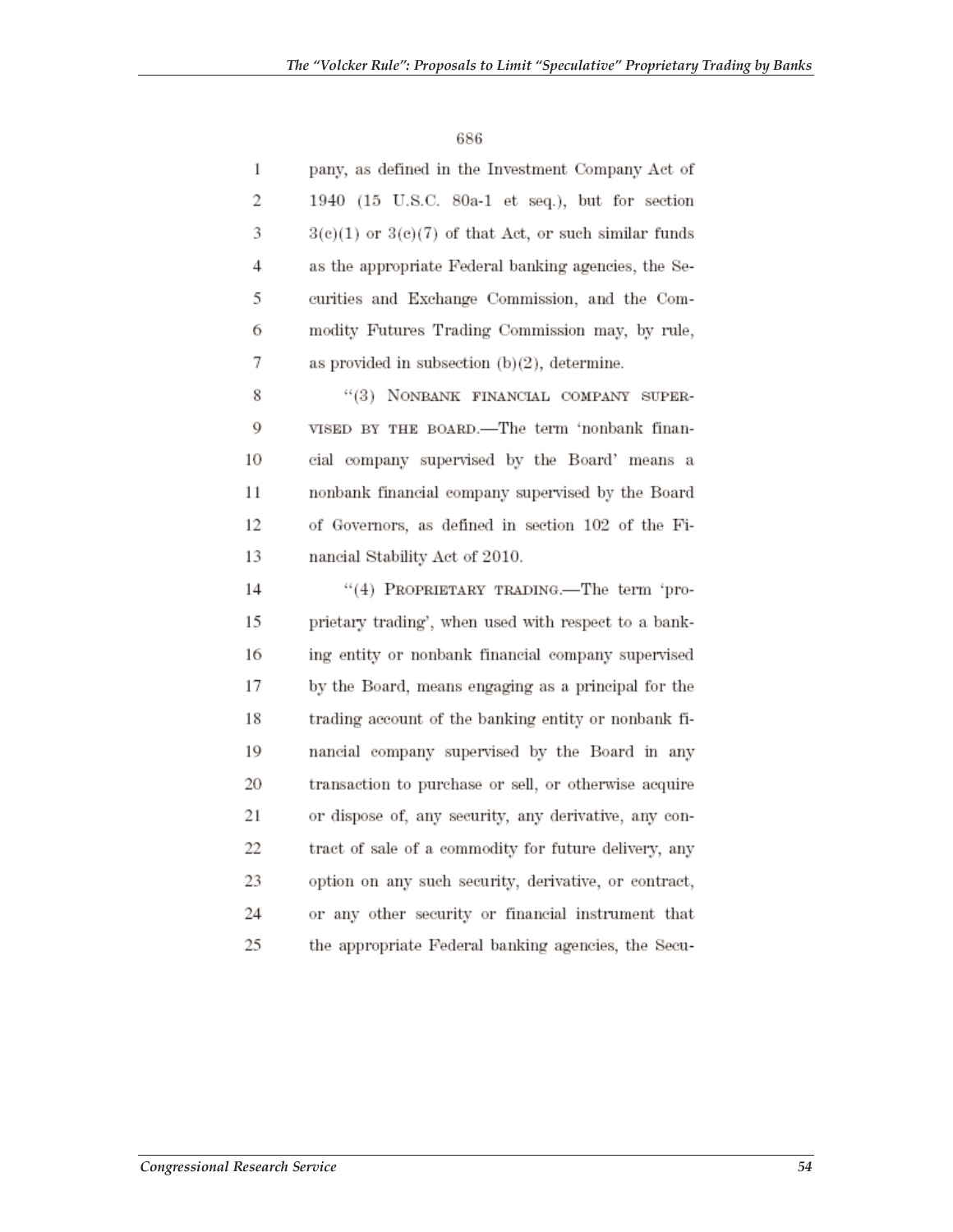| 1  | rities and Exchange Commission, and the Com-            |
|----|---------------------------------------------------------|
| 2  | modity Futures Trading Commission may, by rule          |
| 3  | as provided in subsection $(b)(2)$ , determine.         |
| 4  | "(5) SPONSOR.-The term to 'sponsor' a fund              |
| 5  | means-                                                  |
| 6  | "(A) to serve as a general partner, man-                |
| 7  | aging member, or trustee of a fund;                     |
| 8  | "(B) in any manner to select or to control              |
| 9  | (or to have employees, officers, or directors, or       |
| 10 | agents who constitute) a majority of the direc-         |
| 11 | tors, trustees, or management of a fund; or             |
| 12 | "(C) to share with a fund, for corporate,               |
| 13 | marketing, promotional, or other purposes, the          |
| 14 | same name or a variation of the same name.              |
| 15 | "(6) TRADING ACCOUNT.—The term 'trading                 |
| 16 | account' means any account used for acquiring or        |
| 17 | taking positions in the securities and instruments      |
| 18 | described in paragraph (4) principally for the pur-     |
| 19 | pose of selling in the near term (or otherwise with     |
| 20 | the intent to resell in order to profit from short-term |
| 21 | price movements), and any such other accounts as        |
| 22 | the appropriate Federal banking agencies, the Secu-     |
| 23 | rities and Exchange Commission, and the Com-            |
| 24 | modity Futures Trading Commission may, by rule          |
| 25 | as provided in subsection $(b)(2)$ , determine.         |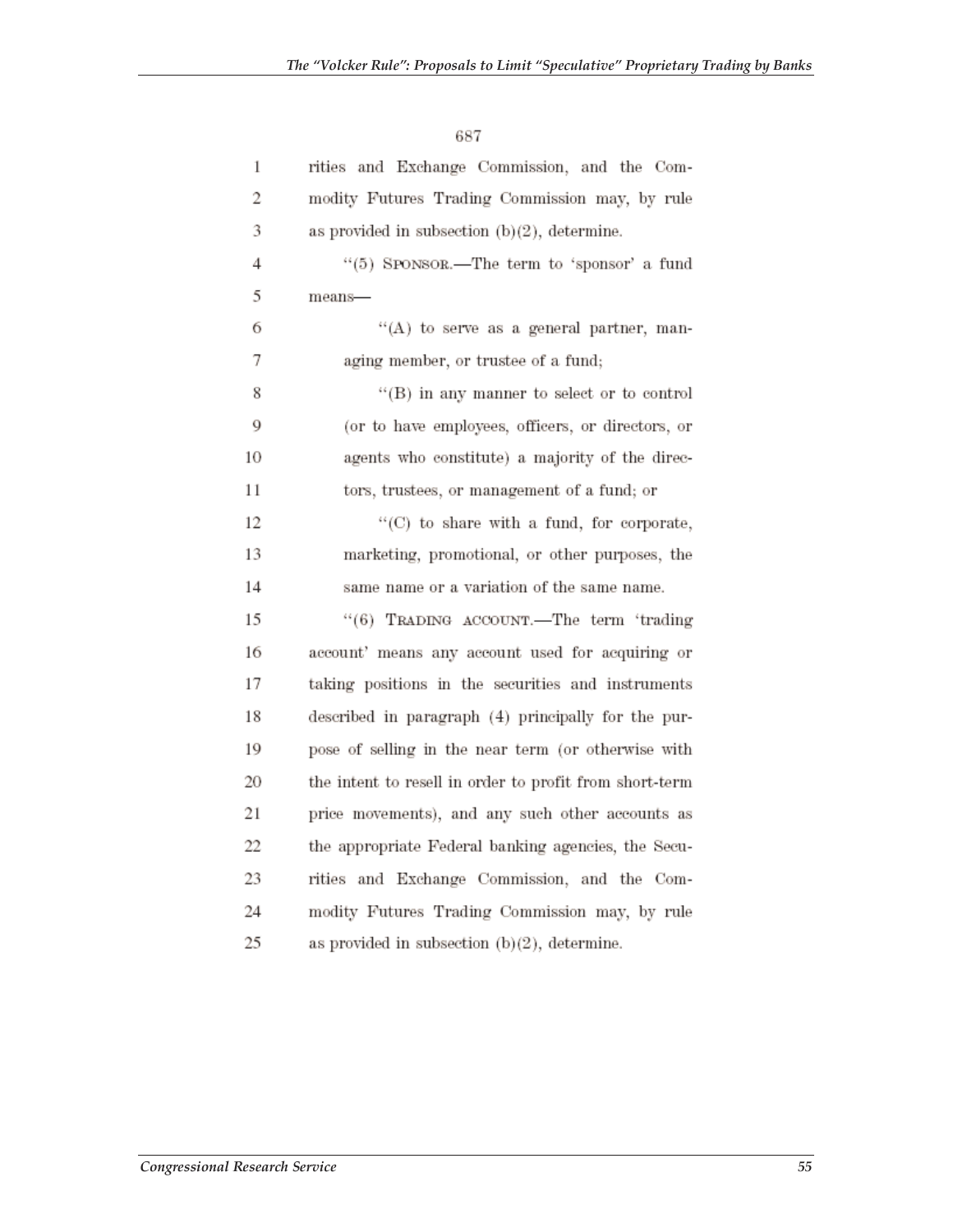| 1              | $``(7)$ ILLIQUID FUND.—                        |
|----------------|------------------------------------------------|
| 2              | "(A) IN GENERAL.—The term 'illiquid            |
| 3              | fund' means a hedge fund or private equity     |
| $\overline{4}$ | fund that-                                     |
| 5              | "(i) as of May 1, 2010, was prin-              |
| 6              | cipally invested in, or was invested and       |
| 7              | contractually committed to principally in-     |
| 8              | vest in, illiquid assets, such as portfolio    |
| 9              | companies, real estate investments, and        |
| 10             | venture capital investments; and               |
| 11             | "(ii) makes all investments pursuant           |
| 12             | to, and consistent with, an investment         |
| 13             | strategy to principally invest in illiquid as- |
| 14             | sets. In issuing rules regarding this sub-     |
| 15             | paragraph, the Board shall take into con-      |
| 16             | sideration the terms of investment for the     |
| 17             | hedge fund or private equity fund, includ-     |
| 18             | ing contractual obligations, the ability of    |
| 19             | the fund to divest of assets held by the       |
| 20             | fund, and any other factors that the Board     |
| 21             | determines are appropriate.                    |
| つつ             | $^{6}$ (R) Hence film $\pm$ For the numero of  |

22 (B) HEDGE FUND.—For the purposes of 23 this paragraph, the term 'hedge fund' means 24 any fund identified under subsection  $(h)(2)$ , and 25 does not include a private equity fund, as such